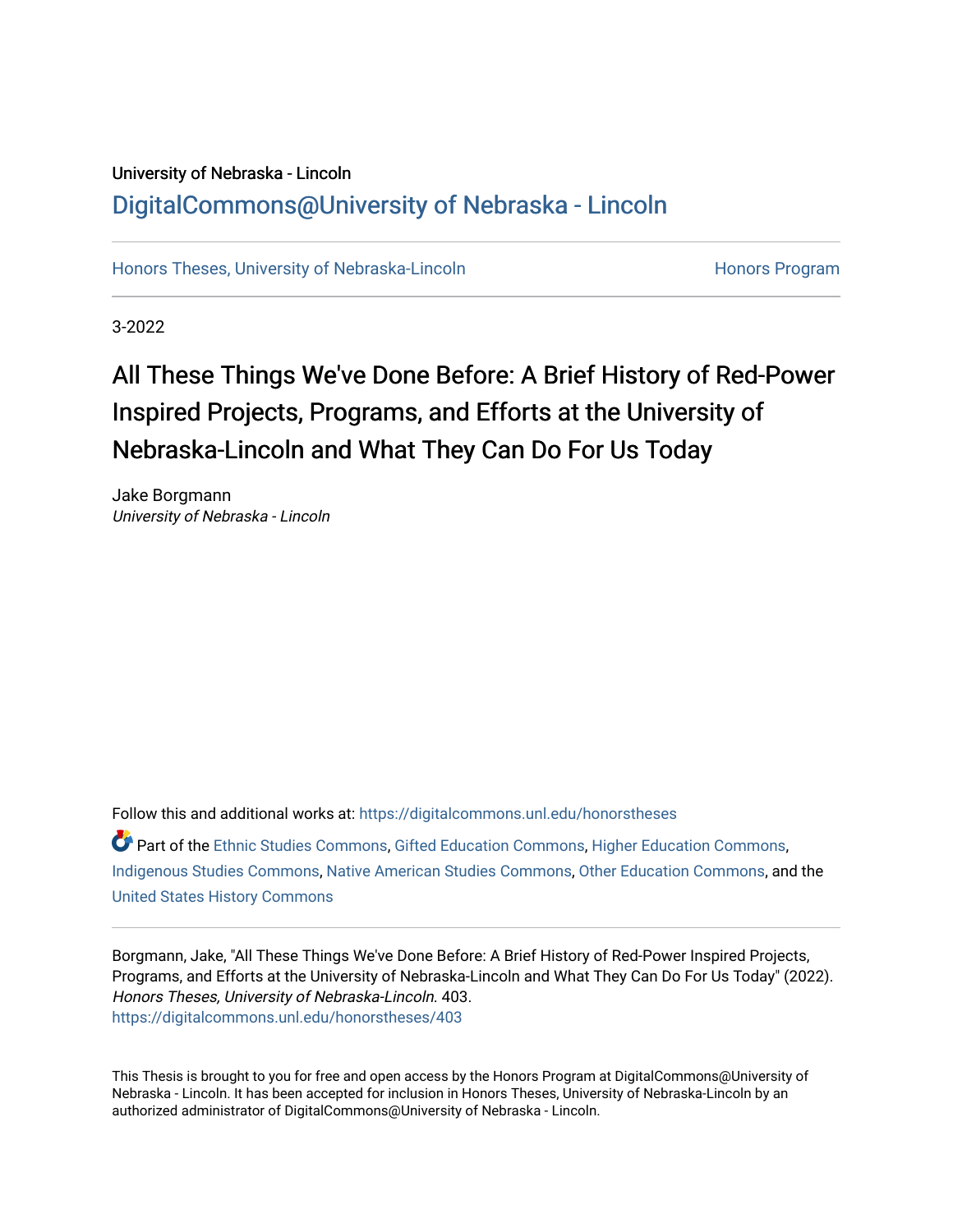### ALL THESE THINGS WE'VE DONE BEFORE:

# A BRIEF HISTORY OF RED POWER-INSPIRED PROJECTS, PROGRAMS, AND EFFORTS AT THE UNIVERSITY OF NEBRASKA-LINCOLN AND WHAT THEY CAN DO FOR US TODAY

An Undergraduate Honors Thesis Submitted in Partial fulfillment of University Honors Program Requirements University of Nebraska-Lincoln

by

Jake Borgmann, BA

History and Ethnic Studies

College of Arts and Sciences

March 2022

Faculty Mentors:

Margaret Huettl, PhD, History and Ethnic Studies

Mary Ellen Ducey, MA, Libraries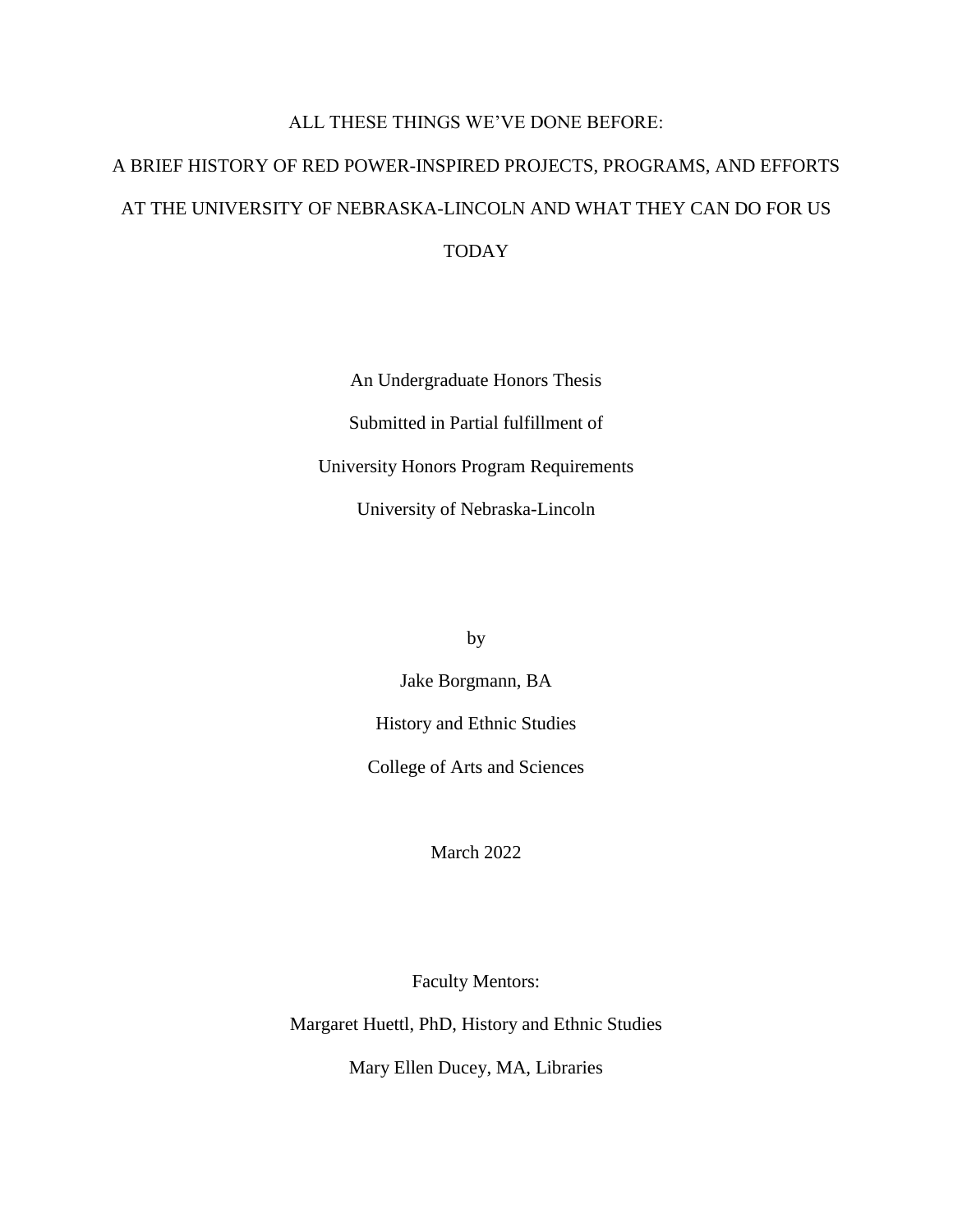#### **Abstract**

The Red Power Movement from 1969-1975 inspired both Indigenous and non-Indigenous students and faculty from the University of Nebraska-Lincoln (UNL) to work for the betterment of Indigenous peoples in areas of affirmation, education, leadership, and language preservation and revitalization. For a time, student efforts by the Council of American Indian Students, faculty sponsored Indigenous education-centered programs, educational outreach through television, and Lakota language courses helped carve out an Indigenous space on campus where Indigenous students could thrive and seek empowerment through education. This era of Red Power-inspired projects, programs, and efforts at UNL peaked from 1969 to the early 1980s, but stagnated by the mid-1980s.

Rooted in archival research, personal interviews, and Indigenous Studies methodologies, this thesis focuses on that era from 1969 to the early 1980s when UNL students and faculty pursued Indigenous-centered, culturally and politically affirming education projects and programs that channeled Red Power into meaningful campus representation, advocacy, and Indigenous empowerment. Today, as UNL administrators have announced efforts to reckon with systemic inequality, a return to Red Power-inspired projects, programs, and efforts can help the University achieve that goal of a more equitable university and support Indigenous futures.

**Key Words:** History, Indigenous Studies, Red Power, Education, UNL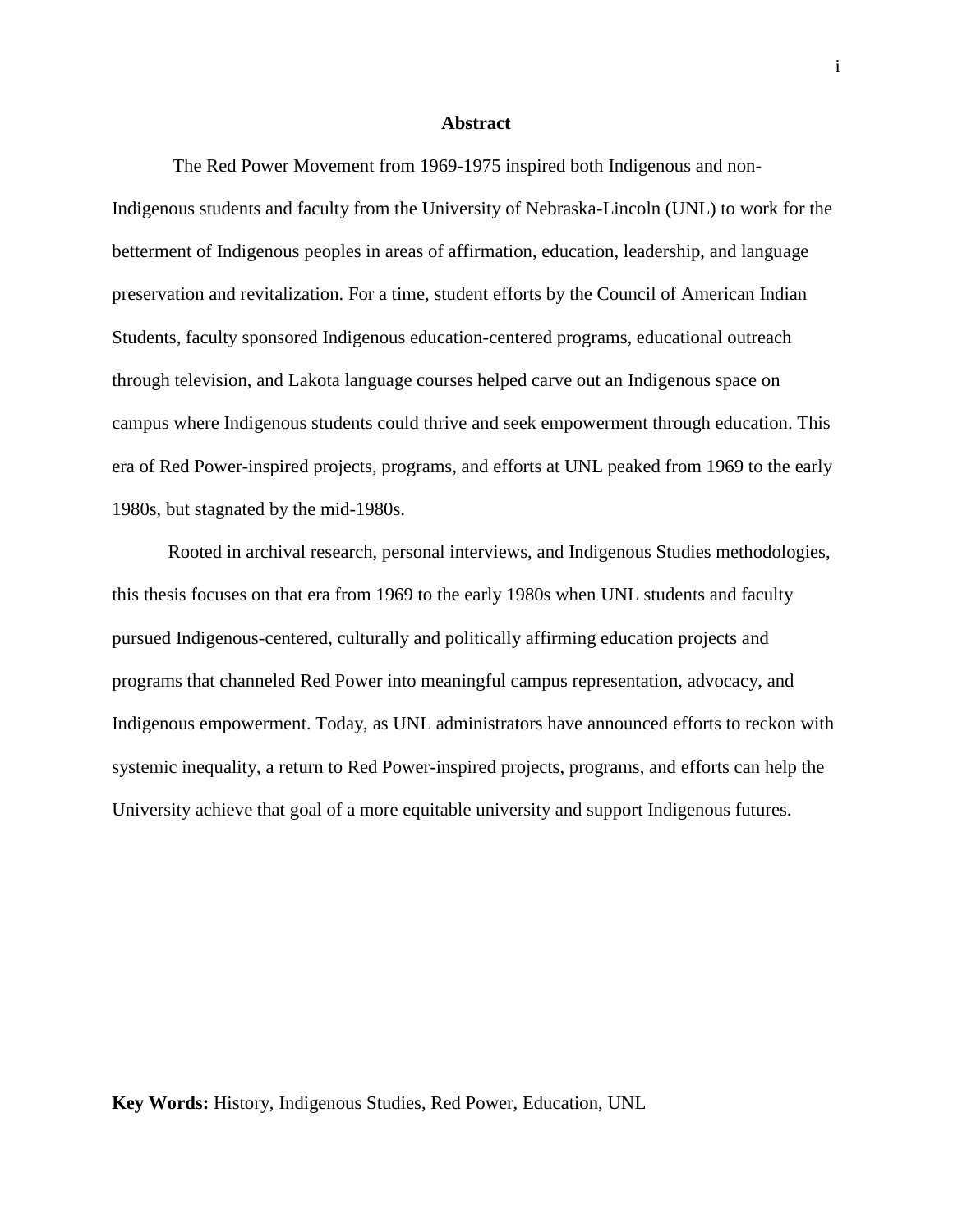### **Acknowledgements:**

I'd like to thank Dr. Ann Tschetter for partially inspiring this thesis three years ago in the spring of 2019, Dr. Margaret Huettl for teaching me everything I know about being an Indigenous Studies historian and all her guidance in creating this thesis, and UNL's lead archivist, Mary Ellen Ducey, for teaching me so much over the last three years and sponsoring the UCARE project that culminated into this thesis.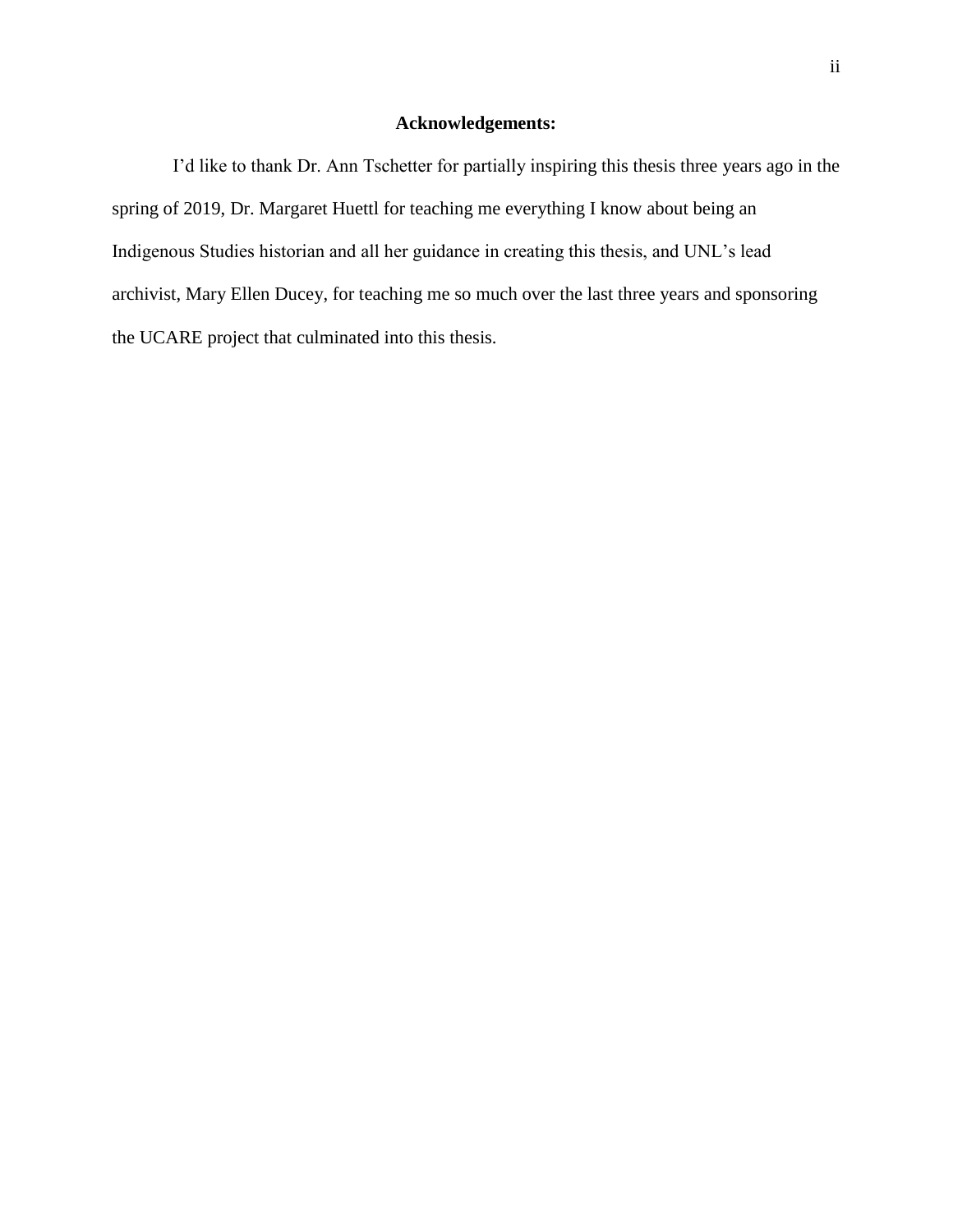## **Table of Contents**

| Introduction                                                                              | $\mathbf{1}$   |
|-------------------------------------------------------------------------------------------|----------------|
| Methodology                                                                               | 5              |
| Student Led Efforts, 1969-1980s                                                           | $\overline{7}$ |
| Council of American Indian Students, 1969-1980s                                           | $\overline{7}$ |
| Red Power-Inspired Education Programs                                                     | 16             |
| American Indian Higher Education Consortium (AIHEC), 1973-1974                            | 17             |
| Tutors of Nebraska Indian Children (TONIC), 1969-1974                                     | 20             |
| Nebraska Curriculum Institute on Native American Life<br>(NCINAL), 1977-1983              | 21             |
| Archival Research Training Institute for American Indian Scholars<br>(ARTIAIS), 1978-1979 | 26             |
| Educational Outreach Through Television, 1977-1981                                        | 27             |
| UNL Lakota Language Courses, Mid 1970s-1998                                               | 30             |
| <b>Looking Forward</b>                                                                    | 33             |
| Bibliography                                                                              | 38             |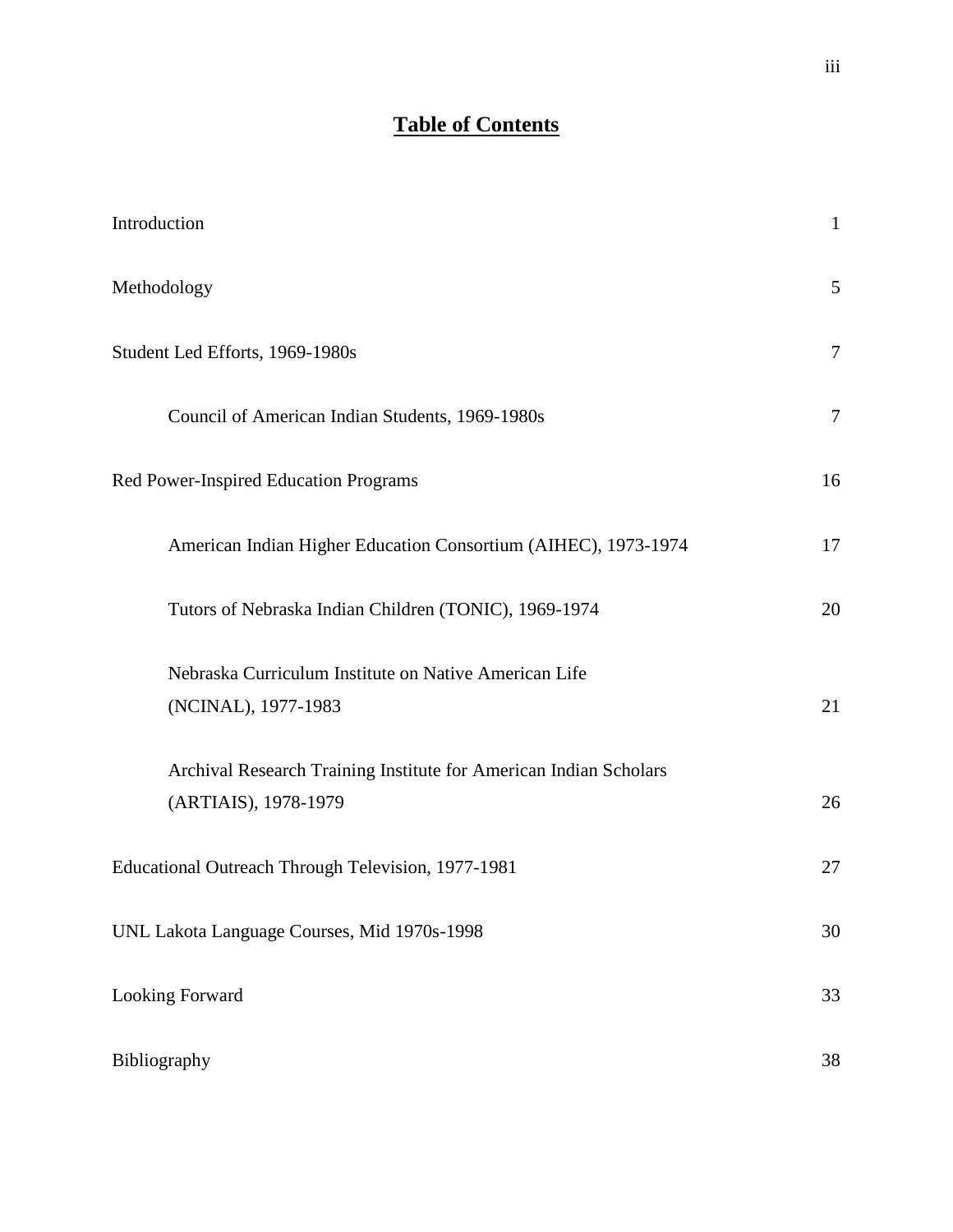#### **All These Things We've Done Before:**

## **A Brief History of Red Power-Inspired Projects, Programs, and Efforts at the University of Nebraska-Lincoln and What They Can Do For Us Today**

They gathered before dawn on November 20, 1969. It was cold and dark and the salty sea breeze of the Bay only made them colder. There were eighty-nine of them, the Indians of All Tribes. They landed on the shores of Alcatraz and remembering what they had been taught, they claimed it as their own by right of the Doctrine of Discovery. They made the island their home, set up a school, a day care, developed sanitation systems, a free radio, established their government, and announced themselves to the world: Alcatraz was Indian Country and they held the rock. A sign proudly read "Indians Welcome" and welcomed they were, as over time more and more came to Alcatraz. They came from all across what is today the United States–the Great Plains, the Great Lakes, the Northeast, the Southwest, and everywhere else. For more than 18 months, Alcatraz belonged to the Indians, the Indians of All Tribes, and everyone knew it. Updates on the "Occupation of Alcatraz" dominated television screens and garnered media attention no previous Indigenous movement had ever had before.<sup>1</sup>

Among the many glued to their television screens were Nebraskans, both Indigenous and non-Indigenous. They watched the Indians of All Tribes and recognized some of their Nebraskan brothers and sisters on that island in California: John Trudell (Santee Dakota) from Omaha, Ross Harden (Ho-Chunk Winnebago), Dennis Hastings (Omaha), and others.<sup>2</sup> Perhaps that island was

<sup>1</sup> Kent Blansett, "The Occupation of Alcatraz was a Victory for Indigenous People," *Al Jazeera*, November 20, 2019, https://www.aljazeera.com/opinions/2019/11/20/the-occupation-of-alcatraz-was-a-victory-for-indigenouspeople; Troy Johnson, "We Hold the Rock: The Alcatraz Indian Occupation," *National Park Service*, November 26, 2019, https://www.nps.gov/alca/learn/historyculture/we-hold-the-rock.htm.

<sup>2</sup> "Not Your Indians Anymore: Alcatraz Takeover and Red Power Movement, 1969-1971," *UNO Libraries, University of Nebraska-Omaha,* August 1, 2018. https://www.unomaha.edu/criss-library/news/2018/06/alcatraztakeover-and-red-power-movement.php.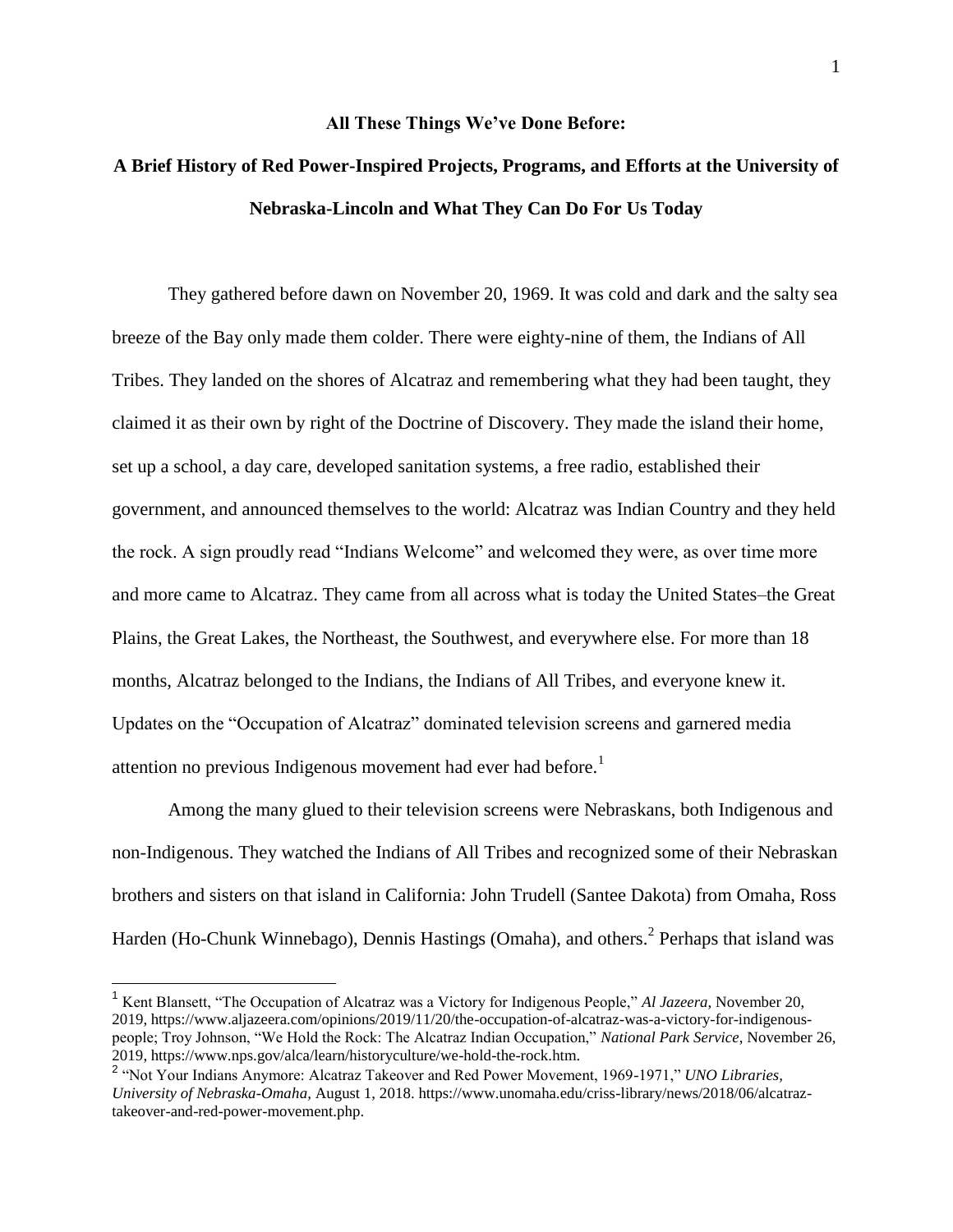closer to home than it seemed. After all, many of the reasons the Indians of All Tribes occupied that island could be found right here at home. The Occupation of Alcatraz and the growing context of Red Power activism around the nation inspired many Indigenous people living on the Great Plains, including Indigenous students and their non-Indigenous allies at the University of Nebraska-Lincoln. The UNL community, inspired by both intertribal Red Power and local struggles, answered the call for change on and beyond campus.

Red Power is resistance, resistance to colonialism and colonial systems. Like Black Power, it emerged as a direct counter to white supremacy, asserting at the most basic level that Indigenous peoples are every bit as human and as capable as white people while also fighting for Indigenous sovereignty and cultural autonomy. Named Red Power manifested in the late 1960s and early 1970s inspired by the pressures of the Cold War, the Vietnam War, and the efforts of the Civil Rights Movement.<sup>3</sup> Proponents of the Red Power Movement called for a new understanding of Indigenous spirituality, leadership, affirmation, tribal rights, and education standards. As Indigenous scholars such as Nick Estes have demonstrated, Red Power existed before the 1960s and the 1970s, it just wasn't called Red Power at the time.<sup>4</sup> Examples of Red Power prior to the 1960s and 1970s ranged from armed conflicts to legal protests, from language revitalization to cultural persistence. Activism was a means to an end. The goal of Red Power was to create a decolonized world that is sustainable for future generations, one that does not commoditize our relationships with one another or our relationships with the land and dismantles colonial systems such as racism and capitalism. The Red Power Movement that emerged from the 1960s and 1970s is powerful and ongoing. The ramifications of the Movement began immediately, especially within educational institutions where students and faculty heard the call

<sup>3</sup> Daniel M. Cobb, *Native Activism in Cold War America*. (Kansas: University Press of Kansas, 2008).

<sup>4</sup> Nick Estes, *Our History is the Future: Standing Rock Versus the Dakota Access Pipeline and the Long Tradition of Indigenous Resistance*, (New York: Verso, 2019).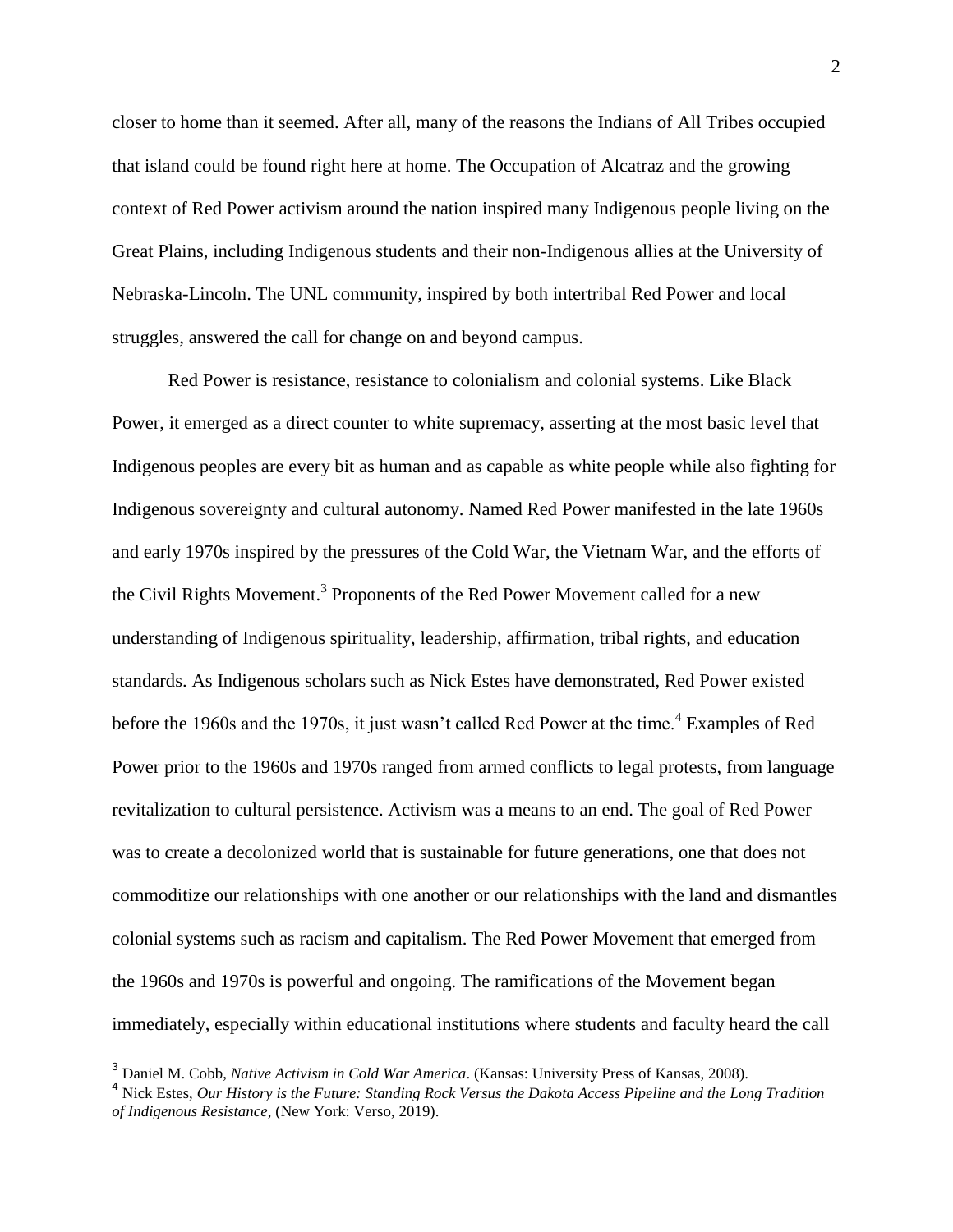of the Movement and were inspired to take action themselves. One such educational institution where students and faculty sought a more decolonized future was the University of Nebraska-Lincoln. $5$ 

The University of Nebraska-Lincoln is a colonial institution, part of the federal land-grant university system established in the nineteenth century. There are fifty-two land-grant universities in the United States including the University of Nebraska-Lincoln. Land-grant universities are universities that were given land by the federal government through the Morrill Act of 1862. The land was not just for the purpose of having a place to build a university, but also to fund the university; most of the land given to land-grant universities was sold to private interests. In total, the Morrill Act gave land-grant universities over 10.7 million acres of land. While federal officials described the land as "free," they obtained it by taking it from Indigenous nations during the United States' genocidal, expansionist campaign westward. <sup>6</sup> The University of Nebraska-Lincoln was given 89,920 acres of Morrill Act lands, and by 1914 land sales had raised \$560,072. Today, according to the High Country News "Land Grab Universities" database, UNL still owns 6,173 acres of the land given to it by the Morrill Act, valued at \$426,618 as of 2019. In honor of the Morrill Act and the act's sponsor, Vermont representative Justin Morrill, the University of Nebraska-Lincoln named the building of its museum (the University of Nebraska State Museum) Morrill Hall. This is the reality of the University of Nebraska-Lincoln's first interaction with Indigenous peoples. The university is a colonial

<sup>5</sup> Kent Blansett, *A Journey to Freedom: Richard Oakes, Alcatraz, and the Red Power Movement*, (Connecticut: Yale University Press, 2018); Brenda Child, *My Grandfather's Knocking Sticks: Ojibwe Family Life and Labor on the Reservation*, (Minnesota: Minnesota Historical Society Press, 2014); Bradley G. Shreve, *Red Power Rising: The National Indian Youth Council and the Origins of Native Activism*, (Oklahoma: University of Oklahoma Press, 2011); Leanne Betasamosake Simpson, *As We Have Always Done: Indigenous Freedom Through Radical Resistance*, (Minnesota: University of Minnesota Press, 2021).

<sup>6</sup> Roxanne Dunbar-Ortiz, *An Indigenous Peoples' History of the United States*, (Massachusetts: Beacon Press, 2014); Joane Nagel, *American Indian Ethnic Renewal: Red Power and the Resurgence of Identity and Culture*, (United Kingdom: Oxford University Press, 1997).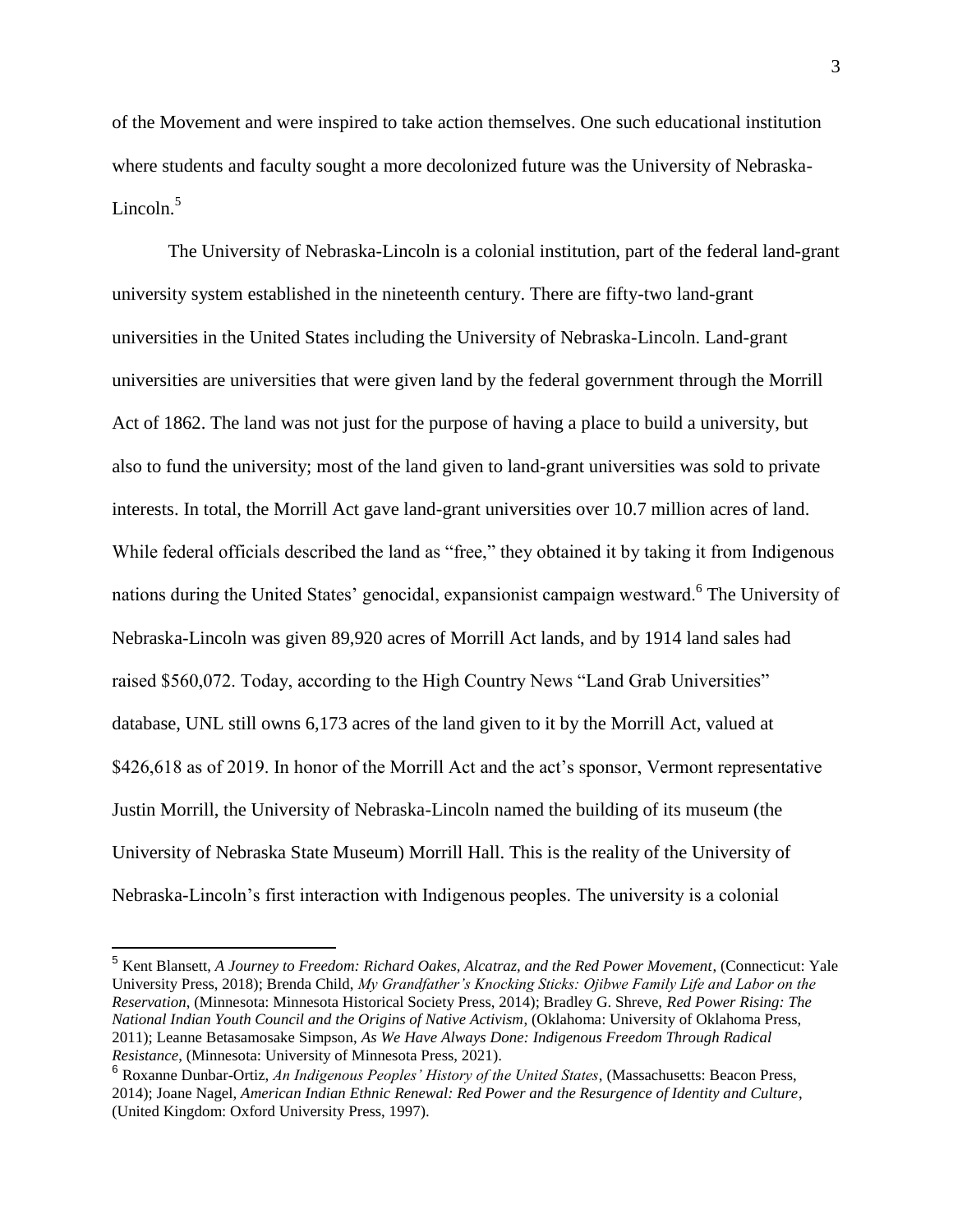institution that both benefited from and propagated colonial systems. That persistent historical reality shaped UNL's interactions with Indigenous peoples both today and in the past, and scholars and educational policy makers must recognize this contested history in order to pursue meaningful reconciliation and reform.<sup>7</sup>

Recognizing the University of Nebraska-Lincoln's colonial origins, the Red Power Movement inspired both Indigenous and non-Indigenous students and faculty from the University to work for the betterment of Indigenous peoples in areas of affirmation, education, leadership, and language preservation and revitalization. From the late 1960s to the early 1980s, Red Power-inspired projects and programs at the University of Nebraska-Lincoln helped make the University a place of progress, where Indigenous peoples created space to feel welcome and further their education and succeed as Indigenous people. However, this was not to last. By the mid-1980s Red Power-inspired projects and programs at UNL began to stagnate. Failure and conspiracy defined UNL efforts to repatriate Indigenous remains from the late 1980s to the early 2000s, weakening Indigenous peoples' confidence in the University of Nebraska-Lincoln and contributing to the University's current state, where the Indigenous student population is at its lowest since the beginning of the Red Power Movement in the late 1960s. This project focuses on the period between 1969 and the early 1980s. During this time when the field of Ethnic Studies was beginning to emerge from the Civil Rights Movement and the new Red Power Movement, students and faculty at the University of Nebraska-Lincoln pursued Indigenouscentered, culturally and politically affirming education projects and programs that channeled Red Power into meaningful campus representation, advocacy, and Indigenous empowerment.

<sup>7</sup> Robert Lee, Tristan Ahtone, "Land-Grab Universities," *High Country News*, March 30, 2020, hcn.org/issues/52.4/indigenous-affairs-education-land-grab-universities; Robert Lee, "Morrill Act of 1862 Indigenous Land Parcels Database," *High Country News*, March 2020, https://github.com/HCN-Digital-Projects/landgrabu-data.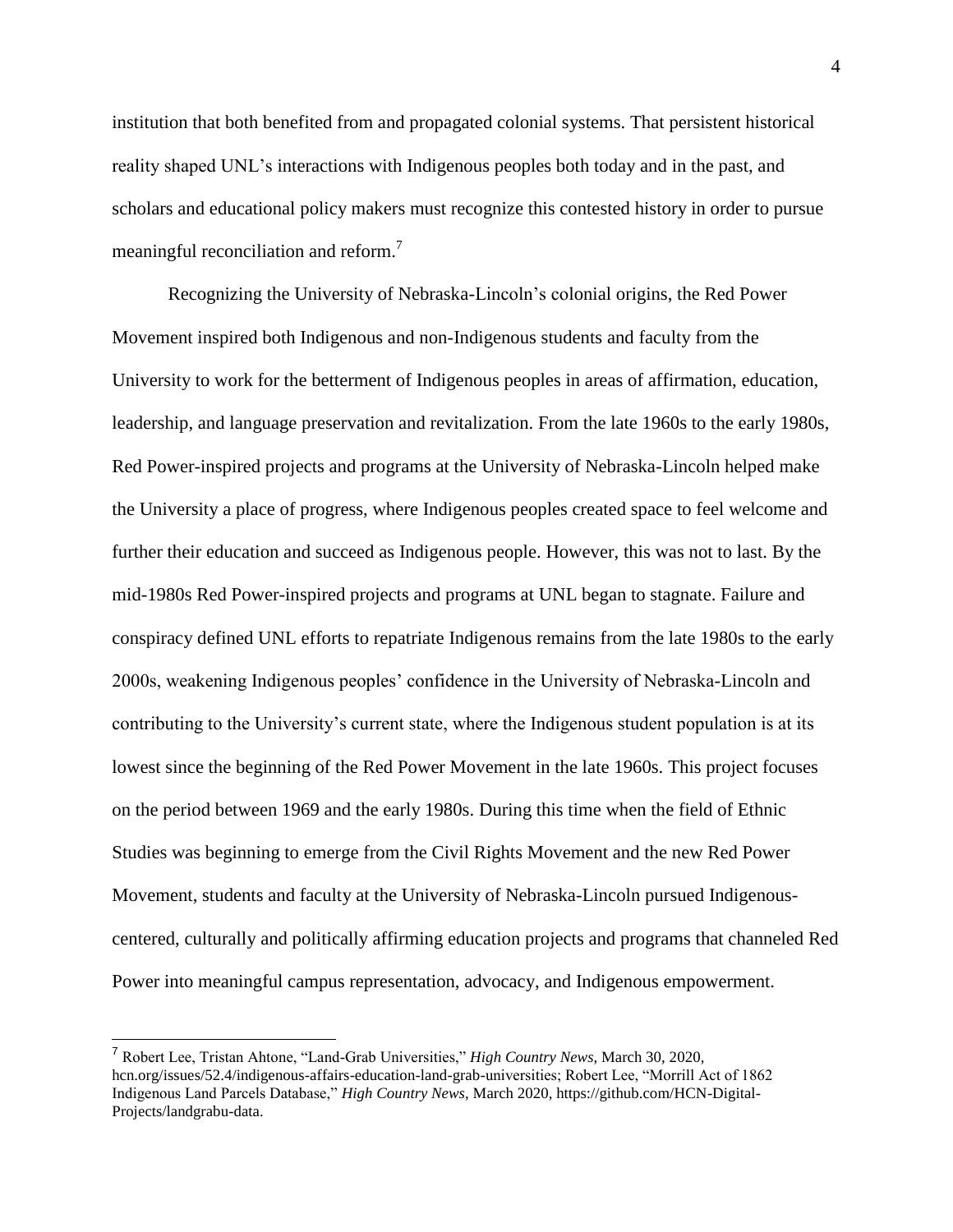This thesis tells lesser known histories of the University of Nebraska-Lincoln and Red Power more broadly. The projects and programs explored here may seem less like activism than the well-known occupations and protests, but I argue that these less conventional acts show the lived experience of Red Power on the Great Plains and specifically how the Red Power Movement impacted public universities like the University of Nebraska-Lincoln. Ultimately, this thesis expands conceptions of Red Power. Historical discussions of Red Power and the Red Power Movement tend to focus on protests and acts of civil disobedience, events that captured the attention of national media.<sup>8</sup> A less explored dimension of Indigenous activism occurred more quietly, away from television cameras or court rooms. Educational reforms like the ones discussed in this paper enacted the goals of the Red Power Movement and sought to make Indigenous sovereignty and survivance part of campus culture, increasing access to empowering education for Indigenous peoples. <sup>9</sup> Finally, this thesis shares histories that provide context and explain the University of Nebraska-Lincoln's current relationship with Indigenous peoples and Indigenous nations, proving why UNL's recent efforts to improve racial equity at their University are necessary, and how a return to the Red Power-inspired projects, programs, and efforts can help achieve a more equitable university.

#### **Methodology**

The following thesis draws on my research in the University of Nebraska-Lincoln Libraries, Archives & Special Collections through my 2019-2022 UCARE project titled, "UNL Archival Indigenous Histories" (previously "UNL Archival Indigenous History"). Through this project I sought to increase the historical representation of Indigenous peoples at the University

<sup>8</sup> Kent Blansett, *A Journey to Freedom: Richard Oakes, Alcatraz, and the Red Power Movement*, (Connecticut: Yale University Press, 2018)

<sup>9</sup> Daniel M. Cobb, *Native Activism in Cold War America*. (Kansas: University Press of Kansas, 2008); Bradley G. Shreve, *Red Power Rising: The National Indian Youth Council and the Origins of Native Activism*, (Oklahoma: University of Oklahoma Press, 2011).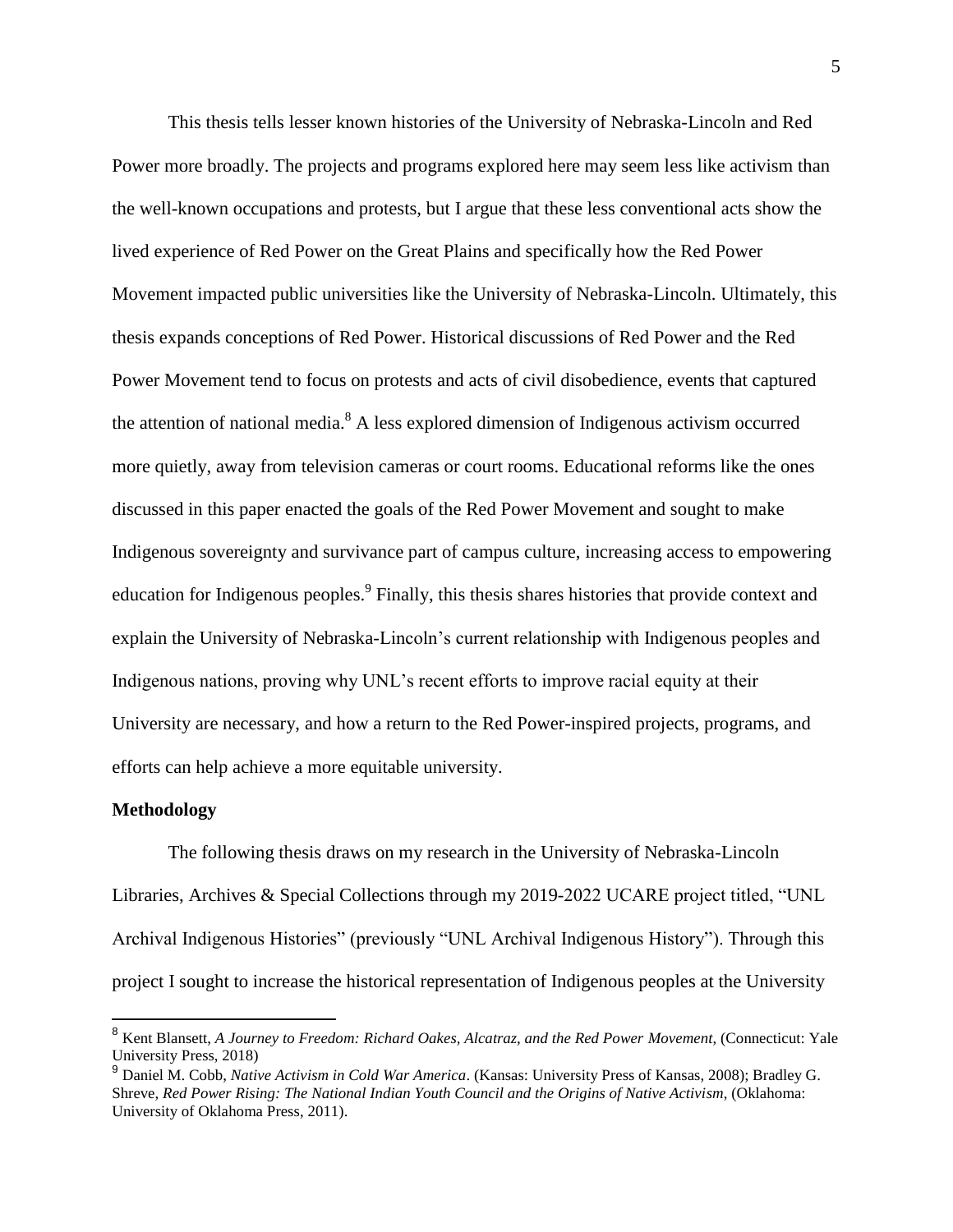of Nebraska-Lincoln by processing and organizing existing collections pertaining to Indigenous peoples. Often in archives it is difficult to find collections pertaining to Indigenous histories, either because these collections were never created, or (as was the case in UNL's archives), collections pertaining to Indigenous histories were not well understood. Both lead to an erasure of Indigenous peoples in the archival record that needs correction. While working in the archives, I was able to become familiar with lesser known histories that I have come to associate with Red Power based on my study of other Indigenous Studies historians' works that explore Red Power and Indigenous resistance.<sup>10</sup> When needed and available, archival information is supplemented with interviews, other non-archival primary sources, and secondary sources.

My research applies Indigenous Studies methodologies to critically analyze the harmful effects of colonialism and highlight resistances to colonialism in order to help build a decolonized future. This thesis critiques colonialism and colonial systems such as racism, capitalism, imperialism, assimilation, and white supremacy as well as the micro-systems and institutions that perpetuate, practice, and benefit from colonialism and colonial systems. This is performed through critical analysis of documents, such as those created by university officials. A decolonized future is a future free of colonialism and colonial systems, a future where we are not divided, a future where we can work together and acknowledge our relationships with one another for a more prosperous world.<sup>11</sup>

<sup>10</sup> Kent Blansett, *A Journey to Freedom: Richard Oakes, Alcatraz, and the Red Power Movement*, (Connecticut: Yale University Press, 2018); Brenda Child, *My Grandfather's Knocking Sticks: Ojibwe Family Life and Labor on the Reservation*, (Minnesota: Minnesota Historical Society Press, 2014); Daniel M. Cobb, *Native Activism in Cold War America*. (Kansas: University Press of Kansas, 2008); Nick Estes, *Our History is the Future: Standing Rock Versus the Dakota Access Pipeline and the Long Tradition of Indigenous Resistance*, (New York: Verso, 2019); Bradley G. Shreve, *Red Power Rising: The National Indian Youth Council and the Origins of Native Activism*, (Oklahoma: University of Oklahoma Press, 2011); Leanne Betasamosake Simpson, *As We Have Always Done: Indigenous Freedom Through Radical Resistance*, (Minnesota: University of Minnesota Press, 2021).

<sup>11</sup> Ibid; Roxanne Dunbar-Ortiz, *An Indigenous Peoples' History of the United States*, (Massachusetts: Beacon Press, 2014); Joane Nagel, *American Indian Ethnic Renewal: Red Power and the Resurgence of Identity and Culture*, (United Kingdom: Oxford University Press, 1997); Walter R. Echo-Hawk, *In the Light of Justice: The Rise of*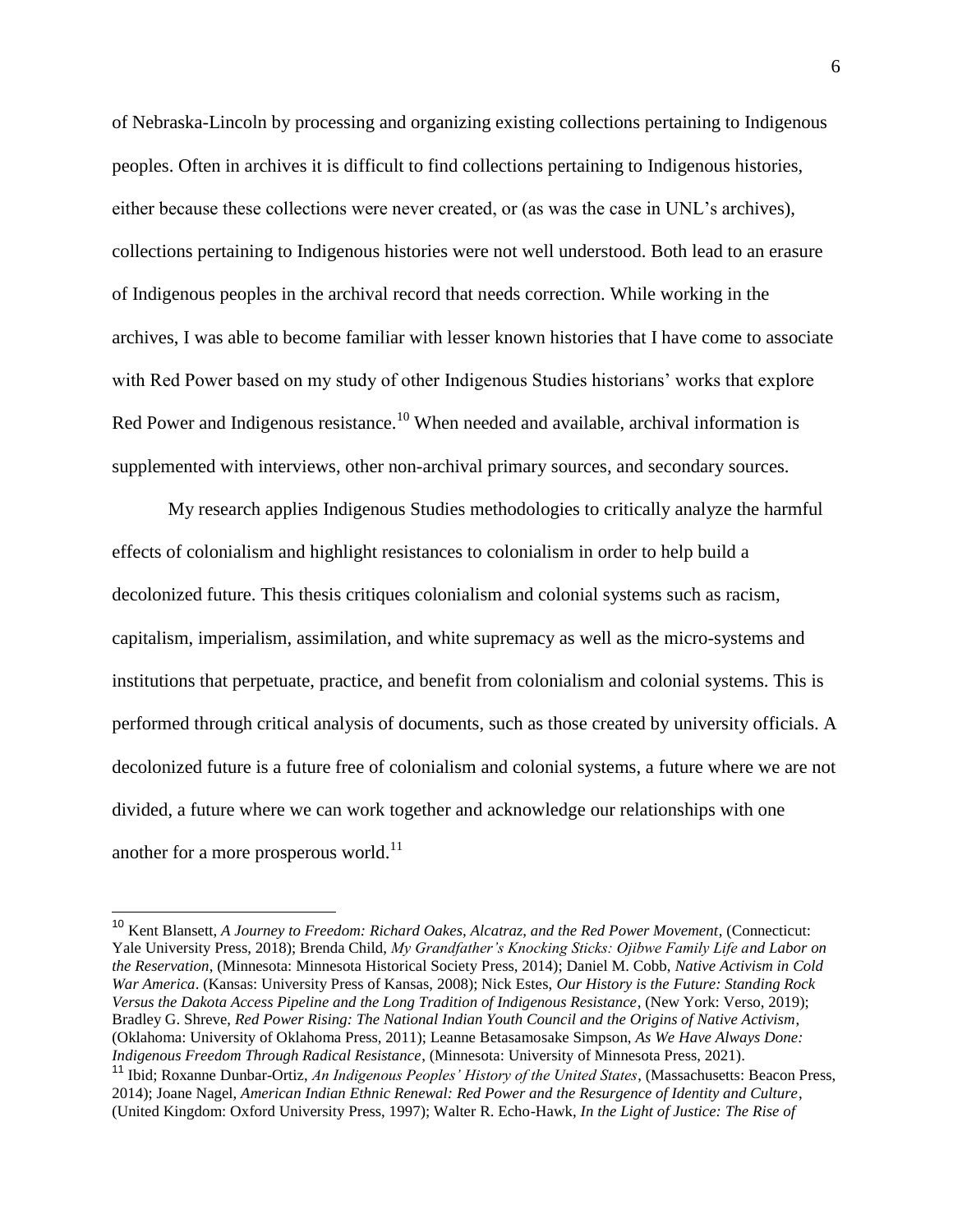Please note that the following is not all encompassing; there are bound to have been more examples of Red Power efforts pursued by students and faculty at UNL than just what follows. Any efforts not included were not left out intentionally, but were rather left out due to gaps in the archival record and the limitations of my own knowledge and experience as a non-Indigenous scholar.

#### **Student Led Efforts**

Despite Indigenous student enrollment remaining a small percentage of the student body, Indigenous proponents of Red Power at the University of Nebraska-Lincoln have worked since 1969 to empower one another through Indigenous-centered education and community-building, the education of non-Indigenous peoples, and by redefining Indigenous leadership, along with other, diverse forms of advocacy.

#### **The Council of American Indian Students, 1969-1980s**

Beginning in the fall of 1969, at the same time as the Occupation of Alcatraz, a group of Indigenous students at UNL came together for community, adopting many of the philosophies of the emerging Red Power Movement. Calling themselves the Council of American Indian Students (CAIS), the group sponsored educational events, engaged in advocacy, and encouraged empowerment through affirmation from 1969 through the early 1980s. By 1971, CAIS had 14 members and was led by the group's president, undergraduate student Rick Williams (Oglala Lakota/Northern Cheyenne).<sup>12</sup>

*Human Rights in Native America and the UN Declaration on the Rights of Indigenous Peoples*, (Colorado: Fulcrum Publishing, 2013); Linda Tuhiwai Smith, *Decolonizing Methodologies: Research and Indigenous Peoples*, (United Kingdom: Bloomsbury Publishing, 2021); Stephanie Nohelani Teves, Andrea Smith, and Michelle Raheja, *Native Studies Keywords*, (Arizona: University of Arizona Press, 2015); Shawn Wilson, *Research Is Ceremony: Indigenous Research Methods*, (Nova Scotia: Fernwood Publishing, 2008).

 $12$  Rick Williams, phone call conversation with author, October 6, 2021.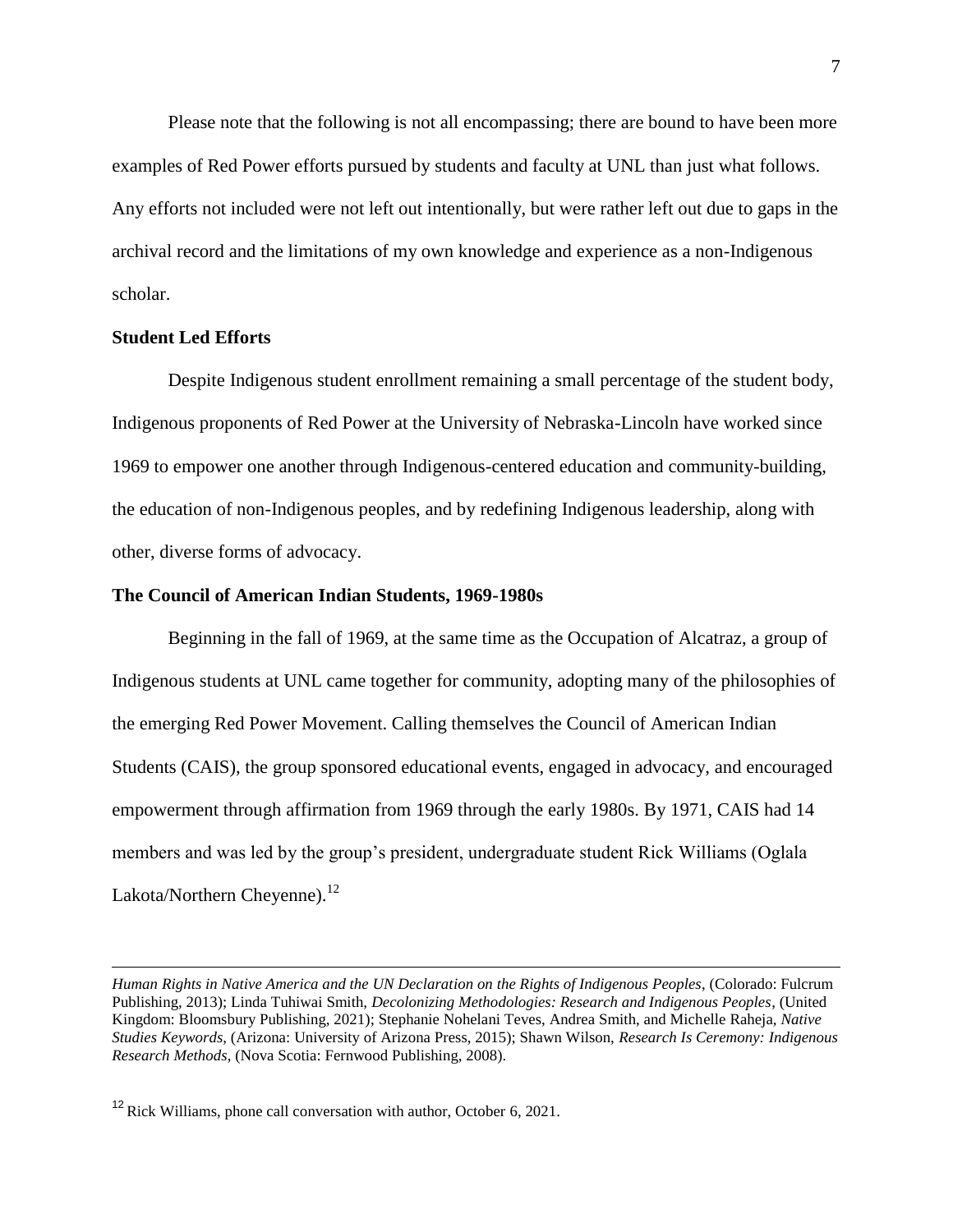In the spring of 1971, CAIS began the first of its annual events starting with Indian Awareness Week. The goal of the annual Indian Awareness Week was to educate non-Indigenous peoples of Indigenous issues, histories, and cultures. One of the main aspects of Indian Awareness Week was presentations made by invited Indigenous speakers, including AIM leaders Russel Means (Oglala Lakota) from Pine Ridge, South Dakota and John Trudell (Santee Dakota) from Omaha, Nebraska.<sup>13</sup> Another annual CAIS sponsored event that began in 1971 was an intertribal powwow. CAIS was made up of students from numerous Indigenous nations including the Omaha, the Santee Sioux, the Ho-Chunk Winnebago, and the Sac and Fox (all nations with reservations in what is today Nebraska), among others.<sup>14</sup> The annual powwow featured a wide variety of cultures that were represented through various dance styles, attire, food, and more. Families of Indigenous students would come from all over, both in state and out of state, reservation and off reservation. By 1977, Indigenous peoples from Iowa, Kansas, Oklahoma, South Dakota, and, of course, Nebraska, were all gathering to celebrate.<sup>15</sup> Several hundred competed and participated in the various festivities.<sup>16</sup> Indian Awareness Week was an important means of educating non-Indigenous students at UNL and was a way to share Indigenous cultures, histories, and contemporary issues, helping to increase non-Indigenous students' cultural awareness and sensitivity, a key part of creating a decolonized future. More importantly, perhaps CAIS' intertribal powwow created space for Indigenous peoples to come together, share ideas, and claim space on a campus that had long excluded or ignored their Peoples. For one week every spring, Indigenous students and their relatives in nearby

  $13$  Ibid.

 $14$  Ibid.

<sup>15</sup> "Indians From 5 States Will Powwow at Union," *Daily Nebraskan*, April 15, 1977, https://nebnewspapers.unl.edu/lccn/sn96080312/1977-04-15/ed-1/seq-8/#words=American+Council+Indian+Students.

<sup>16</sup> "Pow-wow Highlights 'Native American Days'," *Daily Nebraskan*, March 31, 1976, https://nebnewspapers.unl.edu/lccn/sn96080312/1976-03-31/ed-1/seq-11/#words=American+Council+Indian+Students.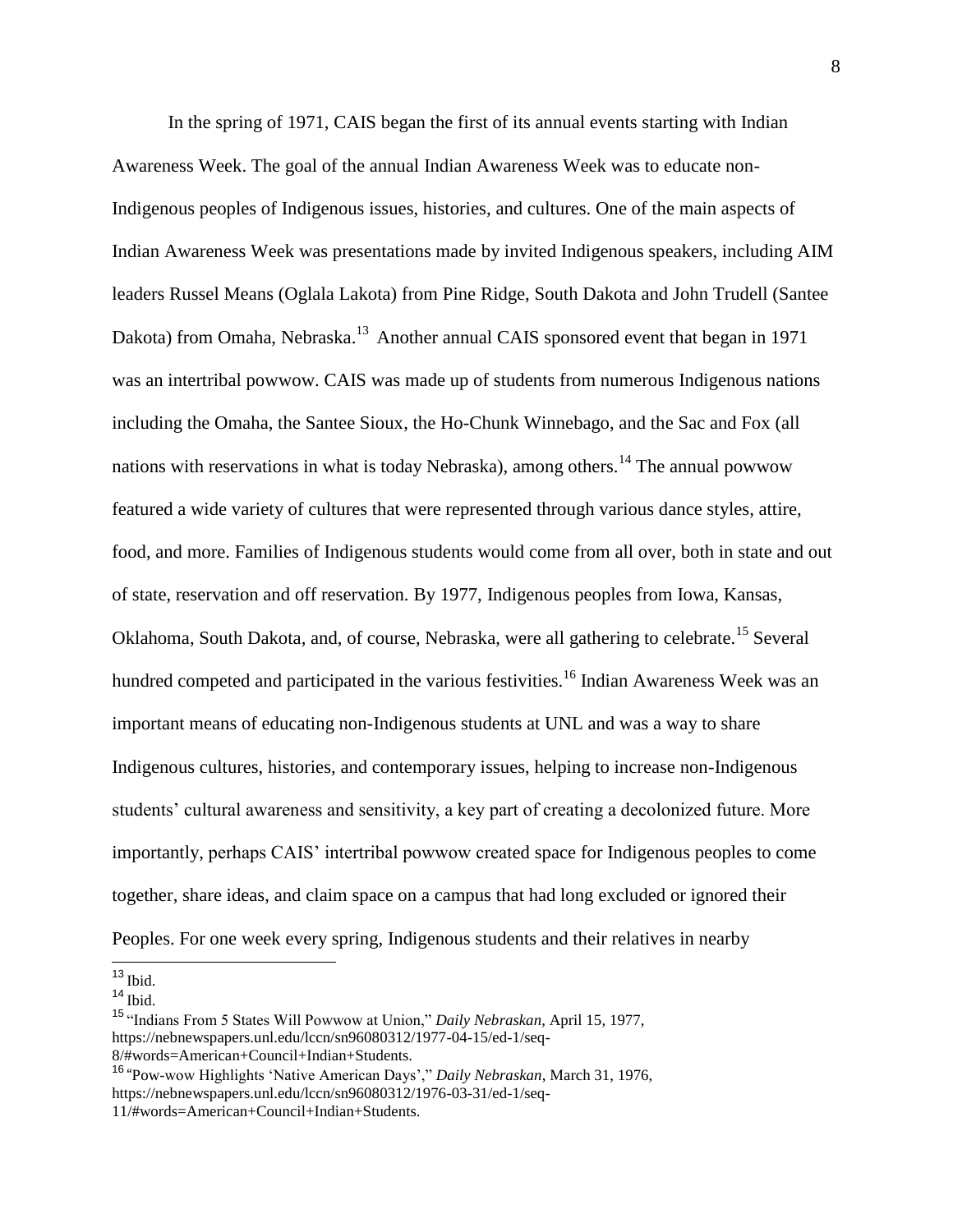communities asserted their presence in their homelands, offering a vision of a decolonized future in which Indigenous people not only survived but also thrived.

Starting in 1972, CAIS began to take a more active approach in their advocacy. Although the land-grant system made public education affordable for American students by profiting off of Indigenous lands, many Native students faced economic barriers to accessing higher education.<sup>17</sup> In the fall of 1972, the Bureau of Indian Affairs (BIA) announced a \$17 million cutback in funds that threatened around 40 Indigenous students' ability to afford tuition at UNL and UNO. Indigenous students in the University of Nebraska system expected to receive approximately \$21,000 for the 1972-1973 school year from the BIA through \$500 semester grants that were matched by the University. In response to the budget cut, CAIS began a petition drive to send to Washington, D.C., and by the end of October the group had gathered more than 300 signatures. At the same time, to help fight the budget cuts, AIM staged a protest in D.C.<sup>18</sup> Ultimately to make up for the budget cut, the University of Nebraska offered free tuition to all Indigenous peoples for the academic year.<sup>19</sup> Although the archive remains silent on what exactly pushed UNL to address the budget cuts, Indigenous student activism on UNL's campus undoubtedly helped to compel the university to ensure Indigenous students had access to education that furthered the broader decolonial goals of the Red Power movement.

CAIS also engaged students and allies in supporting national Indigenous campaigns for sovereignty. In 1973, AIM members—including leaders Russel Means (Oglala Lakota) and John

<sup>19</sup> "Indian Students Secure Free Tuition," *Daily Nebraskan*, April 12, 1973,

<sup>17</sup> David J. Wishart, *An Unspeakable Sadness: The Dispossession of the Nebraska Indians*, (Nebraska: University of Nebraska Press, 1997); Stephen M. Gavazzi, "2 Steps Land Grants Should Take to Fight Racial Injustice," *Inside Higher Ed*, May 7, 2021, https://www.insidehighered.com/views/2021/05/07/land-grant-institutions-should-domore-deal-past-and-present-racism-opinion.

<sup>18</sup> Sara Schwieder, "Funding Cutback Threatens Indian Students," *Daily Nebraskan*, October 20, 1972, https://nebnewspapers.unl.edu/lccn/sn96080312/1972-10-20/ed-1/seq-1/#words=American+Council+Indian+Students.

https://nebnewspapers.unl.edu/lccn/sn96080312/1973-04-12/ed-1/seq-

<sup>1/#</sup>words=American+Council+Indian+Students.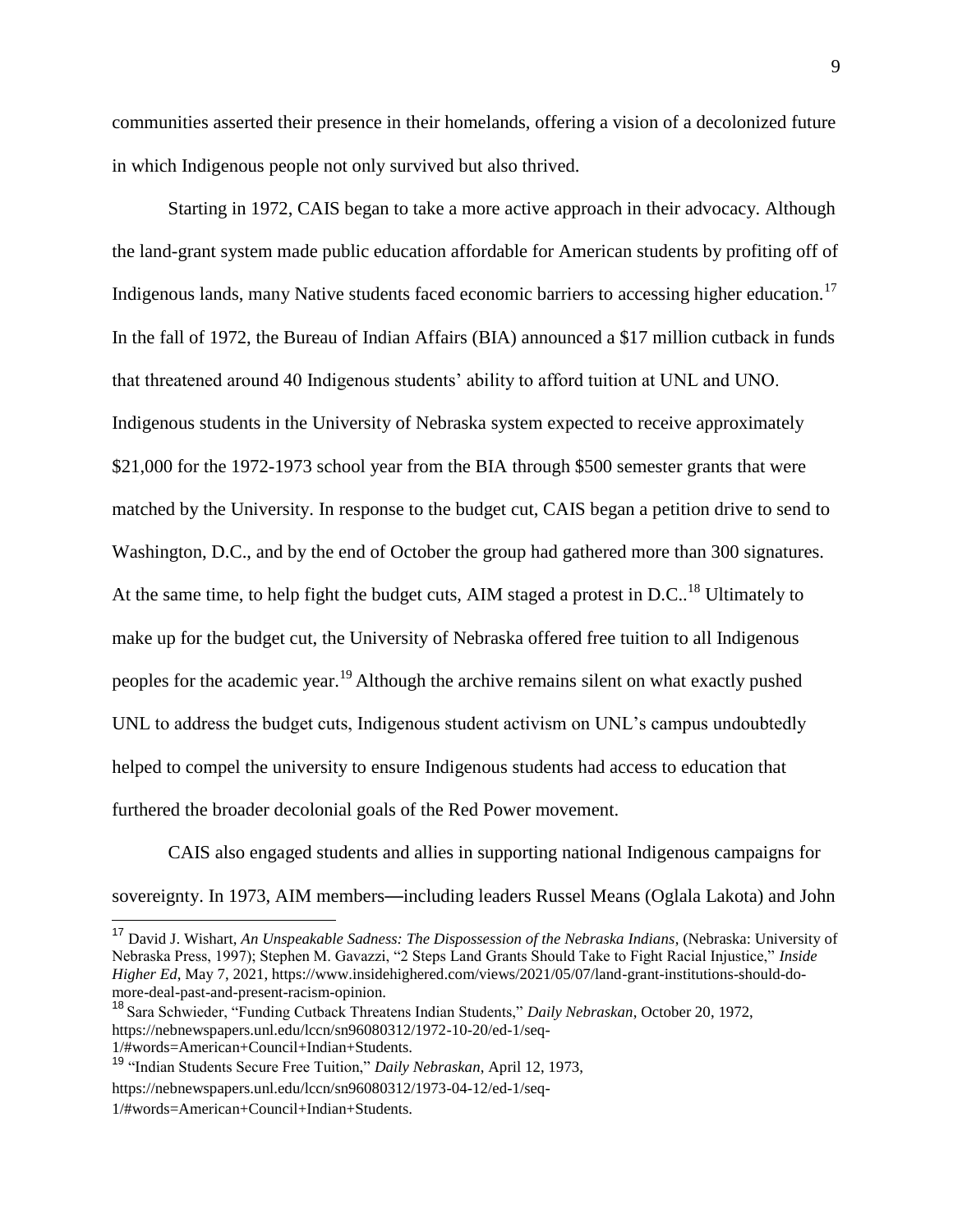Trudell (Santee Dakota), who had both spoken at one of CAIS' Indian Awareness Weeks—along with other Indigenous activists, occupied the town of Wounded Knee on the Oglala Lakota Pine Ridge Reservation in South Dakota in remembrance of the Wounded Knee Massacre, to bring attention to treaties with Indigenous nations the United States had broken, and to depose Pine Ridge chairman Dick Wilson (Oglala Lakota), who AIM and other Oglala Lakota argued unjustly favored "assimilated" and "half-blood" Lakota.<sup>20</sup> CAIS, now with more than twenty members including several Lakota whose homelands were at the center of the Wounded Knee Occupation, advocated in support of the Occupation.<sup>21</sup> On March 7, 1973, around fifty UNL minority students released a petition they had all signed at a news conference for UNL's Department of Minority Affairs. The petition was signed by UNL minority groups including the Mexican-American Student Association (MASA), the Afro-American Collegiate Society  $(AACS)$ , and the Graduate Minority Students  $(GMS)$ <sup>22</sup>. The following day, CAIS announced that it would lead a march in Lincoln along with signers of the petition as the United Minorities and Concerned Peoples' Organization. The march began at 11:00 a.m. at the Nebraska State Historical Society and ended at the Capitol. Also participating in the march were other groups from Lincoln, as well as groups from Omaha, the Winnebago Reservation, the Omaha Reservation, members of the Nebraska branch of AIM who helped organize the event, and members from four other regional AIM organizations. Rick Williams stated that the purpose of the march, "[was] to support the Oglala Sioux People at Wounded Knee, South Dakota for the

<sup>&</sup>lt;sup>20</sup> John E. Carter, "Encyclopedia of the Great Plains," Encyclopedia of the Great Plains | WOUNDED KNEE MASSACRE, 2011; Emily Chertoff, "Occupy Wounded Knee: A 71-Day Siege and a Forgotten Civil Rights Movement," *The Atlantic*, October 23, 2012; Brenda Norrell, "In Memory Carter Camp, Ponca," *Censored News*, December 27, 2013.

<sup>21</sup> "Indian Adviser Emphasizes Academics," *Daily Nebraskan*, February 2, 1973, https://nebnewspapers.unl.edu/lccn/sn96080312/1973-02-02/ed-1/seq-1/#words=American+Council+Indian+students+Students.

<sup>22</sup> "Minority Students Back AIM Action," *Daily Nebraskan*, March 8, 1973,

https://nebnewspapers.unl.edu/lccn/sn96080312/1973-03-08/ed-1/seq-

<sup>1/#</sup>words=American+Council+Indian+Students.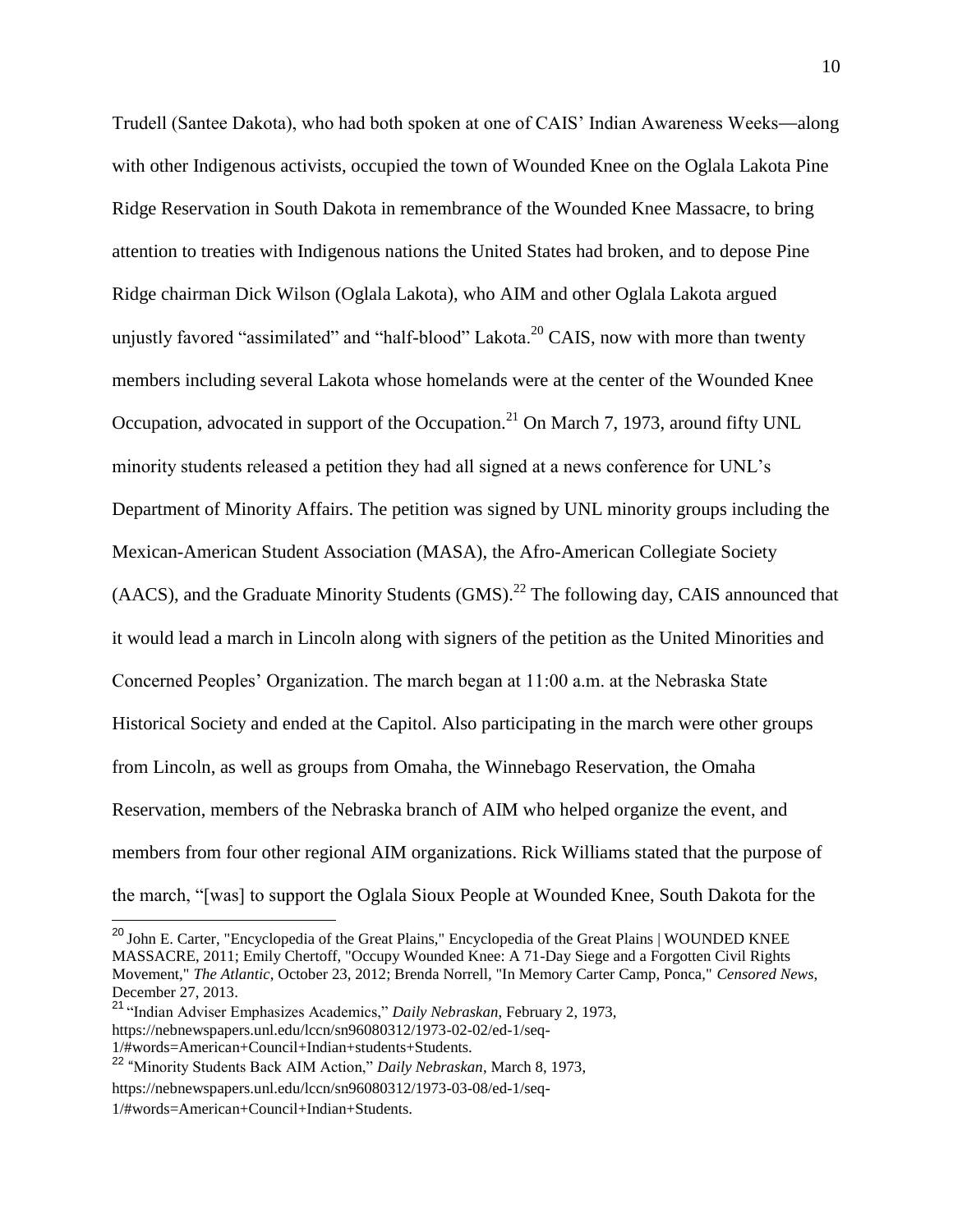right of self-determination."<sup>23</sup> CAIS' support petition and march was an act of advocacy that encouraged Indigenous sovereignty and positioned UNL as a site of Red Power activism.

In addition to advocating for national issues, CAIS tackled issues of equity and Indigenous representation on campus. As part of UNL's wider efforts to reform Indigenous education at the university, UNL had created a position for a counselor that served specifically Indigenous students. In 1974, one of those counselors admired by CAIS members, Karen Buller (Comanche), was at risk of losing her position after Joe Reteria, coordinator of Special Services for the Office of Minority Affairs, provided a negative evaluation of her performance. Renteria's evaluation of Buller called for a six month probation due to her "erratic work schedule, tardiness for meetings, and untidy habits in her office." Buller argued in her defense that working as a student counselor she had to keep an irregular work schedule to best serve students and meetings she was late for were due to them being called on short notice when she had other work scheduled.<sup>24</sup> Both CAIS and Buller, felt her evaluation by Renteria was unfair and based on "white standards." In response to the evaluation, Buller filed her resignation, making her the fourth Indigenous student counselor to do so in four years at UNL. CAIS, in turn, threatened to boycott and withdraw from all Minority Affairs programs if the following problems were not addressed: 1) "Harassment of Karen Buller by non-Indian supervisors, 2) "Lack of positive Indian recruitment and studies programs," 3) "Lack of an Indian Culture Center," and 4) "No follow-up on problems presented to the administration and to the staff of Minority Affairs."<sup>25</sup>

1/#words=American+Council+Indian+Students.

<sup>23</sup> "Minority Students Schedule March, Back AIM Goals," *Daily Nebraskan*, March 9, 1973, https://nebnewspapers.unl.edu/lccn/sn96080312/1973-03-09/ed-1/seq-

<sup>24</sup> Mark Hoffman, "Minority Counselor to Submit Complaint," *Daily Nebraskan*, August 26, 1974, https://nebnewspapers.unl.edu/lccn/sn96080312/1974-08-26/ed-1/seq-12/#words=American+Council+Indian+Students.

<sup>25</sup> Rebecca Brite, "Indian Students Threaten Boycott," *Daily Nebraskan*, August 7, 1974, https://nebnewspapers.unl.edu/lccn/sn96080312/1974-08-07/ed-1/seq-

<sup>8/#</sup>words=American+Council+Indian+student+Students.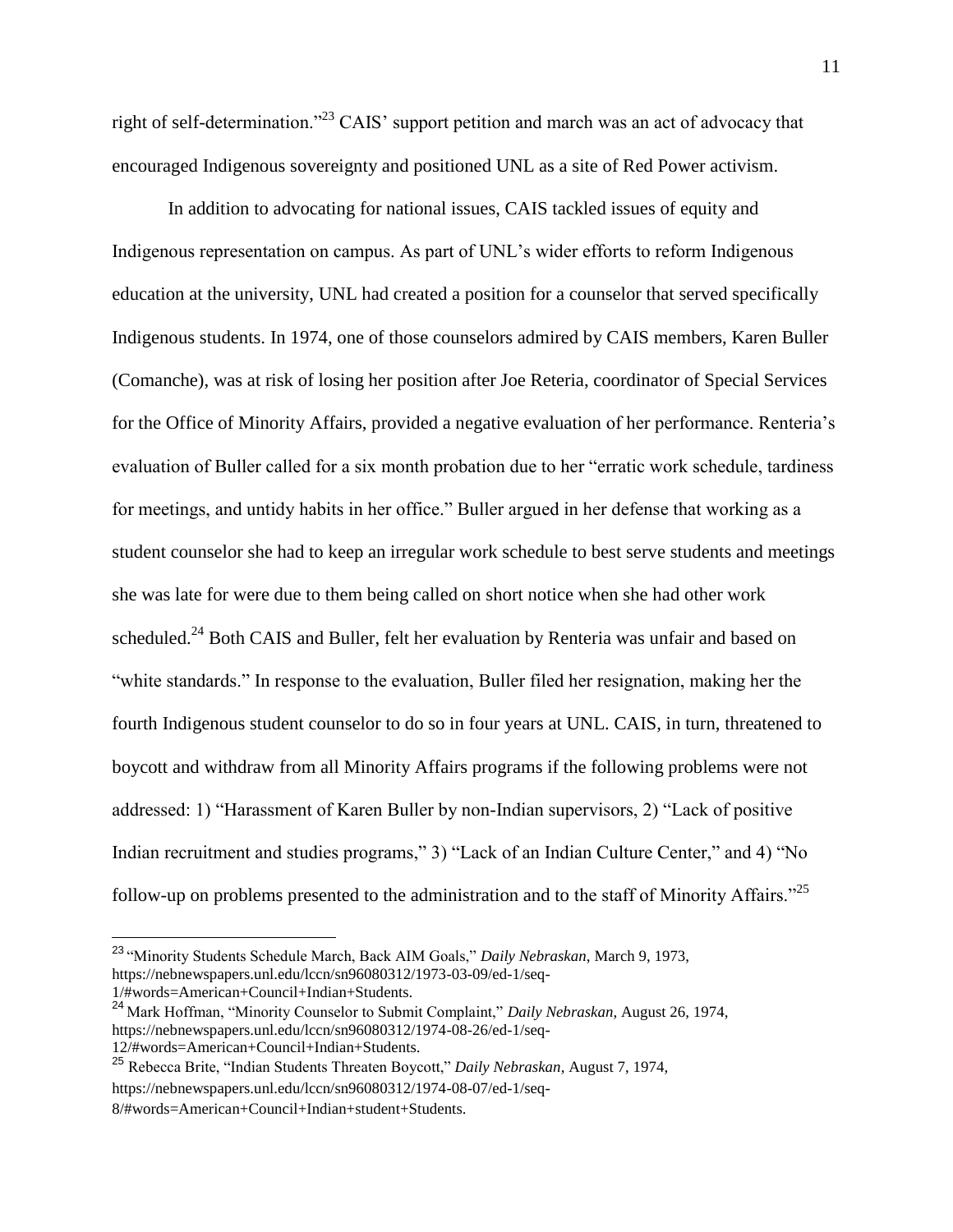Discrimination against Buller was just the tip of the iceberg. In their advocacy for Buller, CAIS revealed a lack of support and transparency from Minority Affairs that was limiting Indigenous students' educational success.

After about a month of failed negotiations between CAIS and Minority Affairs, the boycott went into effect when CAIS refused to assist in selecting Buller's replacement and Buller filed a grievance with UNL asking for her probation to be removed, though without rescinding her resignation.<sup>26</sup> Buller's situation represented a recurring problem at UNL, after all, she was the fourth Indigenous student counselor to resign in just four years. Ultimately, despite the 1970s being the time when UNL was most interested in reforming their systems in order to better serve and empower Indigenous students, there were still colonial inclinations among some UNL faculty and staff that prevented UNL's reforms and efforts from being as successful as they could have been. Nevertheless, CAIS members did what they could to make an Indigenous space at UNL where they could learn and empower themselves through education.

One way CAIS members sought to empower one another was by ensuring they all graduated and increased the overall graduation rate for Indigenous students at UNL.<sup>27</sup> Red Power activists, including CAIS members, viewed education and a degree as a means of economic mobility and a better life. Education could provide knowledge and skills needed to create a decolonized future. In 1975, Rick Williams became the first Indigenous person to earn a bachelor's degree from UNL.<sup>28</sup> In 1976, Webster Robbins (Cherokee) became the first

<sup>26</sup> "Indian Students Boycott Minority Affairs Office," *Daily Nebraskan*, August 26, 1974, https://nebnewspapers.unl.edu/lccn/sn96080312/1974-08-26/ed-1/seq-

<sup>1/#</sup>words=American+Council+Indian+Students; Mark Hoffman, "Minority Counselor to Submit Complaint." <sup>27</sup> "Everyone Welcome at Native American Heritage Week," *Lincoln Journal Star*, April 20, 1980, University Archives & Special Collections, University of Nebraska-Lincoln, American Indian Project, GPS Records, Box 4, Folder 11.

<sup>&</sup>lt;sup>28</sup> Rick Williams, phone call conversation with author, October 6, 2021.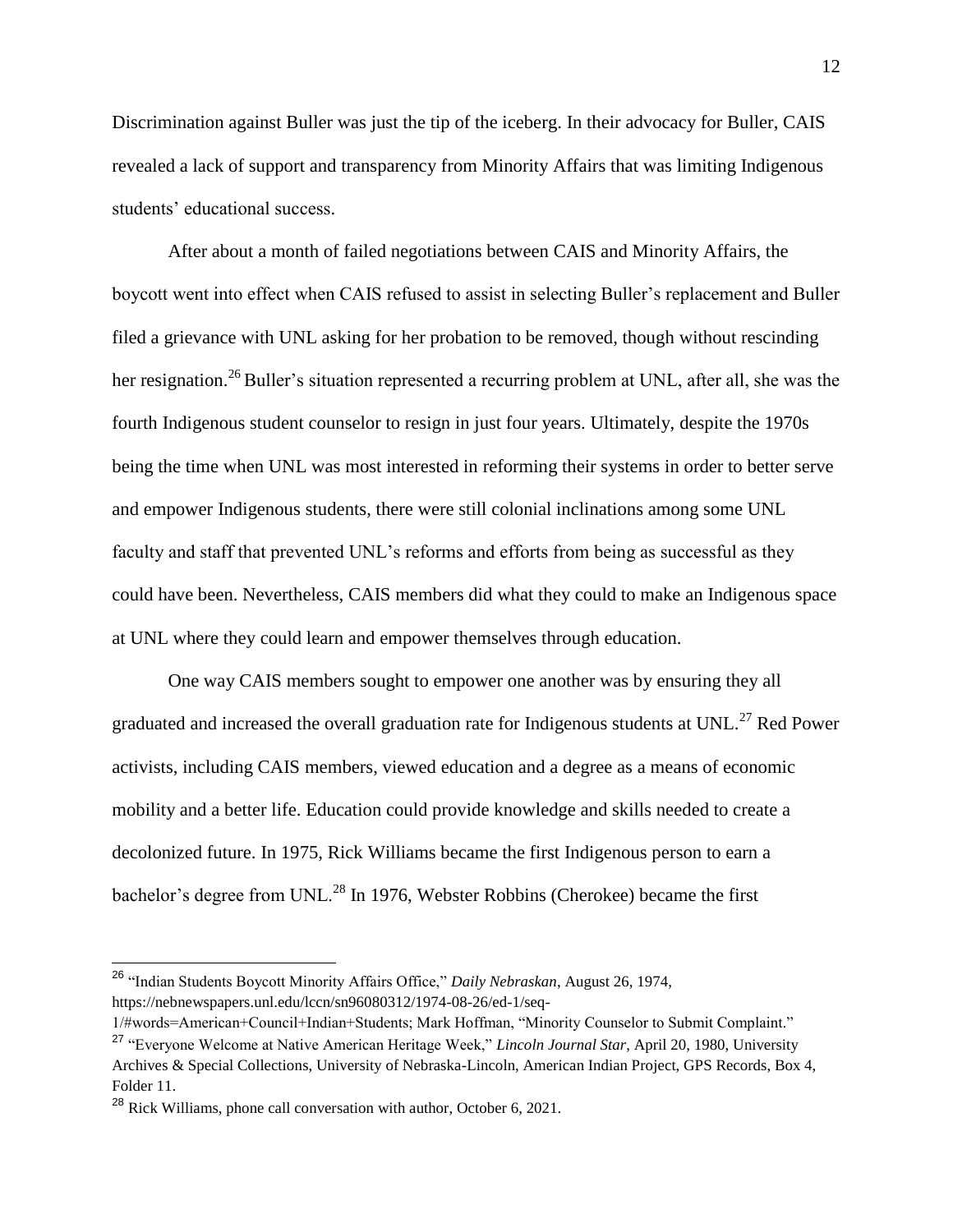Indigenous person to earn a PhD from UNL.<sup>29</sup> By 1980, a total of 11 Indigenous students had graduated from UNL, and another 12 graduated in  $1981$ .<sup>30</sup> The price of tuition and other living expenses was always the biggest obstacle for Indigenous students to overcome while attending school. As stated previously, the BIA budget cut of 1972 threatened dozens of Indigenous students' ability to continue enrollment in the University of Nebraska system.<sup>31</sup> Financial aid was imperative for Indigenous students to succeed at UNL, and when CAIS found that the university wasn't making good on its promise to increase financial aid under the Excellence II program, CAIS wrote to UNL demanding action.<sup>32</sup> The direct results of this letter are hard to judge, but during a time when UNL was making its greatest strides towards educational reform for Indigenous students on their campus, the letter should not have been necessary in the first place; UNL should have simply provided the financial aid they promised. The fact that CAIS' letter was necessary proves the need for student oversight in the form of groups such as CAIS. When UNL did not have their best interests in mind, CAIS members were able to work together to empower themselves and graduate despite a colonial system that often seemed uninterested or even hostile to Indigenous futures.

Ten years after CAIS' inception, the group experimented in how they educated non-Indigenous students. From April 27-29, 1979, CAIS hosted an event called Contemporary Native

<sup>29</sup> Rex Henderson, "Indian Instructor Lives and Works in Two Worlds," *Daily Nebraskan*, June 13, 1977, nebnewspapers.unl.edu; After graduating, Robbins served as the board chairman of the Lincoln Indian Center, was a member of the National Indian Education Association, and was a consultant for the Corp Member Training Institute of the National Teachers Corp. Robbins was also a jointly appointed assistant professor in the history and education departments for the Institute of Ethnic Studies at UNL. Through his work at the university, Robbins sought to further develop UNL's Ethnic Studies department and the Native studies specialization, as well as increase graduation rates for Indigenous students at both UNL and throughout the Lincoln Public School system; Rex Henderson, "Indian Instructor Lives and Works in Two Worlds;" Barb Koenig, "Lincoln Indian Center Houses Many Aid Programs," *Lincoln Journal Star*, April 20, 1980.

<sup>30</sup> "Everyone Welcome at Native American Heritage Week."

<sup>31</sup> Sara Schwieder, "Funding Cutback Threatens Indian Students," *Daily Nebraskan*, October 20, 1972.

<sup>32</sup> Rose Fitzpatrick, "Ware: 'Excellence II' Goals are Missed for Minorities," *Daily Nebraskan*, March 26, 1980. https://nebnewspapers.unl.edu/lccn/sn96080312/1980-03-26/ed-1/seq-

<sup>1/#</sup>words=American+Council+Indian+Students.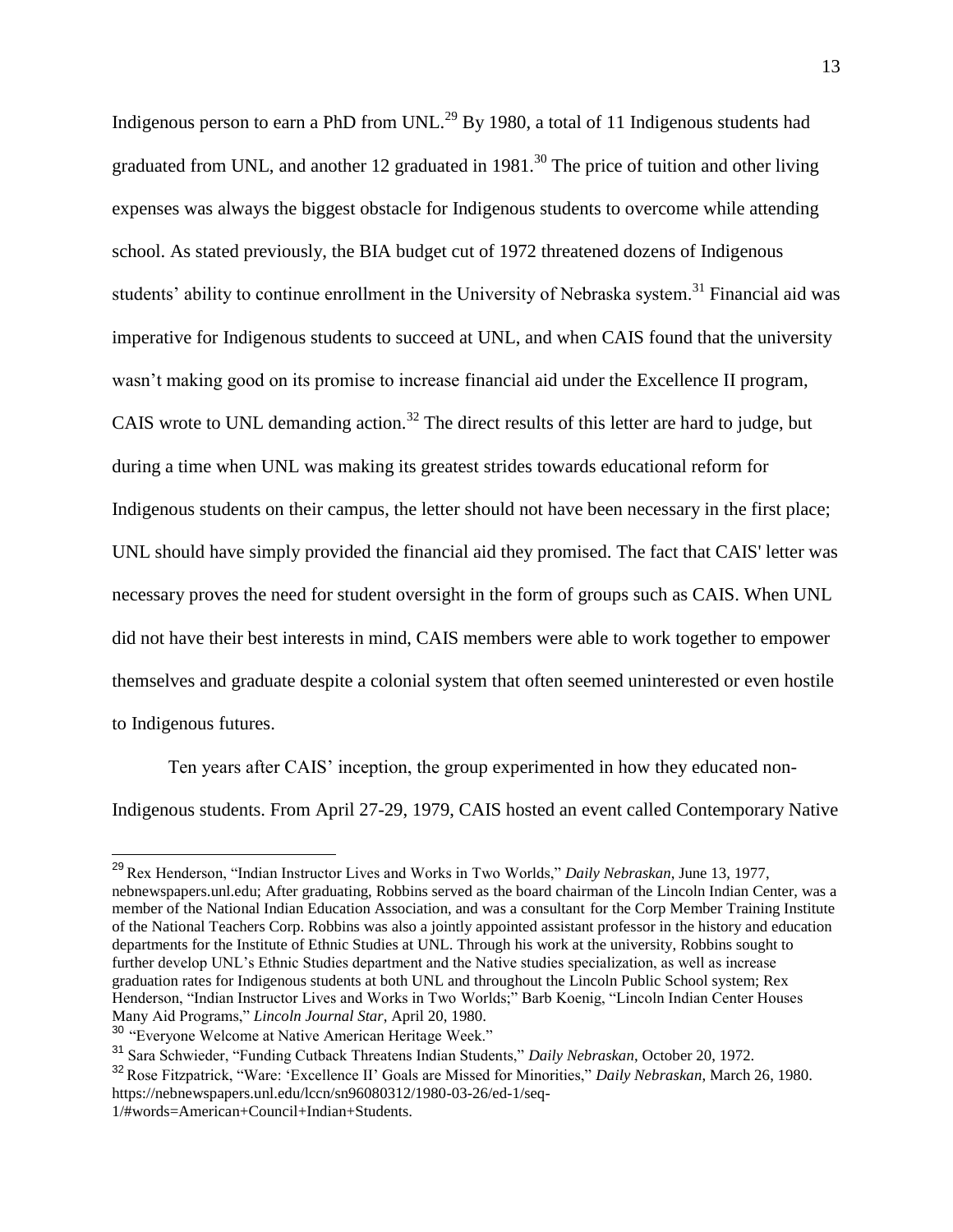Americans in the Arts and Sciences. The goal of this event was to highlight and share the achievements and contributions of modern Indigenous peoples from a variety of fields and specialties that media and schooling often failed to represent. The event consisted of lectures presented by Indigenous dancers, scholars, and elders as well as a two day powwow at the Coliseum. The event proved to be a refreshing success that enabled CAIS to educate non-Indigenous students and inspired CAIS to continue experimenting in the types of events it hosted in order to increase cultural awareness and sensitivity.<sup>33</sup>

Building off of the previous semester's new event, CAIS sought to represent the inverse of Contemporary Native Americans in the Arts and Sciences in the new academic year by sharing the achievements and contributions of historic Indigenous peoples in an event they called Traditional Native Americans in the Arts and Sciences. The event was to be largely modeled on the Contemporary Native Americans event, though CAIS made far more ambitious plans. All of CAIS' past events were focused on Indigenous peoples of the Great Plains in what is today the United States, but for the Traditional Native Americans event, CAIS wanted to include the histories of Indigenous peoples from both Canada and Mexico as well. The event was also to take place all across Lincoln as opposed to exclusively on UNL campus, with events at public schools, the sports complex at the Nebraska state fairgrounds, NBC Bank, Gateway Auditorium, the Sheldon Art Gallery, and the UNL Student Union. Lectures included a wide range of topics including dance, art, music, religion, philosophy, and education. Unfortunately, the Center for Great Plains Studies (CGPS) declined to support the event. On the one hand, the CGPS expressed concern about the implementation of the event in such a short time span as the proposal was submitted in fall with plans to take place in April. Additionally, they rejected the

<sup>&</sup>lt;sup>33</sup> Contemporary Native Americans in the Arts and Sciences Presented by the Council of American Indian Students, Pamphlet. April 1979, University Archives & Special Collections, University of Nebraska-Lincoln, American Indian Project, GPS Records, Box 4, Folder 11.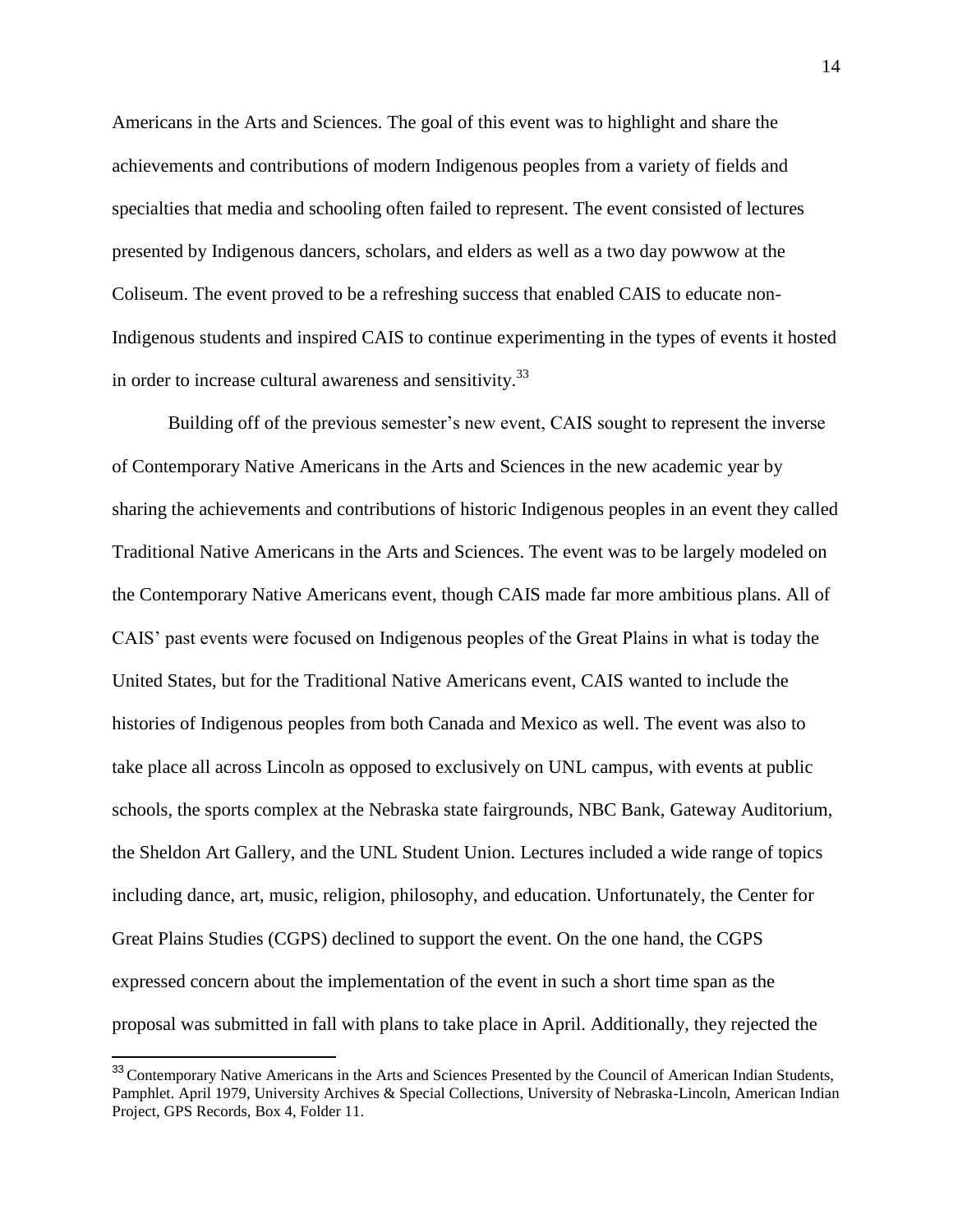event because it did not entirely focus on topics of the Great Plains.<sup>34</sup> This was another instance in UNL history where the University and its systems did not support Indigenous students despite this time period being a kind of golden age for Indigenous visibility at UNL.

In response to the CGPS' rejection for funding, CAIS fell back on its reliable programming. CAIS changed the name of Indian Awareness Week to Native American Heritage Week, suggesting a new generation of CAIS members with different conceptions of Indigenous identity. Along with the lectures from guest speakers that dominated Indian Awareness Week, Native American Heritage Week included a fashion show and a concert.<sup>35</sup> For a time, Native American Heritage Week became CAIS' annual event, though eventually, the group stopped hosting events entirely. Again, the existing archive does not account for the decline in CAIS programming, which may have corresponded to declining funding or Indigenous student enrollment. Whatever the underlying cause, Red Power at the University of Nebraska-Lincoln was waning. And yet the foundation established during the height of the Red Power era remains. Sometime in the mid-1980s, in either 1986 or 1987, Indigenous student members renamed CAIS to the University of Nebraska Inter-Tribal Exchange (UNITE).<sup>36</sup> UNITE members continued to empower one another through affirmation and community, and upheld their legacy of advocacy and sharing Indigenous histories and cultures with non-Indigenous students.<sup>37</sup>

<sup>&</sup>lt;sup>34</sup> "Proposed Need for Program Consultants for the Program 'Traditional Native Americans in the Arts and Sciences'," Fall 1979, University Archives & Special Collections, University of Nebraska-Lincoln, American Indian Project, GPS Records, Box 4, Folder 11.

<sup>&</sup>lt;sup>35</sup> "Everyone Welcome at Native American Heritage Week."

<sup>36</sup> Marty Ramirez, phone call conversation with author, September 23, 2021.

<sup>37</sup> Natalie Weinstein, "Solutions for Racial Problems Goal of Cultural Diversity Retreat," *Daily Nebraskan*, September 18, 1989, https://nebnewspapers.unl.edu/lccn/sn96080312/1989-09-18/ed-1/seq-

<sup>7/#</sup>words=Exchange+Intertribal+Nebraska+University; "Student Group Hosts Pow-Wow this Weekend," *Daily Nebraskan*, November 22, 1996, https://nebnewspapers.unl.edu/lccn/sn96080312/1996-11-22/ed-1/seq-2/#words=Exchange+InterTribal+Nebraska+University; Veronica Daehn, "Wish Granted for Protesters," *Daily Nebraskan*, January 13, 1999, https://nebnewspapers.unl.edu/lccn/sn96080312/1999-01-13/ed-1/seq-1/#words=Exchange+Intertribal+Nebraska+University;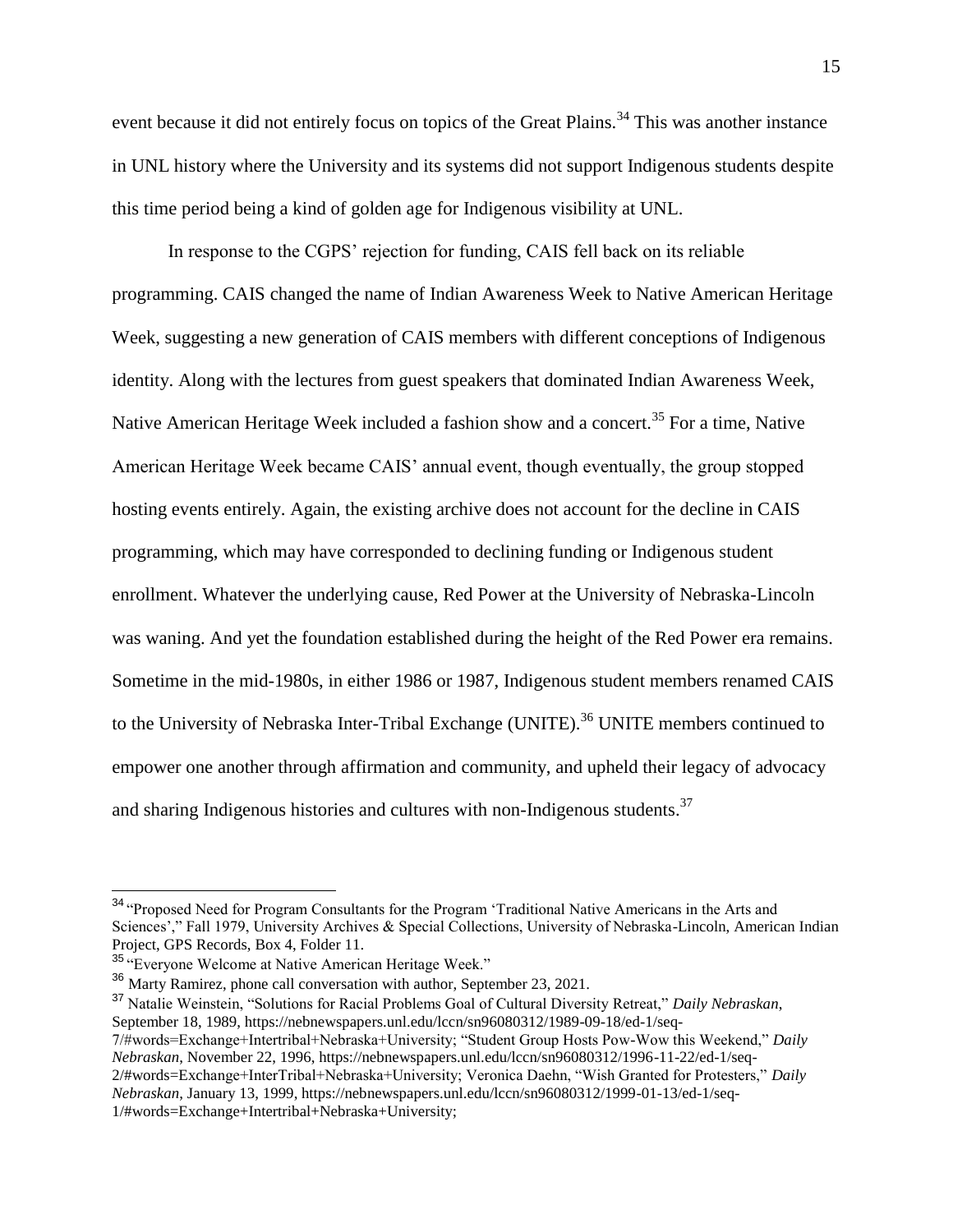From their inception in 1969 to the mid-1980s, CAIS was an Indigenous student-led force that carved out a place for themselves at UNL. CAIS worked to decolonize UNL by sharing Indigenous histories and cultures with non-Indigenous students. Through strong community ties, CAIS members supported one another to graduate and attain empowering education. Perhaps most importantly, CAIS' advocacy checked university faculty and staff when they deviated from Indigenous educational reform, helping to ensure the University remained on a progressive path forward.

#### **Red Power-Inspired Education Programs**

While not as publicized as protests or occupations, one of the most critical aspects of the Red Power Movement was the rethinking of higher education for Indigenous peoples.<sup>38</sup> Proponents of Red Power envisioned education as a means of empowerment, something that could assist in raising Indigenous peoples out of the poverty created by colonialism as well as help preserve and revitalize Indigenous languages and cultures. Some faculty members, both Indigenous and non-Indigenous (though primarily non-Indigenous due to UNL hiring trends), at the University of Nebraska-Lincoln heard Red Power activists' calls to reform education and to make it more accessible and welcoming to Indigenous students and scholars. Several programs at UNL from the late 1960s to the mid-1980s sought to empower Indigenous students and scholars with specialized and accommodating tutorships, teacher training, archival training, and more, and faculty worked at both national and local levels to move UNL. By 1973, national efforts to reform Indigenous education were in full swing, most notably by the American Indian Higher Education Consortium (AIHEC).

<sup>38</sup> Janine Pease, "AIHEC and the Development of American Indian Higher Education Policy, 1974-1978," *Tribal College: Journal of American Indian Higher Education*, Winter, 2016, Vol. 28, No. 2, February 5, 2017, https://tribalcollegejournal.org/aihec-development-american-indian-higher-education-policy-1974-1978/; Edited by Duane Champagne and Jay Stauss, *Native American Studies in Higher Education: Models for Collaboration between Universities and Indigenous Nations*, (Maryland: Altamira Press 2002).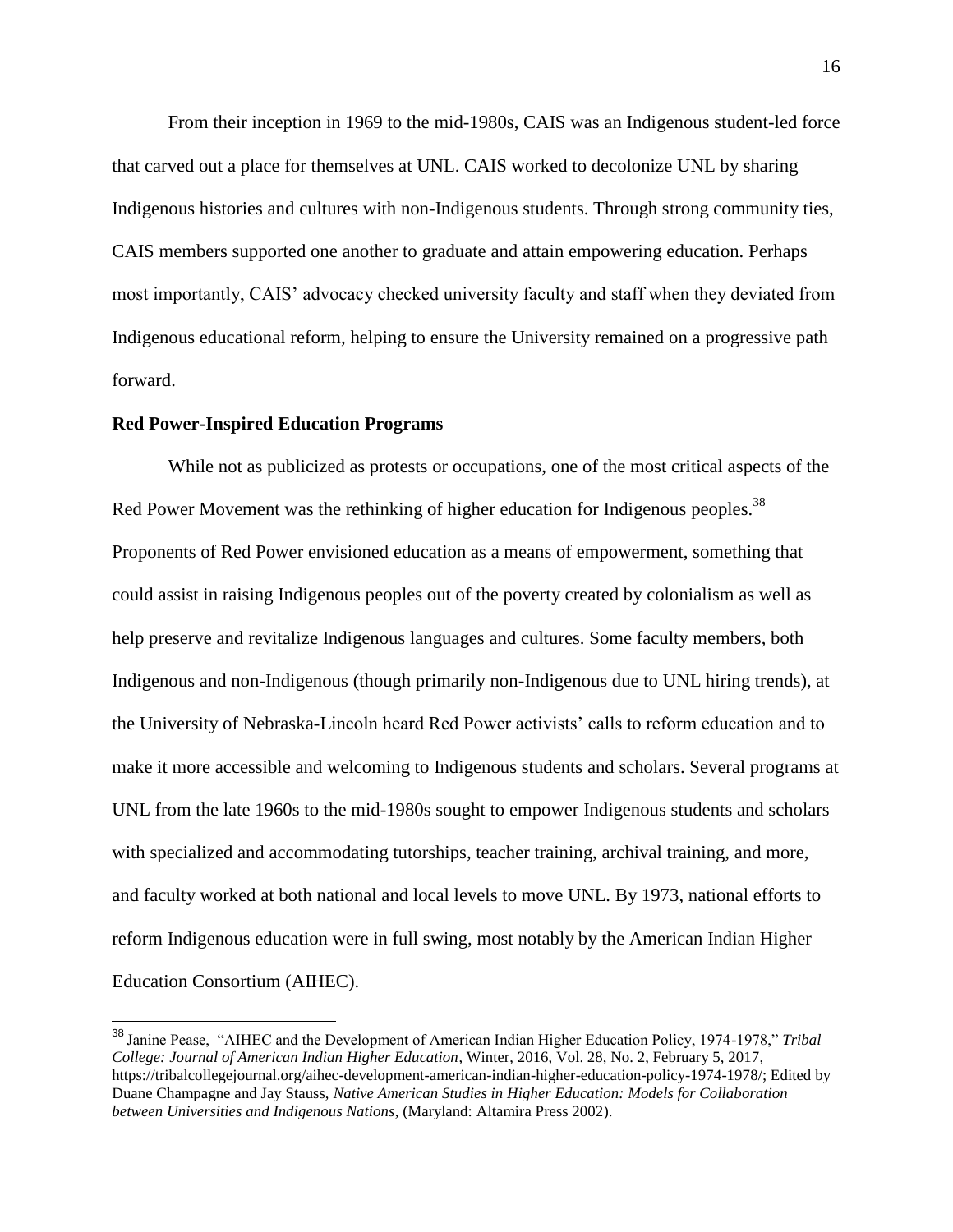#### **American Indian Higher Education Consortium (AIHEC), 1973-1974**

Historically, predominantly white educational institutions have been unwilling or unable to accommodate cultural differences that made earning a degree more difficult for Indigenous students.<sup>39</sup> Seeking to eliminate this barrier, various Indigenous scholars and leaders from the states of South Dakota, North Dakota, California, Arizona, and New Mexico convened to form the American Indian Higher Education Consortium (AIHEC) in October of 1973.<sup>40</sup> According to AIHEC, the organization "represented the first concerned effort by Indian people to assume a leadership role in developing alternative higher education programs at the local level. The need for such action became necessary due to the general increase in the number of potential postsecondary Indian students as well as the apparent inability of the established higher education system to meet the needs of many of these students."<sup>41</sup> AIHEC was a valuable learning experience for UNL faculty. By the time they finished working with AIHEC, UNL faculty came to better understand the curriculum needs of Indigenous students which would help them in their post 1974 education reform programs.

Initially, AIHEC consisted of six new colleges and academic institutions that had been created to serve Indigenous communities on or near various reservations led by executive director, David M. Gipp.<sup>42</sup> The six member institutions included Black Hills State College (today Black Hills State University) represented by Gerald One Feather, Navajo Community College (today Diné College) represented by Gerald Brown, Standing Rock Community College (today Sitting Bull College) represented by Minard White, Sinte Gleska Community College (today

<sup>39</sup> Edited by Heather J. Shotton, Shelly C. Lowe, and Stephanie J. Waterman, *Beyond the Asterisk: Understanding Native Students in Higher Education*, (Virginia:Stylus Publishing, 2013).

<sup>40</sup> AIHEC Newsletter Vol. 1 #1, Spring 1974, University Archives & Special Collections, University of Nebraska-Lincoln, Paul Olson, Papers, Box 13, Folder 8.

<sup>&</sup>lt;sup>41</sup> AIHEC Newsletter Vol. 1 #1; Correspondence: David M. Gipp to Paul A. Olson, October 19, 1973, University Archives & Special Collections, University of Nebraska-Lincoln, Paul Olson, Papers, Box 13, Folder 1.

<sup>42</sup> AIHEC Member Institutions Pamphlet, Undated, University Archives & Special Collections, University of Nebraska-Lincoln, Paul Olson, Papers, Box 13, Folder 8; AIHEC Newsletter Vol. 1 #1.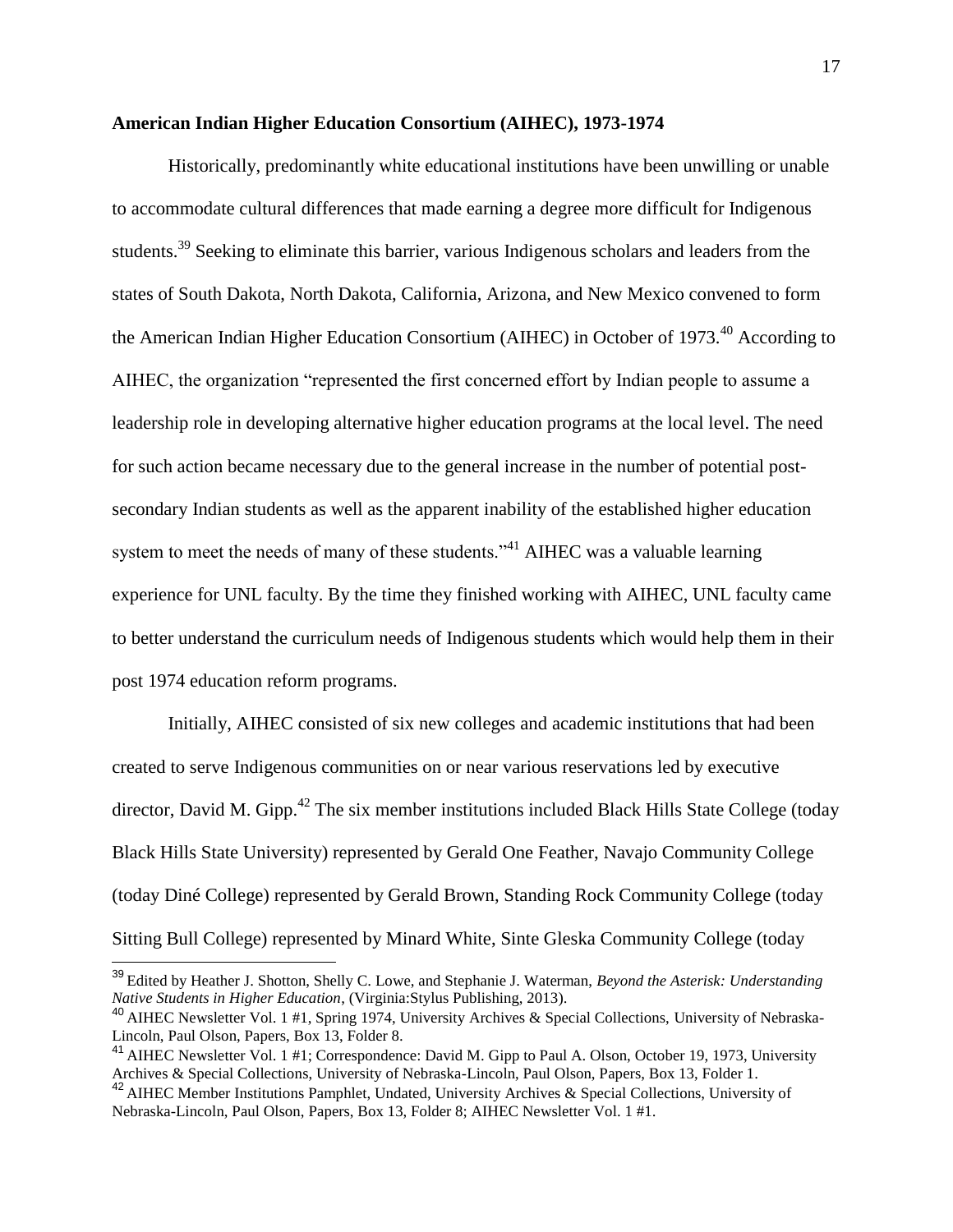Sinte Gleska University) represented by Lionel Bordeaux, Hehaka Sapa College at D-Q University represented by Wilfred C. Wasson, Turtle Mountain Community College, and the Lakota Higher Education Center.<sup>43</sup>

The official goal of the Consortium was "to fuse 'Arts and Science' and 'Education' components in the education of educational personnel (teachers, aides, etc.) in a form relevant to the cultures of Native American peoples."<sup>44</sup> To accomplish this, AIHEC developed an accreditation service, human resources, curriculum, a data bank, and relations between two and four year academic institutions.<sup>45</sup> Accreditation involved the creation of an Indigenous accrediting agency that is accountable to Indigenous communities and their needs. Accreditation and licensing of teachers would be partially based on competency with the Indigenous culture the prospective teacher sought to serve.<sup>46</sup> To develop human services, AIHEC prepared materials and structure systems for member institutions' staff. Perhaps the most important aspect of AIHEC was the development of liberal arts and education curriculum relevant to the preparation of educational personnel in member institutions, with an emphasis on community control.<sup>47</sup> AIHEC also sought to establish a data bank of statistical culture specific problems in the Arts and Sciences and Education academic fields that prove current accreditation management do not serve the needs of Indigenous colleges and peoples.<sup>48</sup> All of these goals and development plans were acts of Red Power. They were a means of increasing sovereignty and putting the power of educational control into Indigenous hands for the betterment of Indigenous peoples.

<sup>43</sup> AIHEC Newsletter Vol. 1 #1.

<sup>44</sup> Correspondence: Paul A. Olson to Gerald One Feather, June 5, 1973, University Archives & Special Collections, University of Nebraska-Lincoln, Paul Olson, Papers, Box 13, Folder 1.

 $45$  lbid.

 $46$  Ibid.

 $^{47}$  Ibid.

<sup>&</sup>lt;sup>48</sup> Memorandum: Paul A. Olson to Staff Members, Brown, One Feather, and Little, August 6, 1973, University Archives & Special Collections, University of Nebraska-Lincoln, Paul Olson, Papers, Box 13, Folder 1.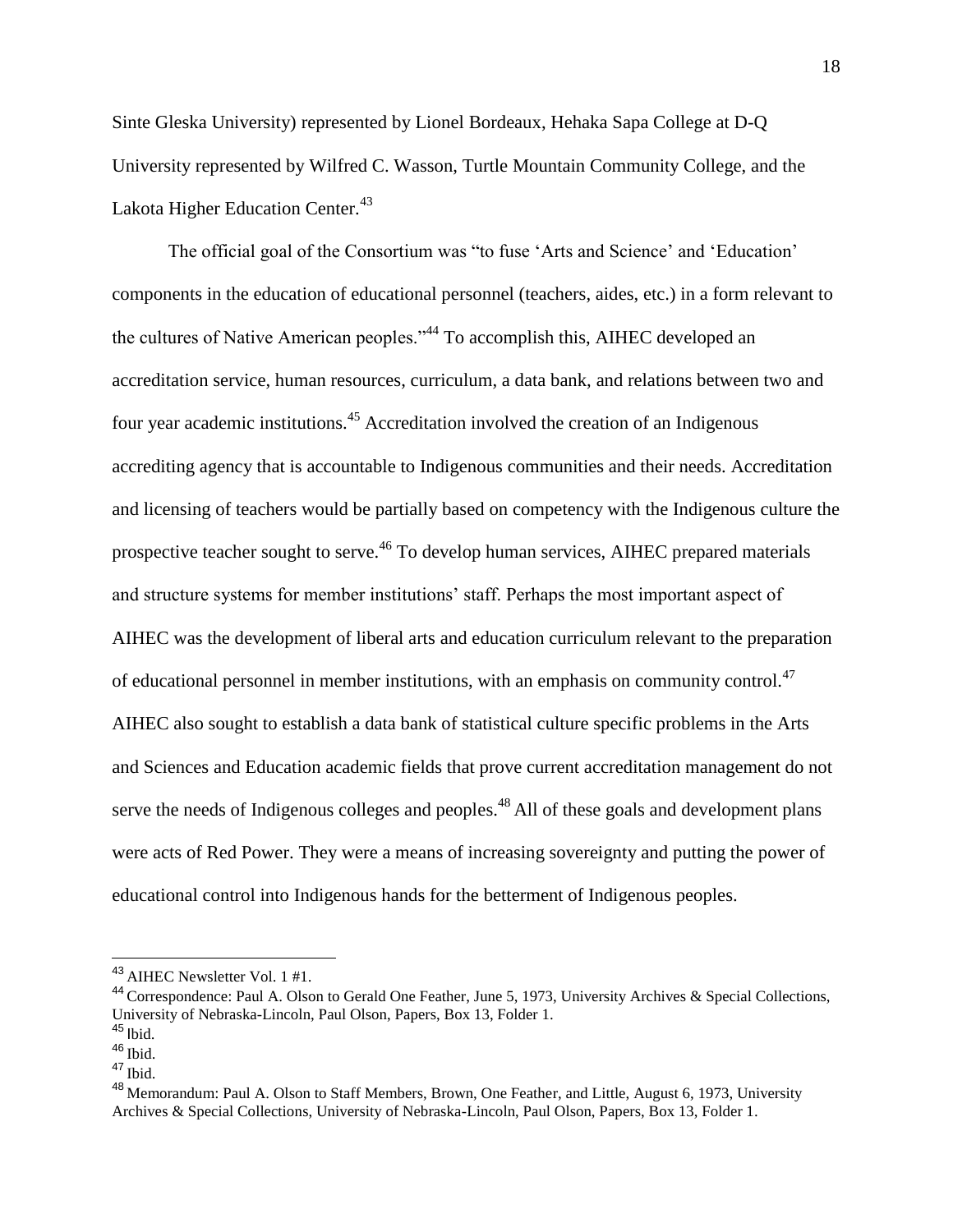UNL's involvement in AIHEC began five months before the organization officially started operating. Paul Olson, a non-Indigenous UNL English professor and then director of the Study Commission on Undergraduate Education and the Education of Teachers (SCUEET), reached out to AIHEC in the early spring of 1973, hoping to learn more about the state of Indigenous higher education. On May 26, 1973, Gerald One Feather, the then president of AIHEC, invited Olson to an AIHEC meeting and at said meeting, Olson offered to make AIHEC a participating institution in SCUEET. AIHEC agreed and through SCUEET, AIHEC was provided funding, counseling, and other assistance in refining curriculum to ensure they met accreditation and licensing standards. AIHEC member institutions that received funding through SCUEET include the Lakota Higher Education Center, Standing Rock Community College, Sinte Gleska Community College, and Hehaka Sapa College at D-Q University. As part of this arrangement, AIHEC member institutions sent drafts of their curriculum to be reviewed by UNL faculty, who then provided suggestions for improvement. This process would continue until an individual member institution was satisfied with their curriculum, where it was then sent to be reviewed and either rejected or approved by the AIHEC Board of Directors.<sup>49</sup> As an already established and experienced educational institution, UNL and its faculty were in a privileged position to lend resources, time, and knowledge to assist the Indigenous educational institutions that made up AIHEC.

While UNL's active participation with AIHEC was short-lived, only lasting from 1973 to 1974, the assistance and funding UNL provided to AIHEC helped the organization in its infancy. The past cooperation between AIHEC and UNL proves how non-Indigenous institutions and Indigenous institutions can work together to create Red Power-inspired education reforms that

 $49$  Final Report: Letter of Agreement Between AIHEC and SCUEET, February 8, 1974, University Archives & Special Collections, University of Nebraska-Lincoln, Paul Olson, Papers, Box 13, Folder 8.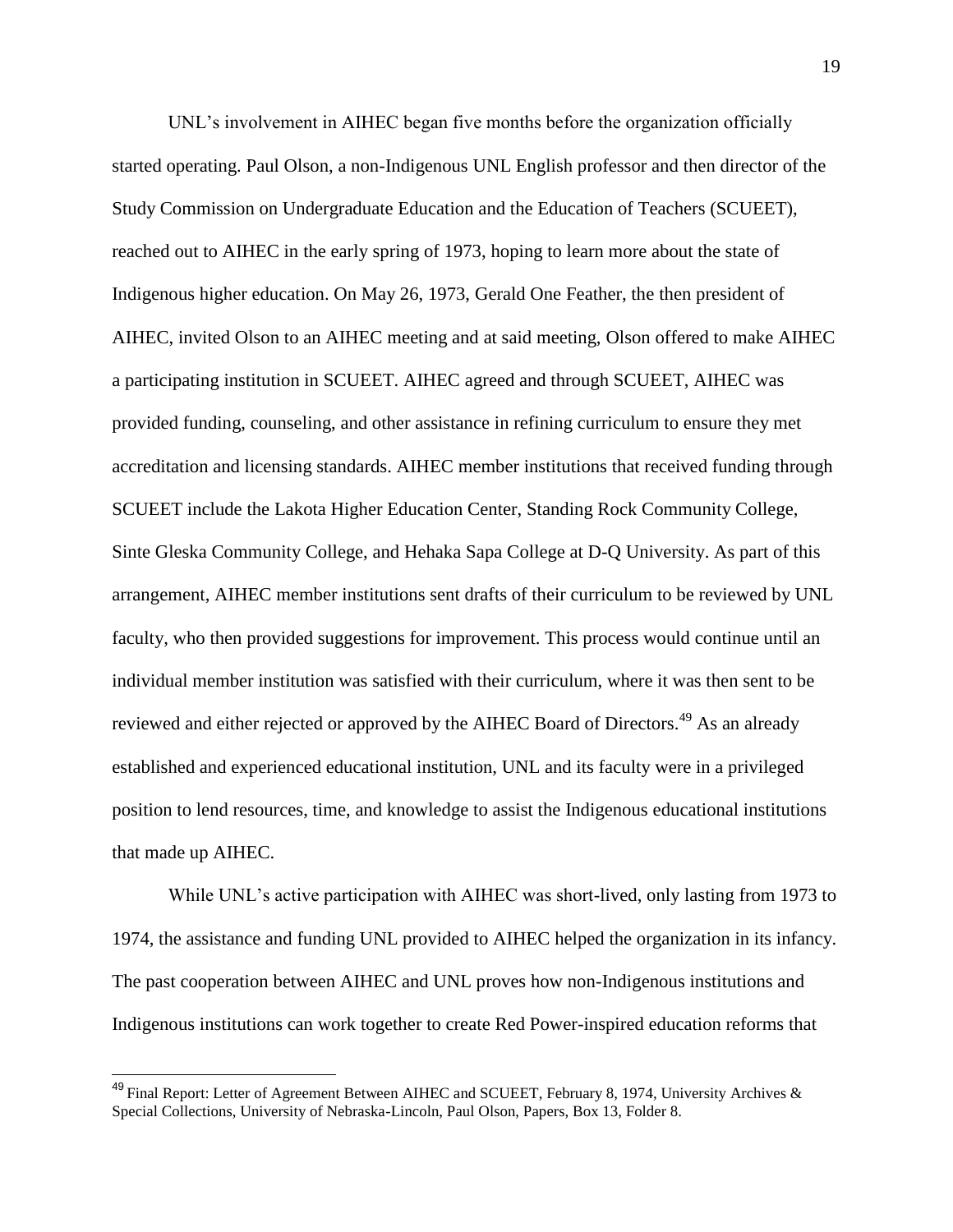promote a decolonized future. The nationwide education reforms sought by AIHEC were not cemented until 1973, but even before then at the state level, UNL students and faculty were already engaged in meaningful programs that sought to empower Indigenous peoples through education.

#### **Tutors of Nebraska Indian Children (TONIC), 1969-1974**

TONIC, or Tutors of Nebraska Indian Children, was a UNL sponsored teaching program established in late 1969, the same year as  $C A I S$ <sup>50</sup> Like CAIS, it was no coincidence TONIC began during the Occupation of Alcatraz. The Occupation garnered national attention and forced many Americans to rethink the way Indigenous peoples were viewed and treated.<sup>51</sup> At the same time, the field of Ethnic Studies was beginning to emerge from the Civil Rights Movement and the new Red Power Movement; the first Ethnic Studies program was established in San Francisco State University, just a few months prior to the Occupation of Alcatraz and the creation of TONIC. $52$ 

TONIC began with UNL trained tutors traveling to the nearby Winnebago and Omaha Reservations to teach Indigenous children.<sup>53</sup> The volunteer tutors consisted of students primarily from UNL but also from the University of Nebraska-Omaha, and the Concordia Teachers

<sup>50</sup> James H. Zumberge, Letter from Chancellor Zumberge to "Colleague" discussing TONIC and charity for the organization, April 15, 1974, University Archives & Special Collections, University of Nebraska-Lincoln, Office of the Chancellor Centralized Files of the Chancellor Box 94, Folder 3.

<sup>51</sup> Kent Blansett, "The Occupation of Alcatraz was a Victory for Indigenous People;" Troy Johnson, "We Hold the Rock: The Alcatraz Indian Occupation;" Kent Blansett, *A Journey to Freedom: Richard Oakes, Alcatraz, and the Red Power Movement*.

<sup>52</sup> Christine E. Sleeter, "The Academic and Social Value of Ethnic Studies," *National Education Association*, 2011; Asal Ehsanipour, "Ethnic Studies: Born in the Bay Area from History's Biggest Student Strike," *KQED*, July 30, 2020, https://www.kqed.org/news/11830384/how-the-longest-student-strike-in-u-s-history-created-ethnic-studies.

<sup>53</sup> James H. Zumberge, Letter from Chancellor Zumberge to "Colleague" discussing TONIC and charity for the organization, April 15, 1974.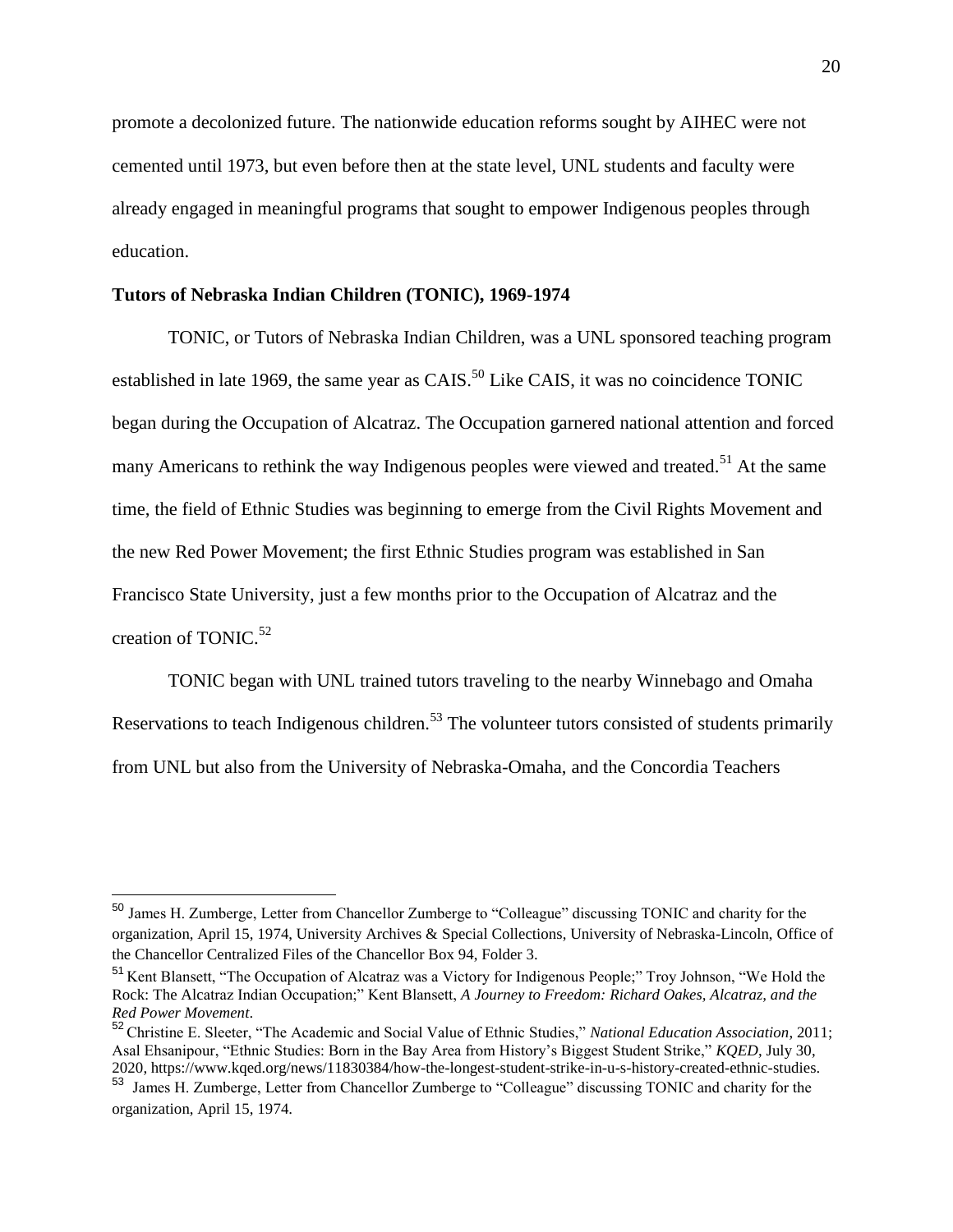College.<sup>54</sup> Later, TONIC became a two-credit hour course, educating each volunteer in various historic and contemporary Indigenous cultures to better understand their students and meet their cultural needs.<sup>55</sup> Recognition that non-Indigenous tutors were unable to address Indigenous students' cultural needs and recognizing that the best way to address this issue was through cultural education of the tutor, was a vital step towards improving Indigenous education that UNL faculty would apply in later programs.

Impressed with TONIC's success, in 1974 UNL Chancellor James H. Zumberge said TONIC had helped to, "(1) Supplement the education each child is receiving in school, and (2) develop comradeship with the child involved."<sup>56</sup> It is difficult to say how many Indigenous students were reached by TONIC during its five year existence, and even more difficult to determine the opinion of the Indigenous students tutored, as archival documents remain silent on the matter and none of my interviewees addressed this particular program. Regardless, TONIC was UNL's first attempt at Red Power-inspired education reform for Indigenous peoples, and TONIC helped inspire further efforts by UNL to advance Indigenous-centered education.

#### **Nebraska Curriculum Institute on Native American Life (NCINAL), 1977-1983**

In addition to hosting a tutorship program for Indigenous students, UNL faculty also created the Nebraska Curriculum Institute on Native American Life (NCINAL), a program that sought to reform the way both non-Indigenous and Indigenous teachers taught Indigenous histories, cultures, and issues and how teachers worked with Indigenous students. NCINAL was UNL's participation in a larger effort to fulfill the newly Revised Statutes, Section 79-213, of

<sup>54</sup> N. Higgins, J. Thorson, M. Weiland, *TONIC Tutors of Nebraska Indian Children Orientation Handbook*, Introduction, 1973, University Archives & Special Collection, University of Nebraska-Lincoln, Office of the Chancellor Centralized Files of the Chancellor, Box 94, Folder 3, Page IX-X.

<sup>55</sup> James H. Zumberge, Letter from Chancellor Zumberge to "Colleague" discussing TONIC and charity for the organization, April 15, 1974; N. Higgins, J. Thorson, M. Weiland, *TONIC Tutors of Nebraska Indian Children Orientation Handbook*, Introduction, 1973.

 $56$  Ibid.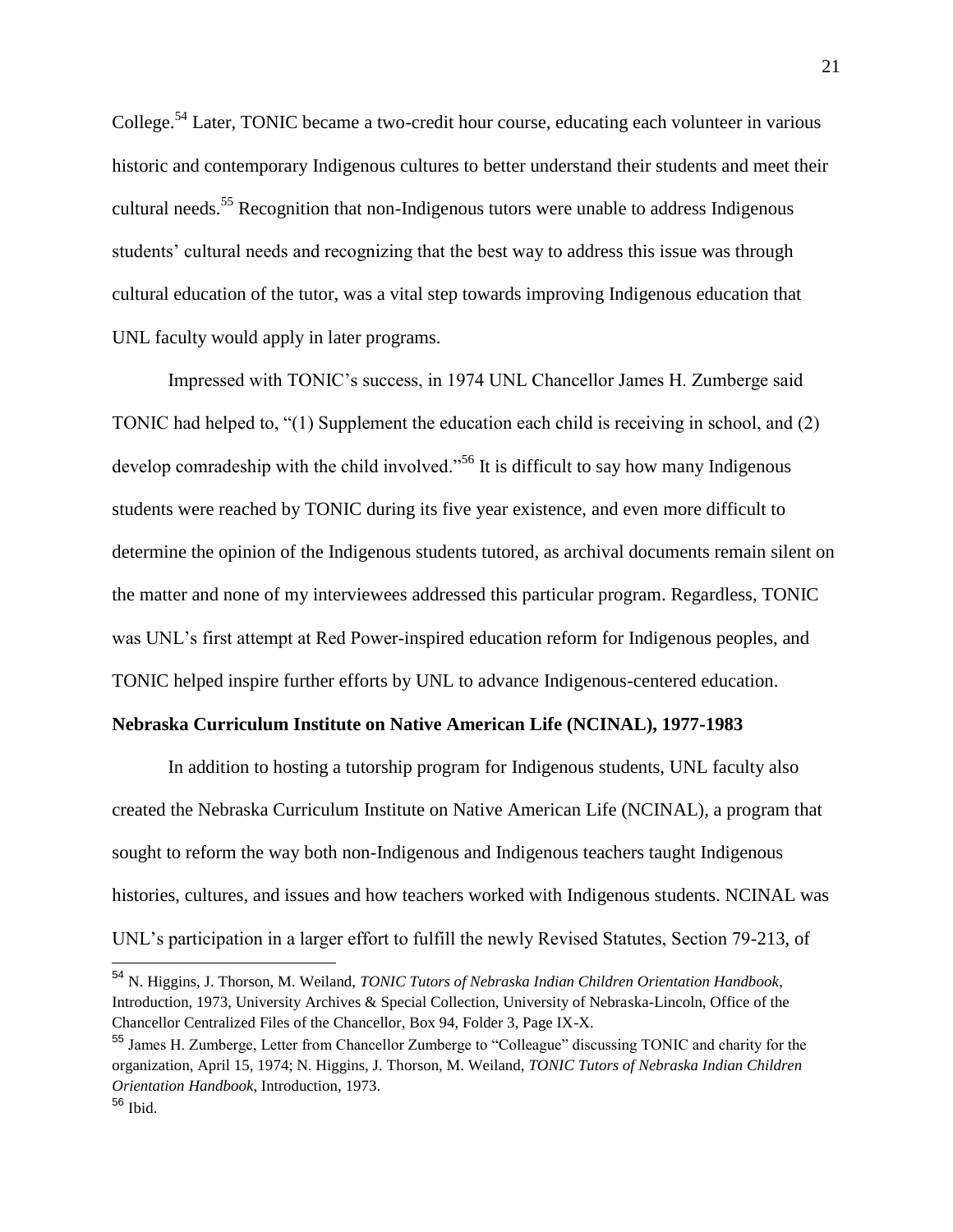Nebraska School Laws. The Revised Statute required that "all American history courses... include and adequately stress contributions of all ethnic groups a) to the development and growth of America into a great nation, b) to art, music, education, medicine, literature, science, politics, and government, and c) the war services in all wars of this nation."<sup>57</sup> With funding from the Center for Great Plains Studies, the Bureau of Indian Affairs, and the National Endowment for the Humanities, NCINAL began in 1977 and was led by three co-directors: Paul Olson (who had become acting director of the Center for Great Plains Studies and chairman of the advisory committee of the Lincoln Indian Center since working with AIHEC), James A. Gibson (non-Indigenous UNL associate professor of Anthropology), and Ervin Goldenstein (non-Indigenous UNL professor of History and Philosophy of Education).<sup>58</sup> NCINAL was part of the UNL College of Arts and Sciences and the UNL Teachers College.<sup>59</sup> Institutions including the Nebraska Department of Education, the Nebraska Indian Commission, Lincoln Public Schools, various reservation schools, Nebraska Educational Television Network (NETV), the Nebraska State Education Association, and the Junior League of Lincoln also served as consultants to aid the program.<sup>60</sup>

As stated, NCINAL sought to improve how teachers educated Indigenous students and the way teachers taught various Indigenous topics in the state of Nebraska. More precisely, the defined purpose of NCINAL was to "1) Prepare, test, revise, and distribute curriculum materials on Nebraska Indian tribes for use in elementary and secondary in schools in Nebraska; 2) Increase multi-cultural experiences for a group of teachers'' and through them other teachers and their students; and "3) Take advantage of a unique set of videotapes of Indian story-tellers,

<sup>57</sup> NCINAL Project Proposal, 1977, 6.

<sup>58</sup> NCINAL Project Proposal, 1977, University Archives & Special Collections, University of Nebraska-Lincoln, American Indian Project, GPS Records, Box 1, Folder 1, 12 and 1-2.  $59$  Ibid, 3.

 $60$  Ibid.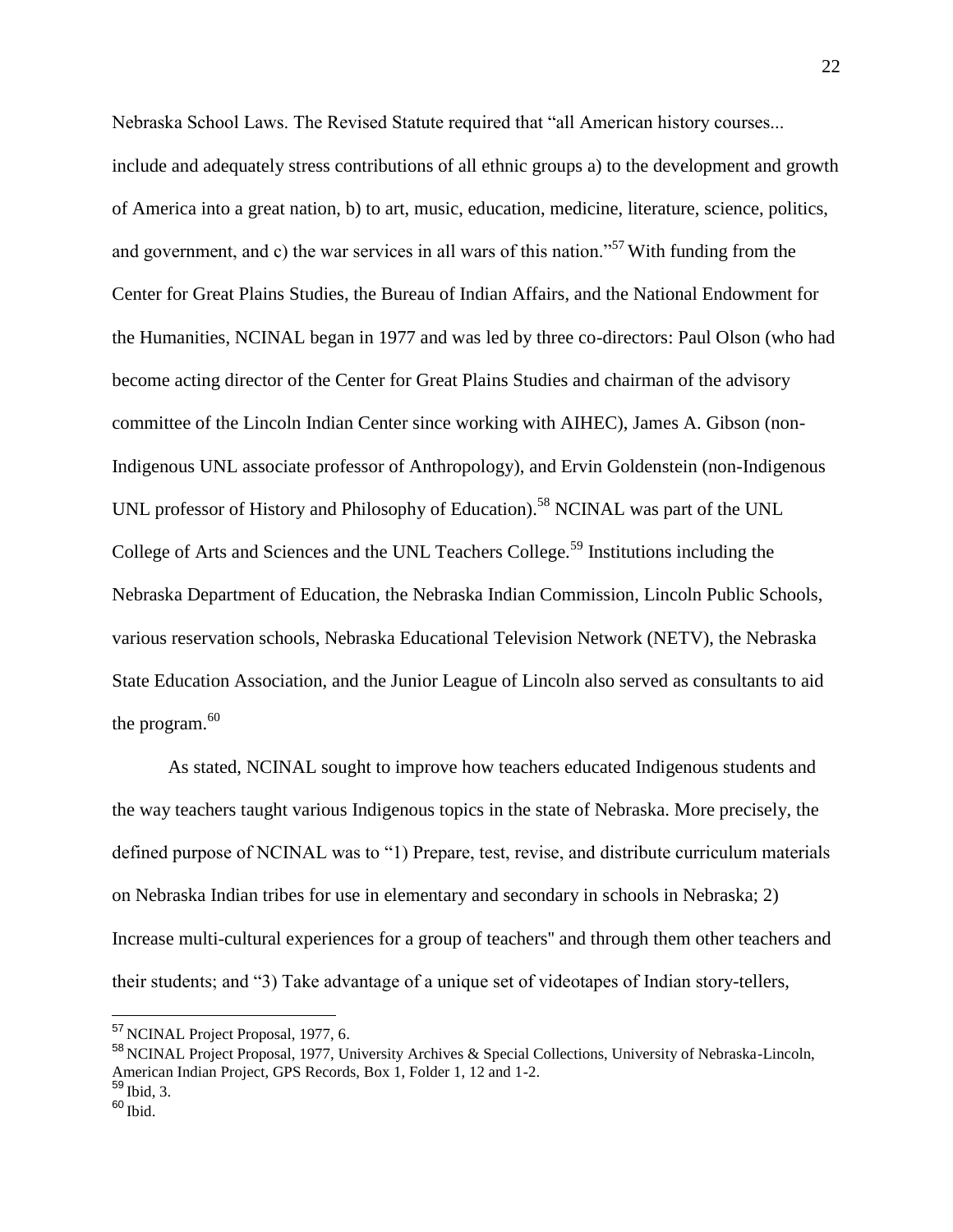including Fool Bull, the last survivor of Wounded Knee.<sup>"61</sup> A primary focus of the program was to expose teachers to various aspects of Indigenous cultures from Nebraska, primarily with the material gathered from a 1975 Junior League of Lincoln interview project that recorded oral histories from various Indigenous elders across what is today Nebraska.<sup>62</sup> The idea behind exposing teachers to these oral histories was to heighten teachers' cultural sensitivity and cultural knowledge, which would then in turn, create more meaningful experiences and education for Indigenous students, as well as non-Indigenous students learning about Indigenous topics.

To ensure the program's success, nine Indigenous consultants aided NCINAL. Two of these consultants were Marvin Buzzard (Ho-Chunk Winnebago), superintendent of public schools on the Winnebago Reservation, and Dr. Don Ross (Omaha), superintendent of public schools on the Omaha Reservation.<sup>63</sup> The other seven Indigenous consultants were members from seven Nebraska affiliated nations including the Omaha, the Ho-Chunk Winnebago, the Santee Dakota, the Sac & Fox, the Brule Lakota, the Oglala Lakota, the Pawnee, and the Otoe.<sup>64</sup> These consultants helped provide further materials to aid and supplement the interviews from the 1975 Junior League of Lincoln project. The materials gathered from the seven consultants focused on each individual nations' culture, belief systems, and traditions.<sup>65</sup> With oversight and assistance from Indigenous scholars, the Indigenous cultural and historical information NCINAL taught to teachers in their program was more complete and accurate. NCINAL helped increase Indigenous sovereignty by acknowledging Indigenous scholars' authority and including their

<sup>&</sup>lt;sup>61</sup> Ibid, 5.

<sup>62</sup>Rosemary Bergstrom, *A Report on NCINAL, Prepared by Rosemary Bergstrom for the National Endowment for the Humanities*, October 1983, University Archives & Special Collections, University of Nebraska-Lincoln, American Indian Project, GPS Records, Box 3, Folder 1, 5.

<sup>63</sup> Ibid, 8.

 $64$  Ibid.

<sup>65</sup> Ibid.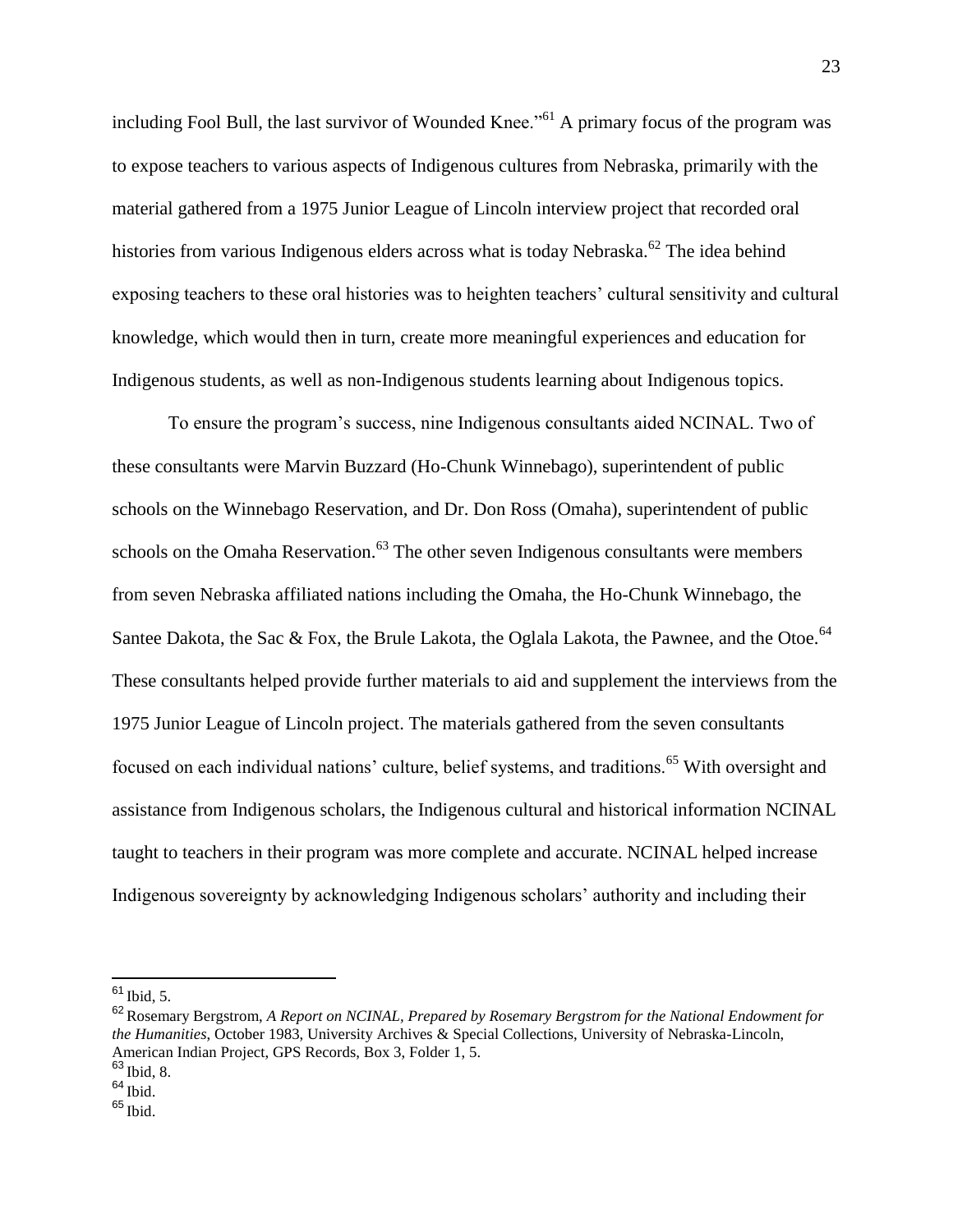voices and expertise in the program, giving them direct influence in shaping how the program advanced Indigenous education.

Officially the program began in the summer of 1978 when 20 teachers from 10 school districts (two teachers per district) across Nebraska were invited for a five week work session; about a third of these teachers were Indigenous.<sup>66</sup> These teachers attended three UNL courses that helped give them knowledge and experience needed to better teach Indigenous topics and Indigenous students.<sup>67</sup> The teachers also viewed the 1975 interviews along with other cultural materials provided by NCINAL's Indigenous consultants. These interviews and cultural materials helped to increase teachers' cultural awareness and sensitivity so they could better serve and meet the cultural needs of their Indigenous students, as well as pass on cultural awareness and sensitivity to their non-Indigenous students.

After learning new education skills and approaches, along with Indigenous cultural information, NCINAL teachers helped the program's directors and consultants create new curriculum to be used across Nebraska.<sup>68</sup> To ensure the curriculum's efficacy, NCINAL teachers used and tested the developed curriculum in their classes during the fall and spring semesters of 1978-1979. NCINAL's co-directors remained in contact with teachers during this time, collecting their feedback and assessing the effectiveness of the curriculum by analyzing students' work.<sup>69</sup> After the academic year, half of the teachers still representing the original 10 school districts were invited back for another summer workshop. During this time, the teachers and NCINAL staff continued to develop curriculum as well as revise the previously created

- $67$  Ibid, and 13.
- <sup>68</sup> Ibid, 15.

 $\overline{a}$ 

<sup>69</sup> Ibid, 16.

 $66$  Ibid, 8 and 15.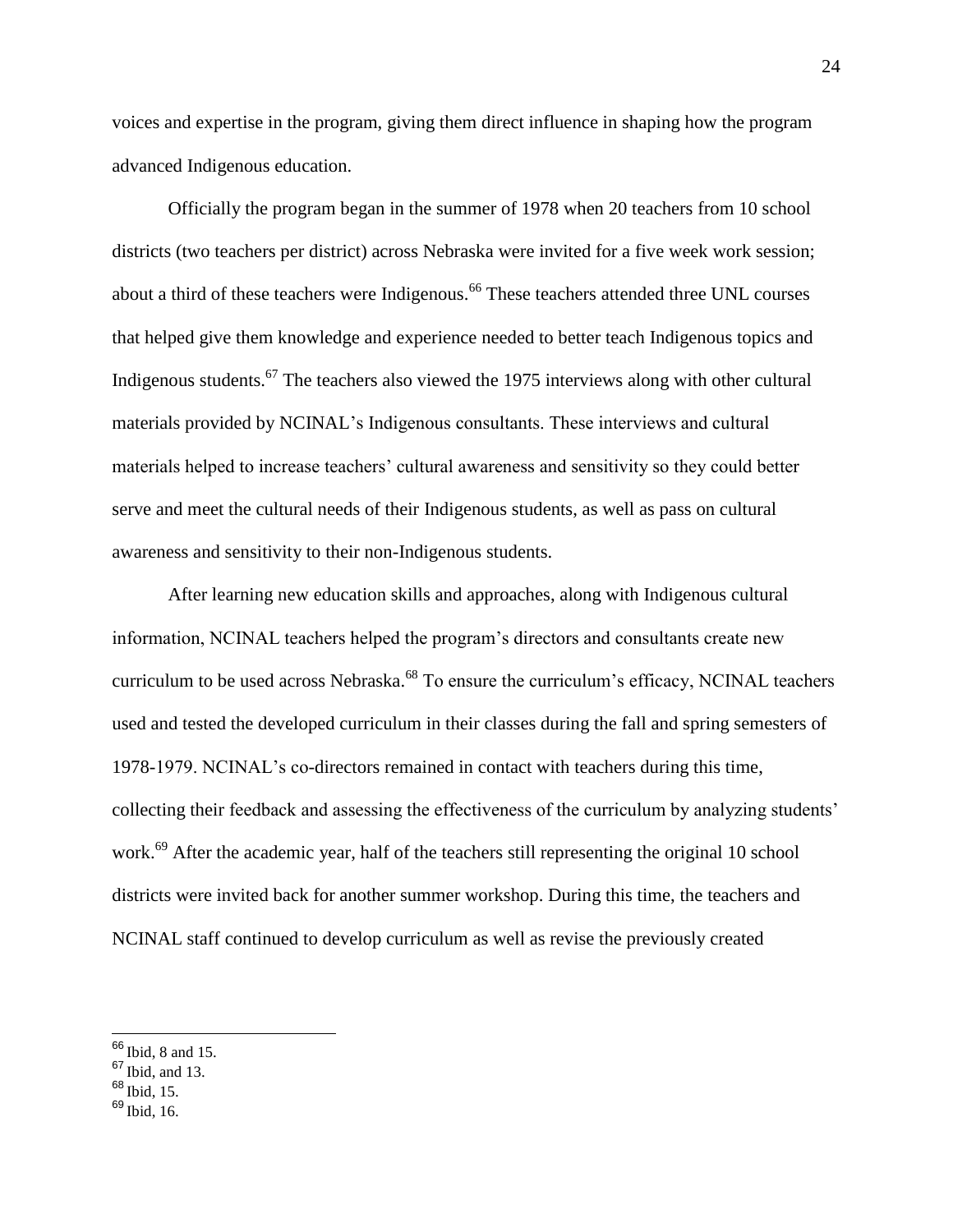curriculum using what was learned during the '78-'79 academic year.<sup>70</sup> This process of develop curriculum, test curriculum, refine curriculum was repeated across the next two years from 1979- 1980 in order to create as much new Indigenous focused curriculum and to make sure said curriculum was effective. $71$ 

Once NCINAL staff and teachers finished developing curriculum, NCINAL began to disseminate the created materials all across Nebraska, and to a lesser extent, the U.S. as a whole.<sup>72</sup> Unfortunately, NCINAL had difficulty spreading materials to schools and districts that didn't participate in the program, finding greater success introducing their curriculum to the schools and districts that helped create it.<sup>73</sup> Hoping to further refine and disseminate developed curriculum, NCINAL applied for a two year grant extension with the National Endowment for the Humanities (NEH) on June 30, 1980.<sup>74</sup> Plans, a budget, and a time table were submitted to NEH on November 18, 1980.<sup>75</sup> On September 3, 1981, NEH approved the grant extension; apparently, NCINAL's proposal and other paperwork had been misfiled and left unanswered for almost 11 months. With the grant extension, the NCINAL team continued to refine their curriculum and distribute their materials to other schools until 1983, hoping to bring advancements in Indigenous education to as many places as possible.<sup>76</sup>

 <sup>70</sup> Ibid.

<sup>71</sup> Ibid.

<sup>72</sup>Rosemary Bergstrom, *A Report on NCINAL, Prepared by Rosemary Bergstrom for the National Endowment for the Humanities*, October 1983, University Archives & Special Collections, University of Nebraska-Lincoln, American Indian Project, GPS Records, Box 3, Folder 1, 5.

 $73$  Ibid.

<sup>74</sup>Correspondence: Paul A. Olson to Crale D. Hopkins, NCINAL Grant Extension Request to National Endowment for the Humanities, June 30, 1980, University Archives & Special Collections, University of Nebraska-Lincoln, American Indian Project, GPS Records, Box 2, Folder 10.

<sup>&</sup>lt;sup>75</sup> Correspondence: Robert H. Rutford to Crale D. Hopkins, Submission of NCINAL Budget, Plans, and Timetable for Grant Extension, November 18, 1980, University Archives & Special Collections, University of Nebraska-Lincoln, American Indian Project, GPS Records, Box 2, Folder 10.

<sup>&</sup>lt;sup>76</sup> Correspondence: Ray A. Beaser to Robert H. Rutford, NCINAL Grant Extension Acceptance, September 3, 1981, University Archives & Special Collections, University of Nebraska-Lincoln, American Indian Project, GPS Records, Box 2, Folder 10.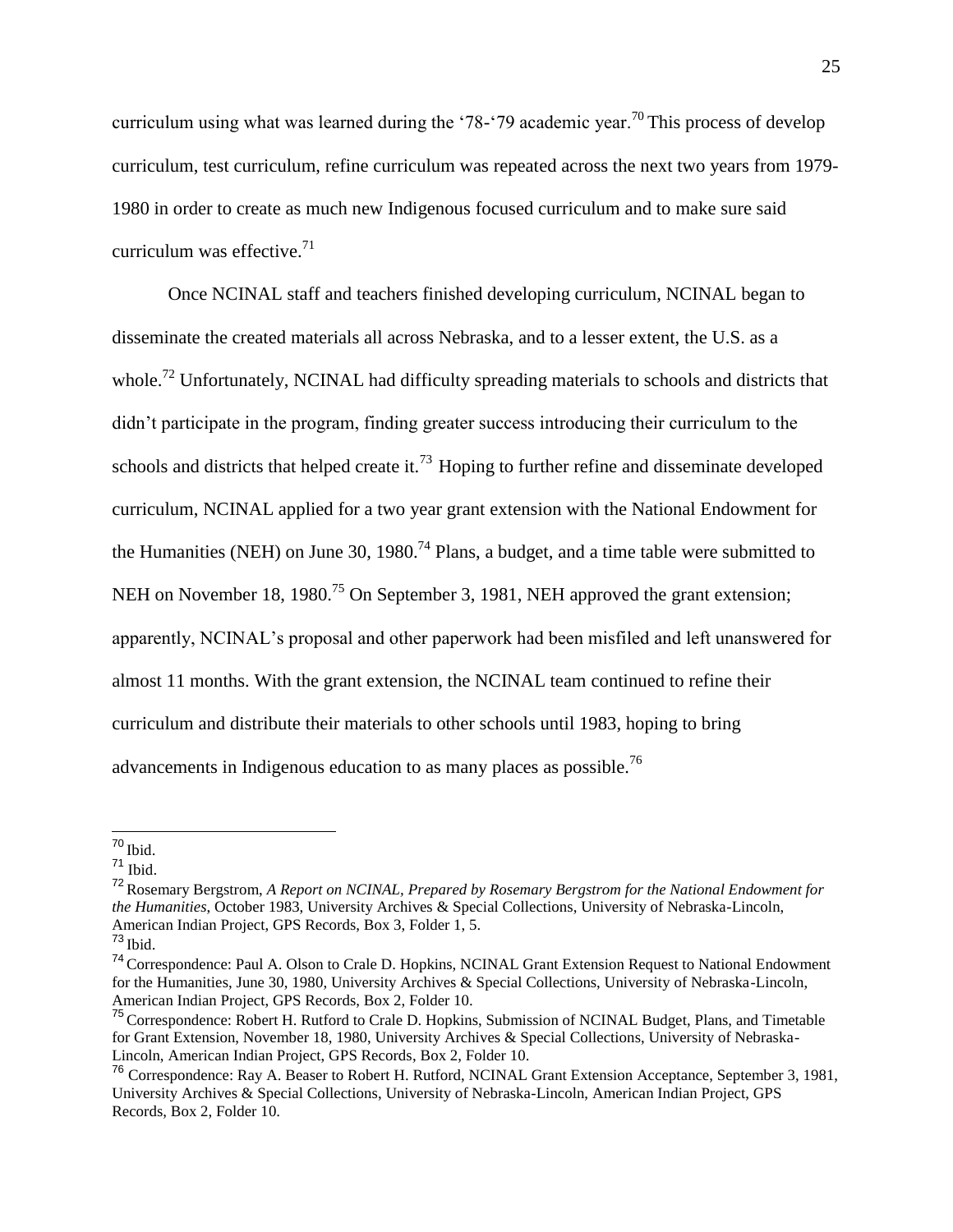The Nebraska Curriculum Institute on Native American Life ended up being UNL's longest lasting program that was based on implementing Red Power Movement ideas into academia. No single other program created more educational materials and no single other program reached more students, teachers, and schools. Ultimately, NCINAL staff and participants heard the Red Power Movement's call to reform the way Indigenous cultures, histories, and issues were taught in schools and took action to increase teachers' cultural awareness and sensitivity and to create meaningful curriculum that made Indigenous peoples active drivers of history. With accurate and inclusive curriculum, NCINAL hoped Indigenous students in what is today Nebraska could find greater success in school and empowerment through learning.

#### **Archival Research Training Institute for American Indian Scholars (ARTIAIS), 1978-1979**

One year into the NCINAL program, another Indigenous education program was proposed by Elaine Jahner, a non-Indigenous UNL professor of English and Ethnic Studies, in the fall of 1978.<sup>77</sup> For funding, the program was proposed to the National Institute of Education and was titled "Archival Research Training Institute for American Indian Scholars"  $(ARTIALS)$ <sup>78</sup> ARTIAIS continued the cooperative work between UNL and AIHEC. Along with Elaine Jahner, four other UNL staff members took part in the program: Webster Robbins (Cherokee assistant professor of history and education), Brice Gordon Hobrok (non-Indigenous associate professor and assistant dean of libraries for planning and research), Joseph G. Svoboda (non-Indigenous university archivist), and Kathleen Anne Johnson (non-Indigenous assistant

<sup>77</sup> National Institute of Education Grant Proposal: "Archival Research Training Institute for the American Indian Scholars (1978-1979)," November 28, 1978, University Archives & Special Collections, University of Nebraska-Lincoln, American Indian Project, GPS Records, Box 4, Folder 10, Cover page.  $78$  Ibid.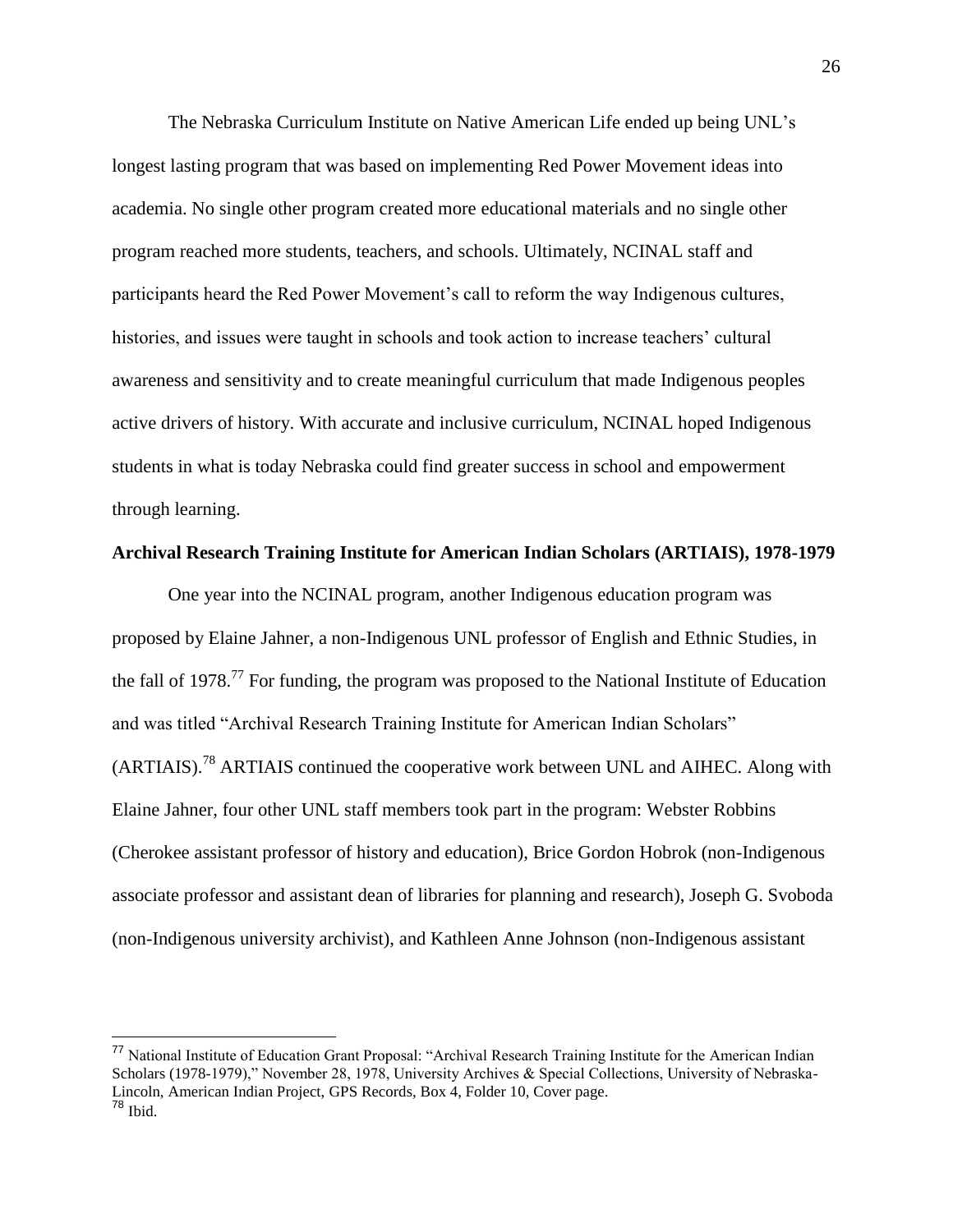professor in libraries).<sup>79</sup> Also spearheading ARTIAIS was Perry G. Horse (Kiowa), the associate executive director of AIHEC.<sup>80</sup> The goal of the program was to train 15 AIHEC scholars in research and archival skills so they may use said skills to help develop further curriculum for their institutions.<sup>81</sup> ARTIAIS was another program where UNL used their knowledge, experience, and resources as an already well established institution to help newly forming Indigenous education institutions that sought to empower Indigenous students through learning.

UNL faculty and AIHEC representatives finalized the plan for ARTIAIS in Denver, Colorado and decided to host the program on the UNL city campus in the Love Library Archives & Special Collections.<sup>82</sup> Once ARTIAIS began, AIHEC scholars learned basic library and archival research skills by focusing on five different collections, three from the UNL Archives  $\&$ Special Collections and two from the National Anthropological Archives, along with five other individual materials from the National Anthropological Archives.<sup>83</sup> The documents from these collections and the materials that the ARTIAIS program focused on were all centered around Great Plains Indigenous histories and cultures.<sup>84</sup> This not only gave the participating AIHEC scholars archival research skills, but also knowledge about Indigenous histories and sources that could potentially be used in curriculum development.

ARTIAIS was the last program UNL faculty sponsored as part of the Red Power-inspired surge in Indigenous-centered education. It was more specialized than previous programs, seeking specifically to teach basic library and archival research skills to a small group of Indigenous scholars. However, the implications of ARTIAIS extend beyond those fifteen students. The skills

<sup>&</sup>lt;sup>79</sup> Ibid, 13, 14, 18, and 20.

 $80$  Ibid, 17.

 $81$  Ibid, 1, 3.

<sup>&</sup>lt;sup>82</sup> Ibid, Cover Page, 3.

 $83$  Ibid, 3.

<sup>84</sup> Ibid.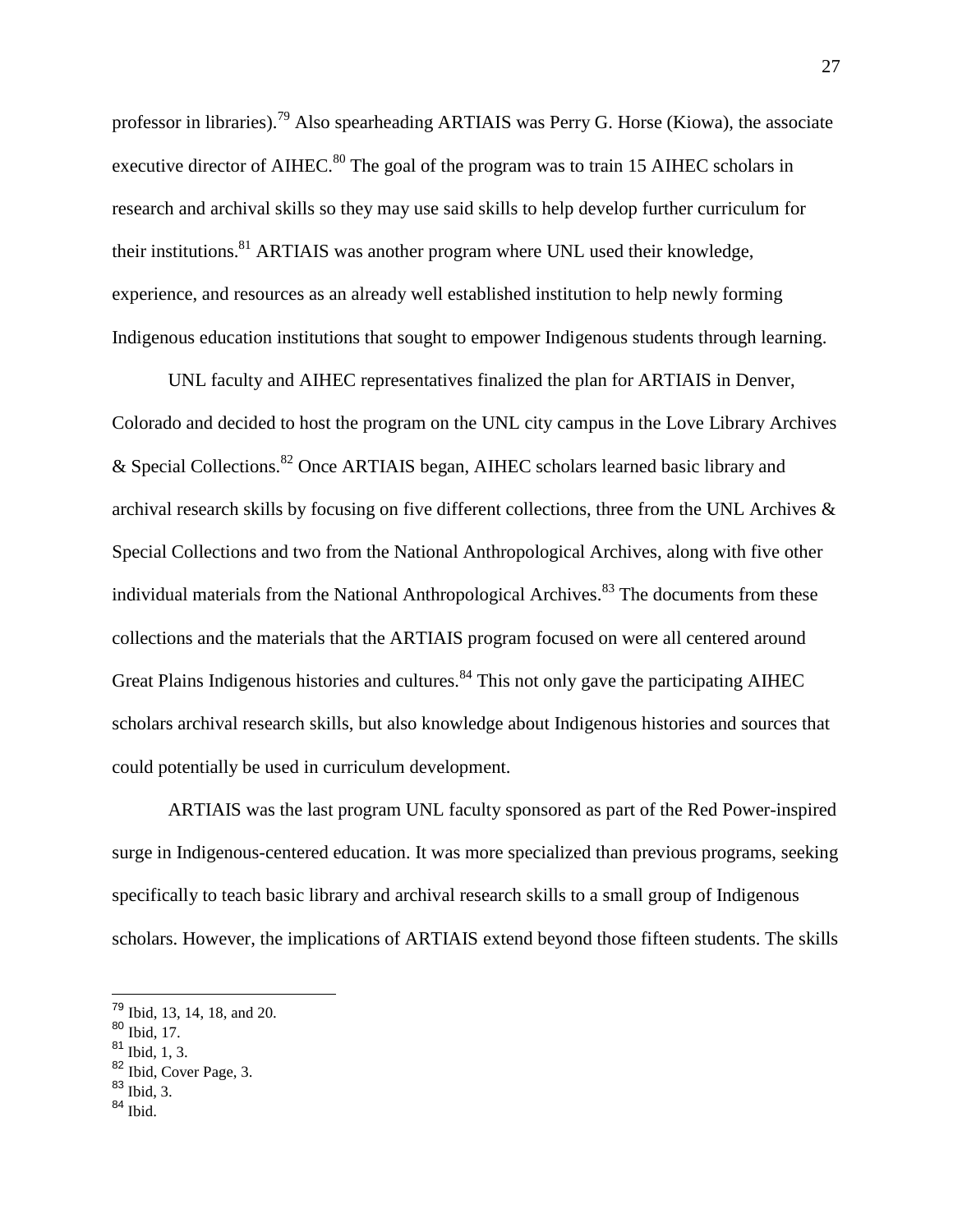and knowledge passed on to those Indigenous scholars had the potential to disseminate through curriculum and teaching efforts at the AIHEC institutions these scholars worked at. Ultimately, the efforts of UNL faculty through ARTIAIS and AIHEC's later work embodied Red Power efforts to empower Indigenous students and build decolonial futures.

#### **Educational Outreach Through Television, 1977-1981**

 $\overline{a}$ 

Along with UNL's Indigenous pedagogical programs, UNL faculty engaged with several Red Power-inspired educational television programs to extend Indigenous-centered education beyond campus borders. These television programs acted as educational outreach, enabling UNL faculty and their partners to reach a wide, non-Indigenous audience and inform them of Indigenous histories and cultures in a bid to increase their cultural awareness and sensitivity. These educational television programs were reminiscent of the peak of the Red Power Movement, when Red Power protests such as the Occupation of Alcatraz, the Trail of Broken Treaties, and the Occupation of Wounded Knee dominated television screens across the country.<sup>85</sup> Two programs in particular demonstrate the power of these Red Power-inspired efforts.

The first of these television programs was the Junior League of Lincoln's "Indian Culture Television Program" that began in 1977 and aired in 1980.<sup>86</sup> The program, a collaboration between the Junior League of Lincoln, UNL faculty and students, and the Nebraska Educational Television Network (NETV), continued the Junior League of Lincoln Interviews project from 1975 that NCINAL had begun using to educate teachers and inform them of oral traditions from

<sup>85</sup> Kent Blansett, *A Journey to Freedom: Richard Oakes, Alcatraz, and the Red Power Movement*, (Connecticut: Yale University Press, 2018); Jason A. Heppler, "Framing Red Power: Newspaper Coverage and the Trail of Broken Treaties," *University of Nebraska-Lincoln*, 2009, https://www.framingredpower.org/narrative/tbt/.

<sup>&</sup>lt;sup>86</sup> Junior League Indian Culture Television Program, Nebraska Committee for the Humanities, Grant Application, November 1977, University Archives & Special Collections, University of Nebraska-Lincoln, American Indian Project, GPS Records, Box 4, Folder 7.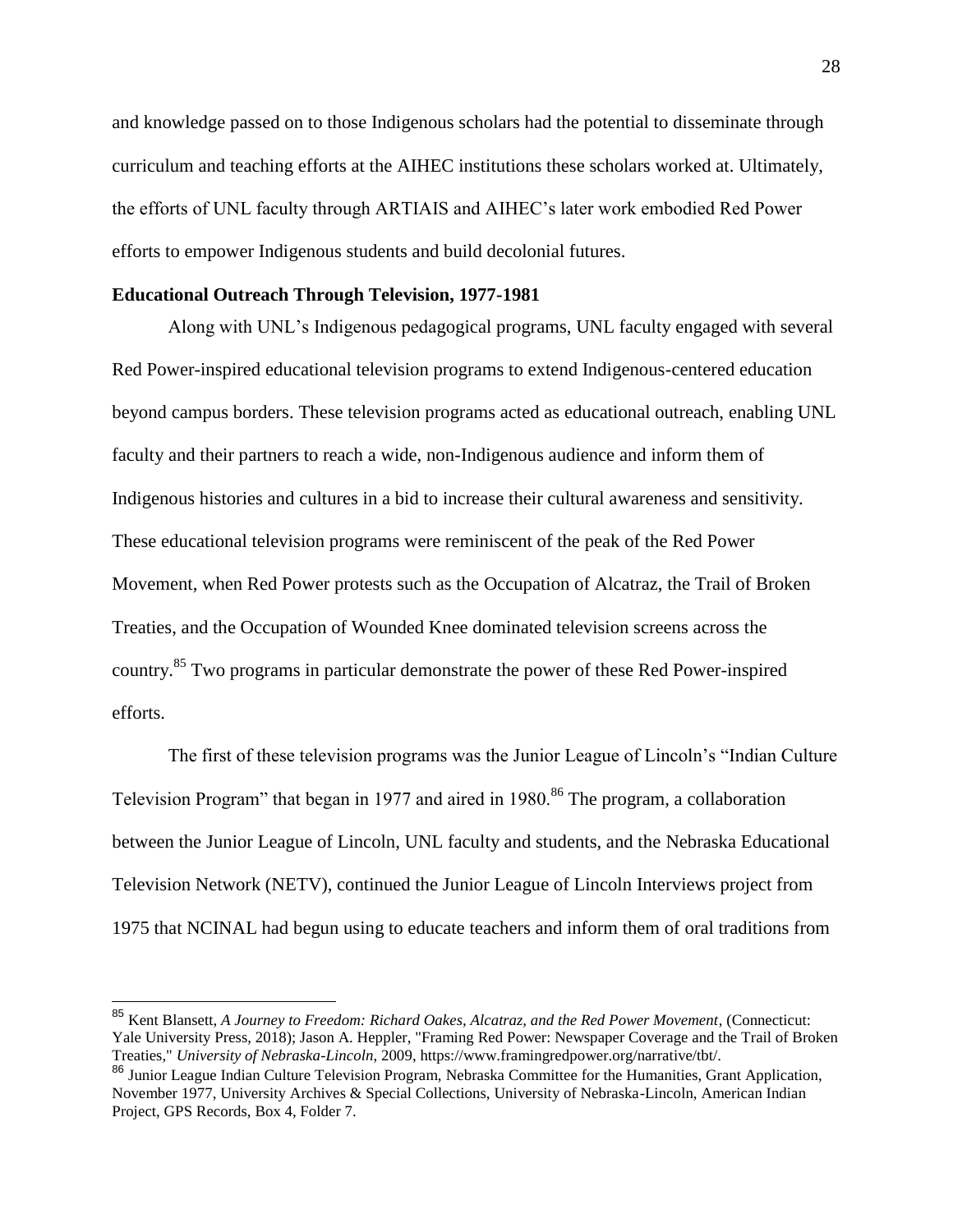Indigenous peoples from what is today Nebraska. $87$  With supplementary interviews conducted in 1978 and the original 1975 interviews, the "Indian Culture Television Program" team created a sixty minute program that aired on NETV in the summer of 1980.<sup>88</sup> Ultimately, this project received state-wide media attention and informed a wide audience across Nebraska about various elements of Omaha, Pawnee, Ho-Chunk Winnebago, Lakota, Santee Dakota, and Otoe-Missouria cultures.<sup>89</sup> Because of this initial, Red Power-inspired educational television program's success, another effort to use television to inform non-Indigenous peoples of Indigenous histories and cultures was undertaken.

Immediately after the success of the Junior League of Lincoln's "Indian Culture Television Program," work on another Indigenous educational television program began. This program was called "I Am Different From My Brother," and with some assistance from UNL faculty, was created by the Native American Public Broadcasting Consortium, Inc. (NAPBC) headquartered on UNL's east campus.<sup>90</sup>

The overall goal for "I Am Different From My Brother" was to educate elementary school children ages eight through twelve about various Indigenous nations across several geographic regions.<sup>91</sup> The NAPBC wanted children to know the difference between the "Sioux" of South Dakota" and the "Comanche of Oklahoma," and the difference between the "Omaha of Nebraska" and the "Mesquakie of Iowa."<sup>92</sup> This was to be accomplished through thirty episodes

<sup>87</sup> Ibid; Rosemary Bergstrom, *A Report on NCINAL, Prepared by Rosemary Bergstrom for the National Endowment for the Humanities*, October 1983, 5.

<sup>&</sup>lt;sup>88</sup> Junior League Indian Culture Television Program, Nebraska Committee for the Humanities, Grant Application, November 1977.

<sup>&</sup>lt;sup>89</sup> Unfortunately, the created sixty minute program is not available in the UNL archives and was not accessible for further analysis.

<sup>90</sup> Pilot Proposal to ESAA-TV, "I Am Different From My Brother," 1980, University Archives & Special Collections, University of Nebraska-Lincoln, American Indian Project, GPS Records, Box 5, Folder 1, 1.

<sup>&</sup>lt;sup>91</sup> Pilot Proposal to ESAA-TV, "I Am Different From My Brother," 1; These episodes were not available in the UNL archives for further analysis.

 $92$  Ibid.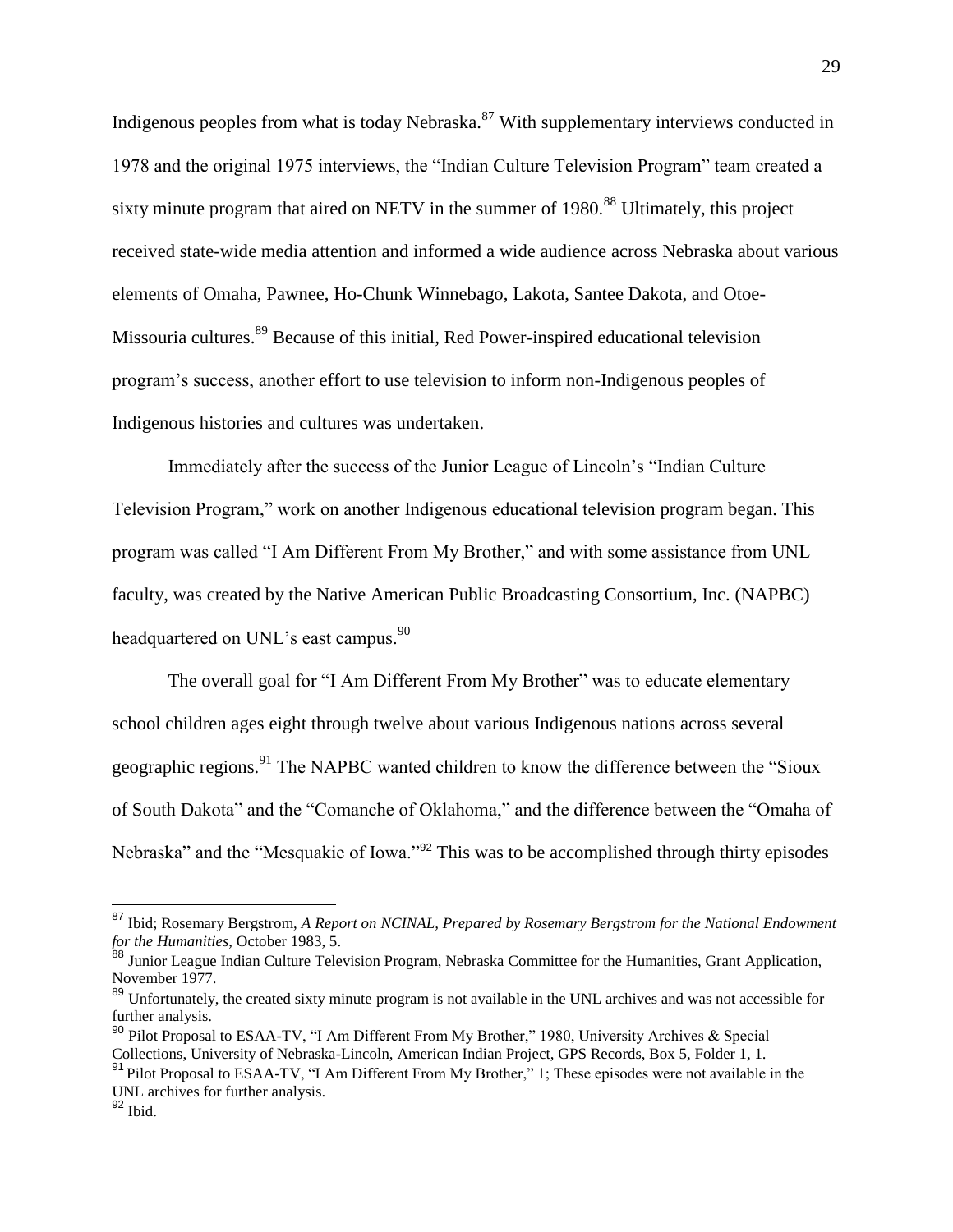with five episodes devoted to one of six U.S. geographic regions, those being the eastern U.S., the U.S. woodlands, the southwestern U.S., the northwestern U.S., the Aleut/Alaskan region, and the U.S. Great Plains.<sup>93</sup> Each episode would share the languages, festivals, crafts, differences, and similarities of individual Indigenous nations highlighting their contributions to general Indigenous society and American society as a whole.<sup>94</sup>

Ultimately, "I Am Different From My Brother" accomplished many of the same things as the "Indian Culture Television Program," though on a wider scale, covering more information. Through television, the program reached a wide audience similar to the protests of the Red Power Movement. Additionally, "I Am Different From My Brother" helped to educate non-Indigenous peoples of Indigenous histories and cultures with the aim of increasing people's cultural awareness and sensitivity. In doing so, NAPBC took matters into their own hands, practicing their cultural sovereignty and challenging racist, colonial perceptions of Indigenous peoples.

#### **UNL Lakota Language Courses, Mid 1970s-1998**

During this time when Indigenous UNL students were trying to make the University a more welcoming environment for Indigenous empowerment through education, when UNL faculty were engaging in educational reform programs that could better teach Indigenous students and teach Indigenous cultures and histories, and when UNL faculty were assisting in the creation of educational television programs to teach a wider audience Indigenous histories and cultures, there was another effort to make UNL a more welcoming environment for Indigenous students: Lakota language courses.

 <sup>93</sup> Ibid.

<sup>94</sup> Ibid.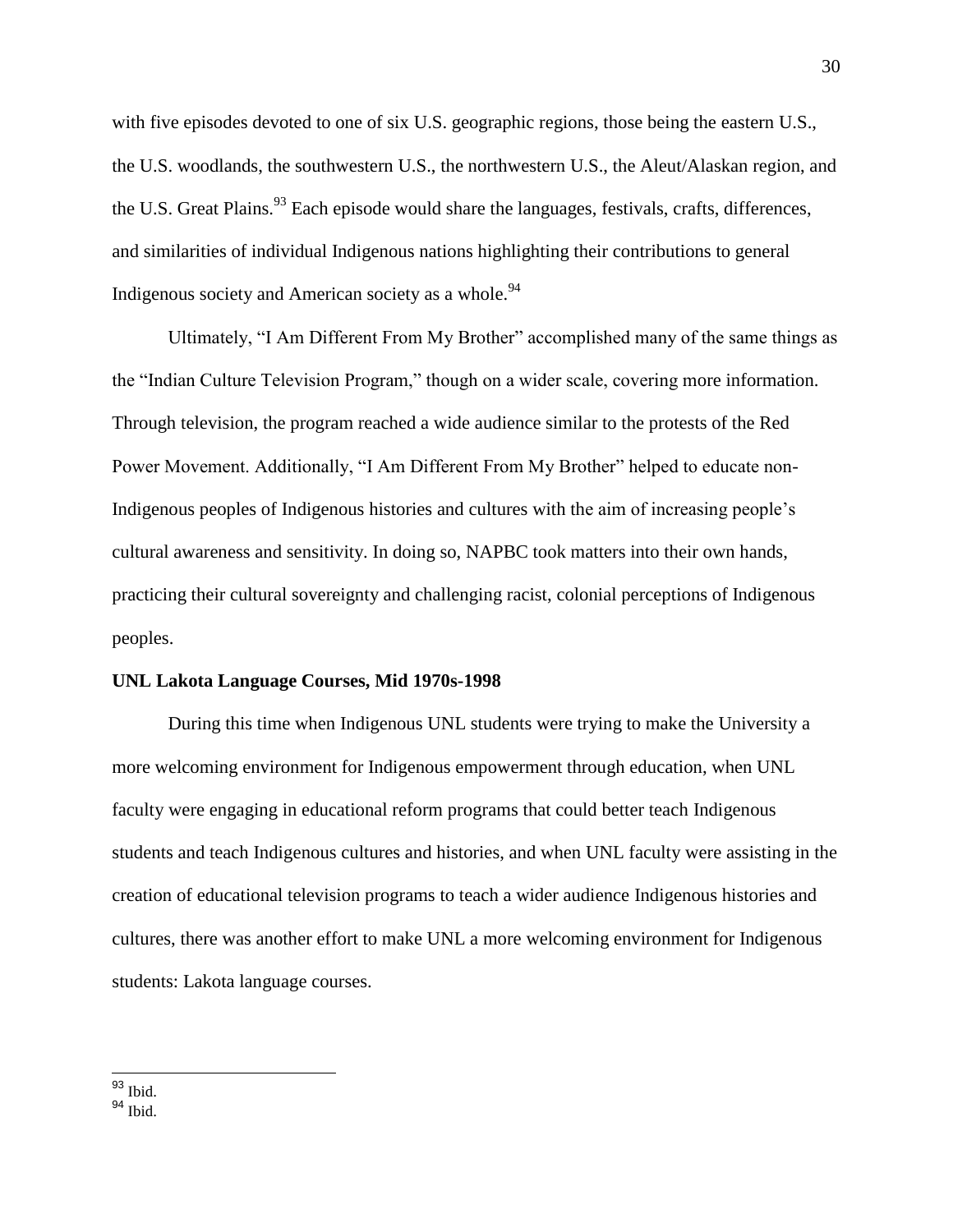The importance of language in supporting identity cannot be understated.<sup>95</sup> Language is more than a way of speaking, it is a way of life. With the inclusion of a Lakota language course, Indigenous students (both Lakota and non-Lakota) and non-Indigenous students were able to learn and celebrate Indigenous language and Indigeneity. It is empowering to have an Indigenous language taught in higher education alongside French, Spanish, etc. (languages traditionally taught in higher education). Including the Lakota language at UNL was a way of saying to all those who did not already believe: this language matters; and if one Indigenous language matters, they all matter.

The UNL Lakota language courses began in the 1970s like many Red Power movements: as a grassroots effort outside of official bureaucratic structures. The courses began in the early 1970s but remained unlisted in the UNL course bulletins until 1980.<sup>96</sup> For the more than two decades that Lakota was taught at UNL, an official instructor on record helped organize the courses and Anne Toska Kte Keller (Sicangu Lakota) taught the language.<sup>97</sup> Keller served as the "backbone" for the program from its inception to its conclusion when she retired in 1998.<sup>98</sup> After moving from the Rosebud Reservation in South Dakota to Lincoln, Nebraska in the 1960s, Keller became involved with the wider Lincoln Indigenous community, engaging in educational activism by working with Indigenous inmates throughout the Lincoln penal and reformatory

<sup>95</sup> Noelle Higgins and Gerard Maguire, "Language, Indigenous Peoples, and the Right to Self-Determination," *New England Journal of Public Policy*, Vol. 31: Iss. 2, Article 8, 2019, 3.

<sup>96</sup> "Lakota Teacher Keller Dies of Stroke Complications," *Rapid City Journal*, August 8, 2004. Fran Kaye & Margaret Huettl, email conversation with author, September 3, 2021; "Bulletin of the UNL 1978-1980 Vol. 2. Catalogs & Bulletins, 1975-1980," Bulletin 1980-1982 College of Arts and Sciences, *University of Nebraska-Lincoln*, University Archives & Special Collections, University of Nebraska-Lincoln, Bulletins & Catalogs, University Records, Box 21, 50.

<sup>97</sup> Fran Kaye & Margaret Huettl, email conversation with author, September 3, 2021.

<sup>98</sup> "Lakota Teacher Keller Dies of Stroke Complications," *Rapid City Journal*, August 8, 2004.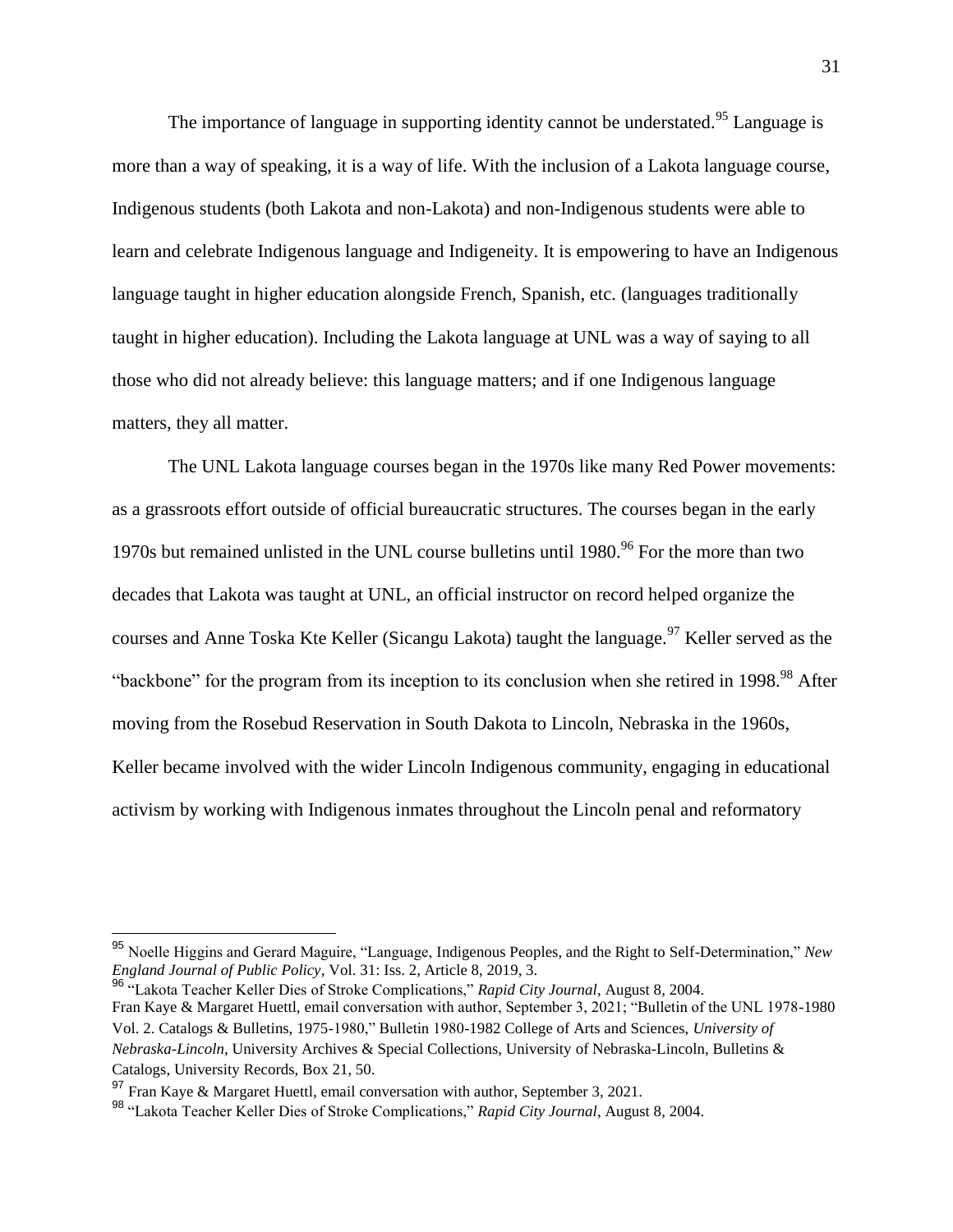complex.<sup>99</sup> Through her teaching at UNL, Keller was able to connect Indigenous students to other forms of Red Power activism off campus.

With assistance from UNL faculty, Anne Keller was able to empower Indigenous students at UNL for more than twenty years by teaching the Lakota language. The Lakota language courses gave Indigenous students a place to explore and feel comfortable in their Indigeneity. Even non-Lakota Indigenous students could reflect upon their own Indigenous languages and see Indigenous languages represented as legitimate parts of collegiate curriculum. Lakota language classes helped prove to non-Indigenous students that Indigenous languages matter, and also increased students' cultural awareness and sensitivity, helping to dismantle racist, colonial perceptions of Indigenous peoples.

Interestingly, Indigenous-centered language instruction did not coincide with the broader stagnation of Red Power-inspired projects and programs at UNL, including the more sporadic CAIS/UNITE programming, ultimately persisting nearly fifteen years beyond the end of UNL's Red Power peak. This is most likely a reflection of the stability of official coursework versus independent projects that must constantly be introduced, though even after Anne Keller's retirement, UNL continued to support ongoing Indigenous language instruction by introducing Omaha language courses to the curriculum.<sup>100</sup> However, despite Indigenous-centered language

 $99$  Fran Kaye & Margaret Huettl, email conversation with author, September 3, 2021; "Anne "Unci" Keller," *Lincoln Journal Star*, August 7, 2004, https://www.legacy.com/us/obituaries/journalstar/name/anne-kellerobituary?id=28851204.

<sup>&</sup>lt;sup>100</sup> Mark Awakuni-Swetland, "Umó<sup>n</sup>ho<sup>n</sup> ié t<sup>h</sup>e uthúahe ithágasko<sup>n</sup>bthe, I Am Trying to Follow the Omaha Language: Immersion-Based Teaching When the Instructor Is Not Fluent DRAFT," April 8, 2005. University Archives & Special Collections, University of Nebraska-Lincoln, Mark Awakuni-Swetland Papers, Box 43, Folder 21, 5; The UNL Omaha language courses began in 2000 as a means of replacing the Lakota language courses that ended during the beginning of UNL's Indigenous remains controversy, but did not end until Awakuni-Swetland's death in 2015. In 2005 and 2010, UNL was pressured to end the Omaha language classes by the Omaha Tribal Council that argued Awakuni-Swetland was not Omaha and therefore did not have the authority to teach the language. UNL continued to support the continuation of the UNL Omaha language courses and Awakuni-Swetland's work after Awakuni-Swetland's adoptive Omaha family and other Omaha members spoke in favor of the UNL Omaha language courses and Awakuni-Swetland. It was not until after Awakuni-Swetland's death in 2015 that Indigenous-centered language instruction declined. Since 2015, UNL has not hosted any Indigenous language programs; Correspondence: Orville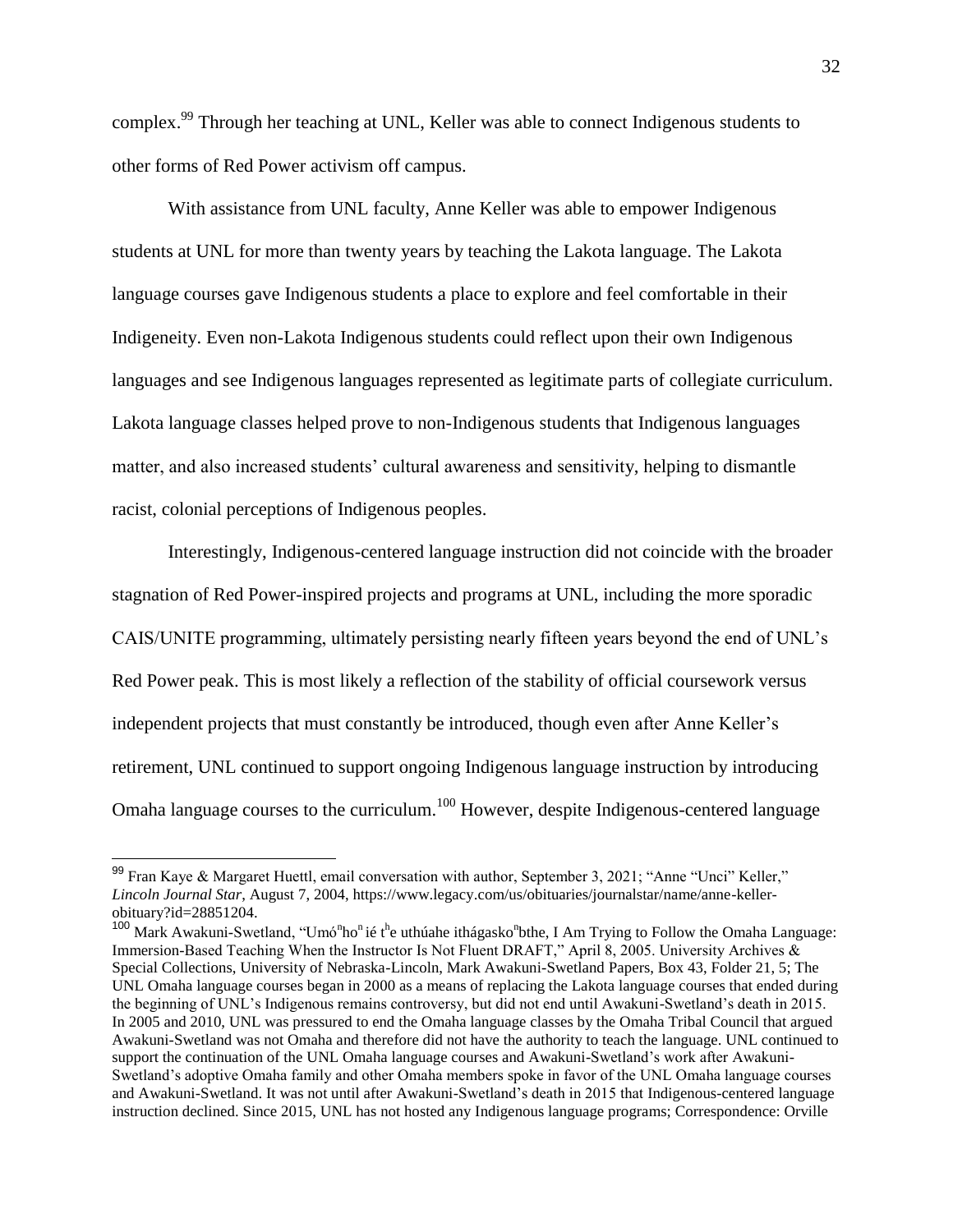instruction's longer lasting success, other Red Power-inspired projects and programs at UNL did decline, coinciding more generally with the significant setbacks the Red Power Movement faced in the 1980s, including arrests and incarcerations of leaders, shifting U.S. public attention spans, and white supremacist backlash.<sup>101</sup> It remains impossible to isolate a single explanation for the institutional disengagement with Indigenous-centered education advancement at UNL, though Indigenous students, faculty, and allies have continued to push back against their marginalization and exploitation, perhaps most famously in response to the University's exploitation of Indigenous remains from the early 1990s to the early  $2000s$ .<sup>102</sup> The long-lasting success of the UNL Lakota language program from the 1970s to 1998 demonstrates the feasibility of further success with the reintroduction of Red Power-inspired projects, programs, and efforts to fulfill the goals of a more decolonized world today.

#### **Looking Forward**

Recently, on November 17, 2021, UNL's chancellor, Dr. Ronnie Green, announced to students, faculty, and staff plans to increase racial equity at the University of Nebraska-Lincoln.<sup>103</sup> To accomplish this, UNL has devised a series of plans based around five themes: 1) "Advancing Diversity and Inclusion Across the Institution," 2) "Positioning Excellence and

Cayou to Harvey Perlman, July 7, 2005, University Archives & Special Collections, University of Nebraska-Lincoln, Mark Awakuni-Swetland Papers, Box 43, Folder 8; Kevin Abourezk, "UNL Omaha Language Professor Facing Pressure from Some Tribal Members," *Lincoln Journal Star*, June 21, 2010, University Archives & Special Collections, University of Nebraska-Lincoln, Diffendal Papers, Box 13, Folder 6; Harvey Perlman, "Professor Would Welcome Correction," *Lincoln Journal Star*, July 1, 2010, University Archives & Special Collections, University of Nebraska-Lincoln, Diffendal Papers, Box 13, Folder 8; "Obituary: Mark Awakuni-Swetland," *Nebraska Today*, February 27, 2015, news.unl/newsrooms/unltoday/obituary-mark-awakuni-swetland/.

<sup>101</sup> Kent Blansett, *A Journey to Freedom: Richard Oakes, Alcatraz, and the Red Power Movement*, (Connecticut: Yale University Press, 2018); Daniel M. Cobb, *Native Activism in Cold War America*. (Kansas: University Press of Kansas, 2008); Bradley G. Shreve, *Red Power Rising: The National Indian Youth Council and the Origins of Native Activism*, (Oklahoma: University of Oklahoma Press, 2011).

<sup>102</sup> Jodi Rave Lee, "Emotions Run High as Memorial for Native Remains Dedicated," *Lincoln Journal Star*, October 3, 2001, University Archives & Special Collections, University of Nebraska-Lincoln, Diffendal Papers, Box 13, Folder 17.

<sup>103</sup> Announcement: Chancellor Ronnie Green to UNL Students, Faculty, and Staff, "Action Steps in our Journey for Anti-Racism and Racial Equity," University of Nebraska-Lincoln, November 17, 2021.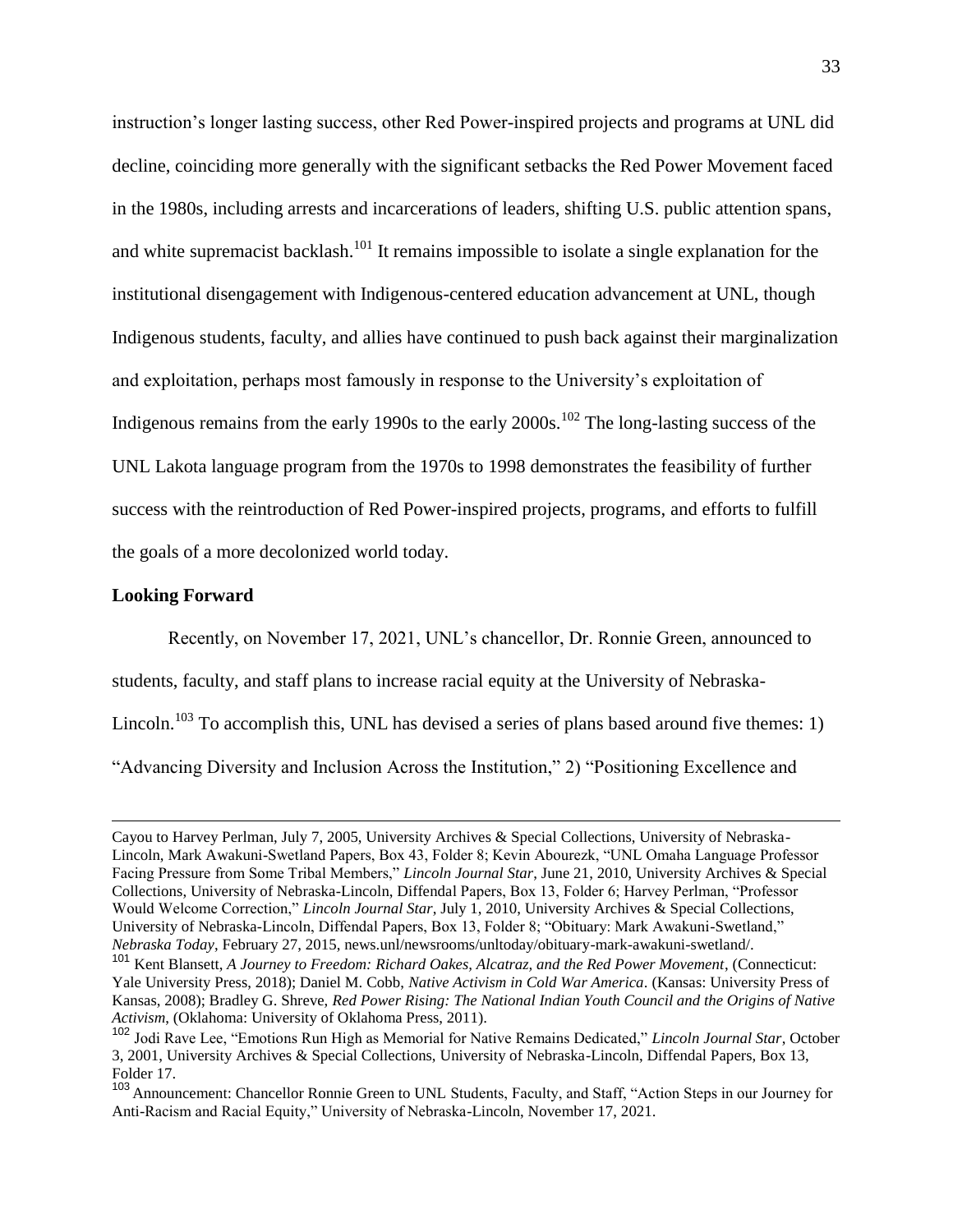Learning Through Diversity," 3) "Promoting Community, Sense of Belonging, and Mattering," 4) "Building and Sustaining Anti-Racist Infrastructure and Accountability," and 5) "Acknowledging the Impact of COVID-19 on Communities who are Under-Resourced or Racially Minoritized."<sup>104</sup> One of the most important aspects of UNL's plan is to "...foster an environment where [they] better recruit, retain, and support the success of students, faculty and staff who identify as Black, Indigenous, and persons of color."<sup>105</sup> The work that UNL intends to do in regards to Indigenous peoples may be assisted by an in-depth examination of the past that accomplished this very same feat, alongside cooperative work with the recently introduced Native American Indigenous Advisory Board.<sup>106</sup>

As stated previously, in 1971, there were fourteen Indigenous students at UNL.<sup>107</sup> By 1975, there were seventy-one Indigenous students.<sup>108</sup> Part of this growth can be explained by the greater Red Power Movement at large, but it would be wrong not to credit the local Red Power Movement and the projects, programs, and other efforts that grew out of that national movement here in Nebraska. Indigenous-centered education reforms at UNL during the 1970s and 1980s helped foster an academic environment that not only welcomed Indigenous peoples but also mobilized education to work toward decolonial futures. 1975 also saw UNL's first Indigenous student to graduate with a Bachelor's degree, and 1976 saw its first doctoral graduate.<sup>109</sup> By 1980, 11 Indigenous students had earned Bachelor's degrees and another 12 graduated in

 $\overline{a}$ 

 $107$  Rick Williams, phone call conversation with author, October 6, 2021.

 $104$  Ibid.

 $105$  Ibid.

<sup>106</sup> Executive Committee Minutes, *University of Nebraska-Lincoln*, October 12, 2021, 5, https://www.unl.edu/facultysenate/exec/21Oct12mins.pdf.

 $108$  Ibid.

<sup>109</sup> Ibid; Henderson, Rex. "Indian Instructor Lives and Works in Two Worlds". *Daily Nebraskan*. June 13, 1977. nebnewspapers.unl.edu.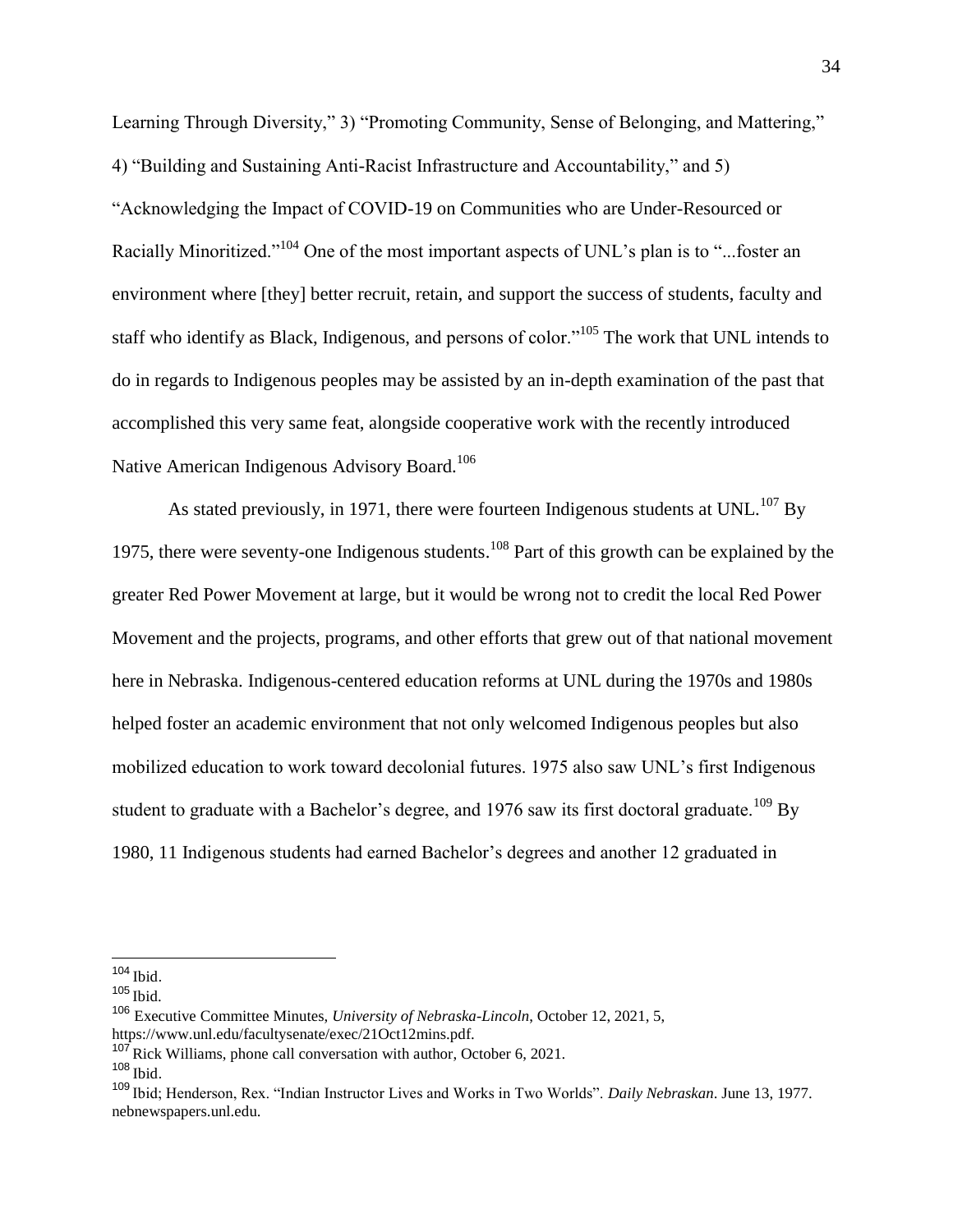$1981<sup>110</sup>$  The trends of a growing Indigenous student body and increased graduations of Indigenous students would only continue for the remainder of the millennia.

The Council of American Indian Students (CAIS) created a community for Indigenous students to lean on and through advocacy kept UNL's administration honest. The Tutors of Nebraska Indian Children (TONIC) helped to improve the primary and secondary education of Indigenous students, increasing their chances of pursuing higher education and attending UNL. AIHEC gave UNL faculty and staff experience in developing new curriculum related to Indigenous histories and cultures. NCINAL developed more Indigenous related curriculum than any other project and reached students, both Indigenous and non-Indigenous, across the state of Nebraska and beyond, increasing these students' cultural awareness, knowledge, and sensitivity. The Junior League of Lincoln "Indian Culture Television Program" and "I Am Different From My Brother" succeeded in reaching a wide, non-Indigenous audience from across Nebraska informing them of various Indigenous histories and cultures, increasing at the very least cultural awareness. And finally, the UNL Lakota language courses gave Indigenous students a sense of belonging and proved to doubters that Indigenous languages matter, ultimately outlasting any other UNL Red Power-inspired project, program or effort.

In the end however, all of these projects, programs, and efforts from 1969 to 1983 were either directly inspired by the Red Power Movement or influenced by the Red Power Movement's philosophy. All of these projects, programs, and efforts helped contribute to an environment that welcomed and valued Indigenous peoples and their contributions at UNL. Some of these projects, programs, and efforts helped to insure that more Indigenous peoples could pursue higher education at places like UNL. For a short time in the late 1980s, UNL led

<sup>&</sup>lt;sup>110</sup> Rick Williams, phone call conversation with author, October 6, 2021; "Everyone Welcome at Native American Heritage Week". *Lincoln Journal Star*. April 20, 1980. University Archives & Special Collections, University of Nebraska-Lincoln, American Indian Project, GPS Records. Box 4, Folder 11.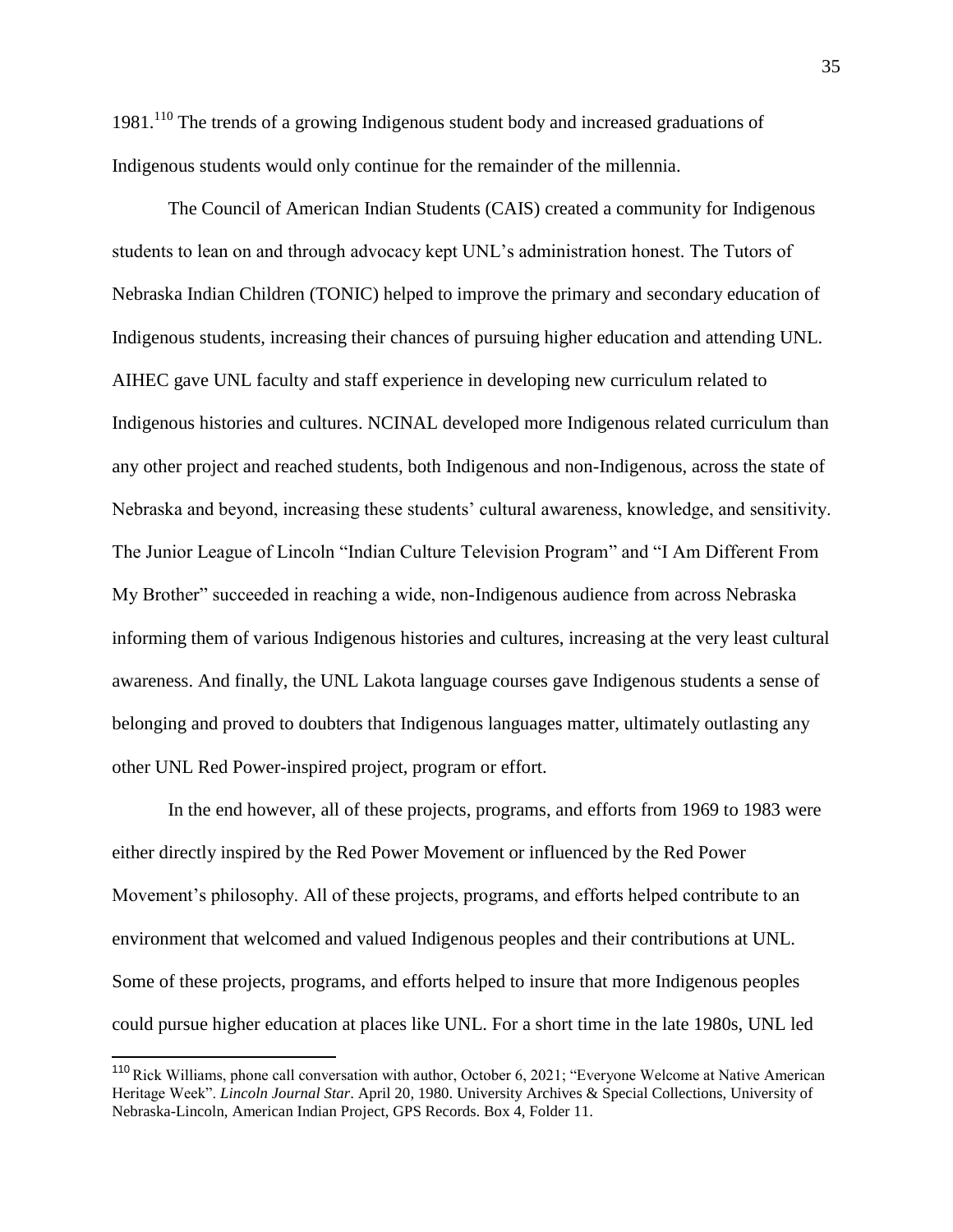the nation through repatriation of Indigenous remains and artifacts, further highlighting that UNL was a welcoming place for Indigenous students to continue learning.<sup>111</sup> By 2000, there were 94 Indigenous students at UNL and this number has only decreased since then.<sup>112</sup> In the late '90s and early 2000s, several instances of mishandling of Indigenous remains came to light, tarnishing UNL's reputation amongst many Indigenous peoples throughout Nebraska and beyond.<sup>113</sup> In many ways, UNL still has yet to recover its lost reputation. In 2018, there were 69 Indigenous students at UNL.<sup>114</sup> Today in 2021, there are only 53 Indigenous students.<sup>115</sup>

There should not be fewer Indigenous students at UNL, or any university for that matter, then there were in 1975. The Red Power Movement viewed education as means of empowerment that could give Indigenous peoples skills and knowledge necessary to create a decolonial world. When Indigenous student population has halved since its historic peak, UNL administrators should be worried and looking to address this issue. As a prosperous and well-funded land-grant institution, UNL is obligated to serve as a leader in furthering education for all Nebraskans, including Indigenous peoples. UNL is right to be enacting new, serious measures to increase racial equity at their university. The projects, programs, and efforts of 1969 to 1983 accomplished this very same goal, and projects, programs, and efforts like them, if enacted today, can do the same. UNL must listen to its Indigenous students. UNL must take action to encourage and welcome Indigenous peoples and their contributions. UNL must rebuild relationships with Indigenous leaders and cooperate with them to create better learning

<sup>&</sup>lt;sup>111</sup> Meeting with University of Nebraska, Agenda, September 14, 1989, University Archives & Special Collections, University of Nebraska-Lincoln, Diffendal Papers, Box 13, Folder 6.

<sup>&</sup>lt;sup>112</sup> Common Data Set 2000-2001, University of Nebraska-Lincoln, iea.unl.edu/CDS2000-01.

<sup>113</sup> Jodi Rave Lee, "Emotions Run High as Memorial for Native Remains Dedicated," *Lincoln Journal Star*, October 3, 2001.

<sup>&</sup>lt;sup>114</sup> Fact Book 2018-2019 Office of Institutional Effectiveness and Analytics, University of Nebraska-Lincoln, iea.unl.edu/publications/fb18-19.

<sup>115</sup> Native American Coalition Home Page, University of Nebraska-Lincoln, nativecoalition.unl.edu/home.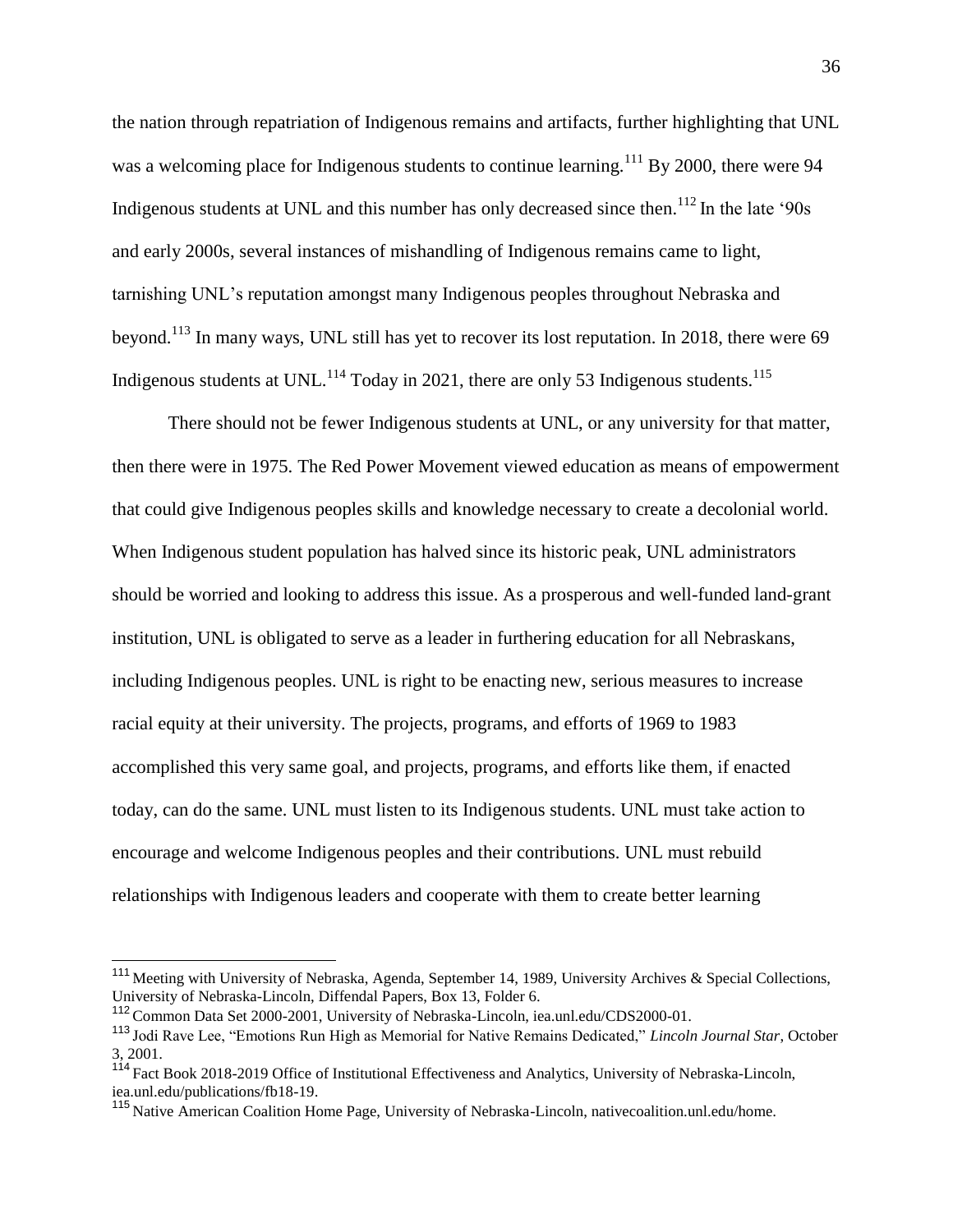experiences for Indigenous and non-Indigenous students alike. UNL must make use of mass media to reach a wider audience. UNL must return Indigenous language to campus. UNL must invest in the future by helping to improve primary and secondary education so that more people go on to higher education. All these things we've done before, and we can do again, today.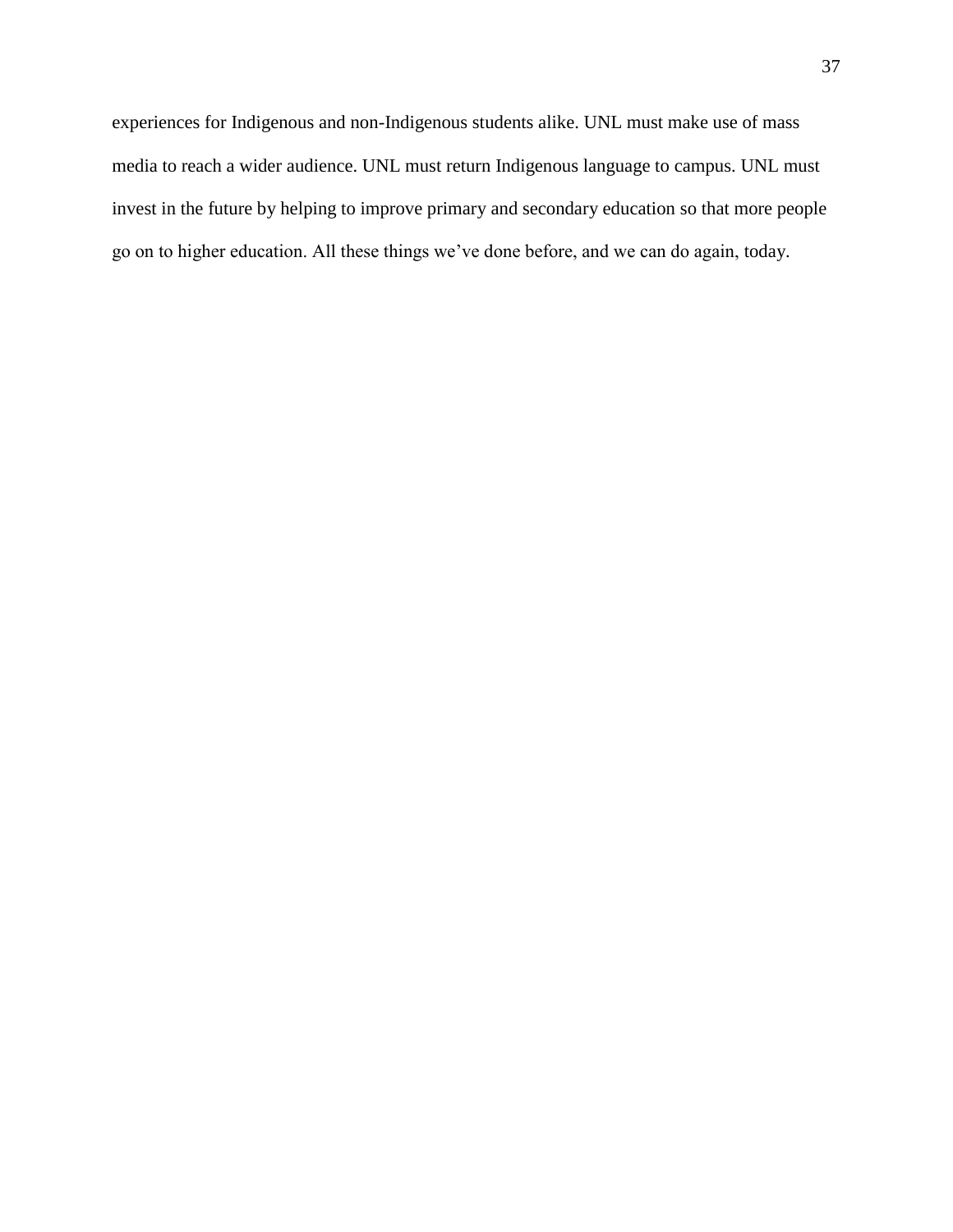#### **Bibliography**

#### **Primary Sources:**

- Abourezk, Kevin. "UNL Omaha Language Professor Facing Pressure from Some Tribal Members." *Lincoln Journal Star*. June 21, 2010. University Archives & Special Collections, University of Nebraska-Lincoln, Diffendal Papers. Box 13, Folder 6.
- AIHEC Meeting. June 26-28, 1973. Boulder, Colorado. University Archives & Special Collections, University of Nebraska-Lincoln. Box 13, Folder 8.
- AIHEC Member Institutions Pamphlet. Undated. University Archives & Special Collections, University of Nebraska-Lincoln, Paul Olson, Papers. Box 13, Folder 8.
- AIHEC Newsletter Vol. 1 #1. Spring 1974. University Archives & Special Collections, University of Nebraska-Lincoln, Paul Olson, Papers. Box 13, Folder 8.
- Announcement: Chancellor Ronnie Green to UNL Students, Faculty, and Staff, "Action Steps in our Journey for Anti-Racism and Racial Equity." University of Nebraska-Lincoln. November 17, 2021.
- Awakuni-Swetland, Mark. "Umó<sup>n</sup>ho<sup>n</sup> ié t<sup>h</sup>e uthúahe ithágasko<sup>n</sup>bthe, I Am Trying to Follow the Omaha Language: Immersion-Based Teaching When the Instructor Is Not Fluent DRAFT." April 8, 2005. University Archives & Special Collections, University of Nebraska-Lincoln, Mark Awakuni-Swetland Papers. Box 43, Folder 21.
- Bergstrom, Rosemary. *A Report on NCINAL, Prepared by Rosemary Bergstrom for the National Endowment for the Humanities*. October 1983. University Archives & Special Collections, University of Nebraska-Lincoln, American Indian Project, GPS Records. Box 3, Folder 1.
- Brite, Rebecca. "Indian Students Threaten Boycott." *Daily Nebraskan*. August 7, 1974. https://nebnewspapers.unl.edu/lccn/sn96080312/1974-08-07/ed-1/seq-8/#words=American+Council+Indian+student+Students
- "Bulletin of the UNL 1978-1980 Vol. 2. Catalogs & Bulletins, 1975-1980," Bulletin 1980-1982 College of Arts and Sciences. *University of Nebraska-Lincoln*. University Archives & Special Collections, University of Nebraska-Lincoln, Bulletins & Catalogs, University Records. Box 21.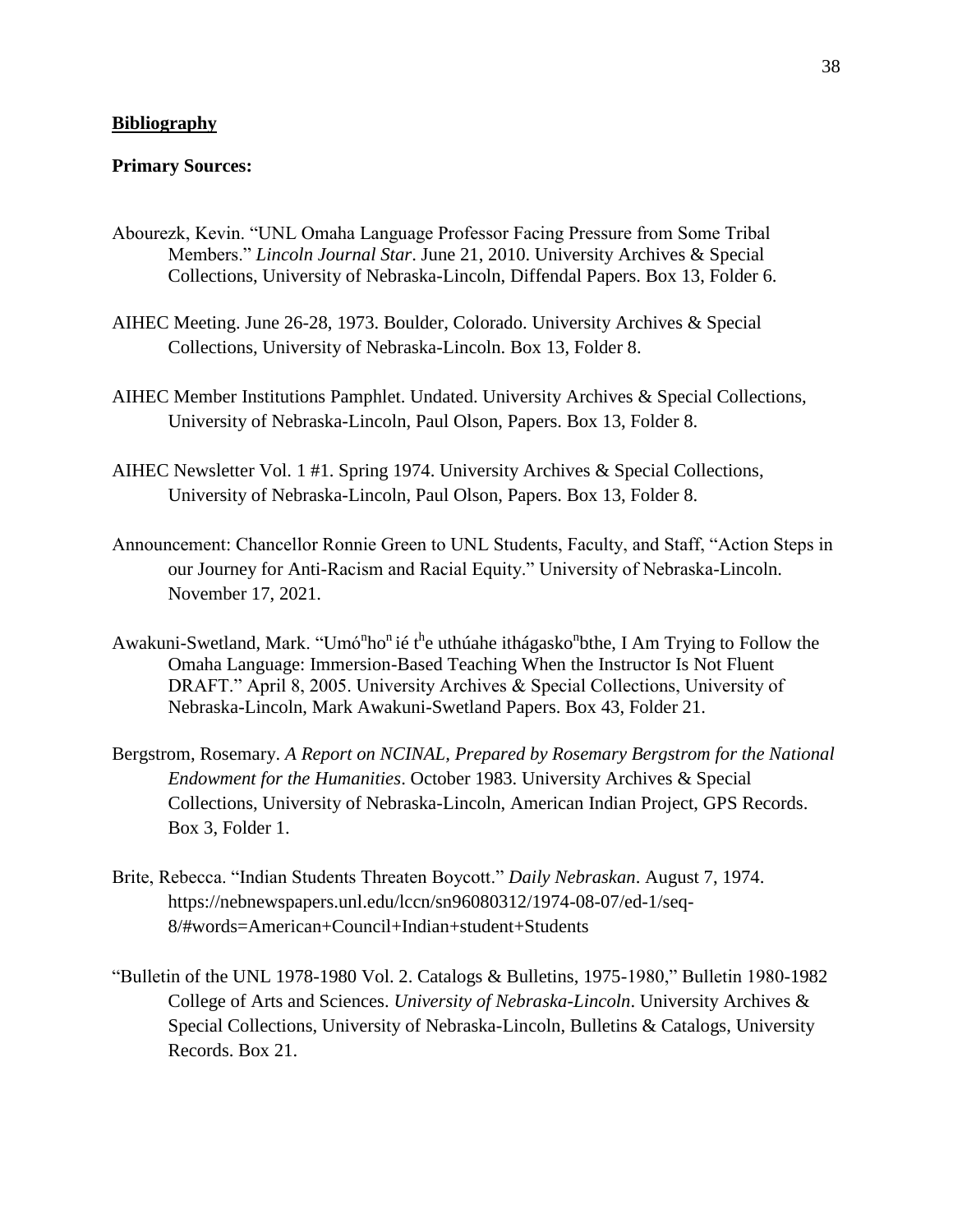- Common Data Set 2000-2001. University of Nebraska-Lincoln. iea.unl.edu/CDS2000-01. Accessed September 2021.
- Contemporary Native Americans in the Arts and Sciences Presented by the Council of American Indian Students, Pamphlet. April 1979. University Archives & Special Collections, University of Nebraska-Lincoln, American Indian Project, GPS Records. Box 4, Folder 11.
- Correspondence: David M. Gipp to Paul A. Olson. October 19, 1973. University Archives & Special Collections, University of Nebraska-Lincoln, Paul Olson, Papers. Box 13, Folder 1.
- Correspondence: Orville Cayou to Harvey Perlman. July 7, 2005. University Archives & Special Collections, University of Nebraska-Lincoln, Mark Awakuni-Swetland Papers. Box 43, Folder 8.
- Correspondence: Paul A. Olson to Crale D. Hopkins, NCINAL Grant Extension Request to National Endowment for the Humanities. June 30, 1980. University Archives & Special Collections, University of Nebraska-Lincoln, American Indian Project, GPS Records. Box 2, Folder 10.
- Correspondence: Paul A. Olson to Gerald Brown and Scott Little. August 7, 1973. University Archives & Special Collections, University of Nebraska-Lincoln, Paul Olson, Papers. Box 13, Folder 1.
- Correspondence: Paul A. Olson to Gerald One Feather. June 5, 1973. University Archives & Special Collections, University of Nebraska-Lincoln, Paul Olson, Papers. Box 13, Folder 1.
- Correspondence: Ray A. Beaser to Robert H. Rutford, NCINAL Grant Extension Acceptance. September 3, 1981. University Archives & Special Collections, University of Nebraska-Lincoln, American Indian Project, GPS Records. Box 2, Folder 10.
- Correspondence: Robert H. Rutford to Crale D. Hopkins, Submission of NCINAL Budget, Plans, and Timetable for Grant Extension. November 18, 1980. University Archives & Special Collections, University of Nebraska-Lincoln, American Indian Project, GPS Records. Box 2, Folder 10.
- Daehn, Veronica. "Wish Granted for Protesters." *Daily Nebraskan*. January 13, 1999. https://nebnewspapers.unl.edu/lccn/sn96080312/1999-01-13/ed-1/seq-1/#words=Exchange+Intertribal+Nebraska+University.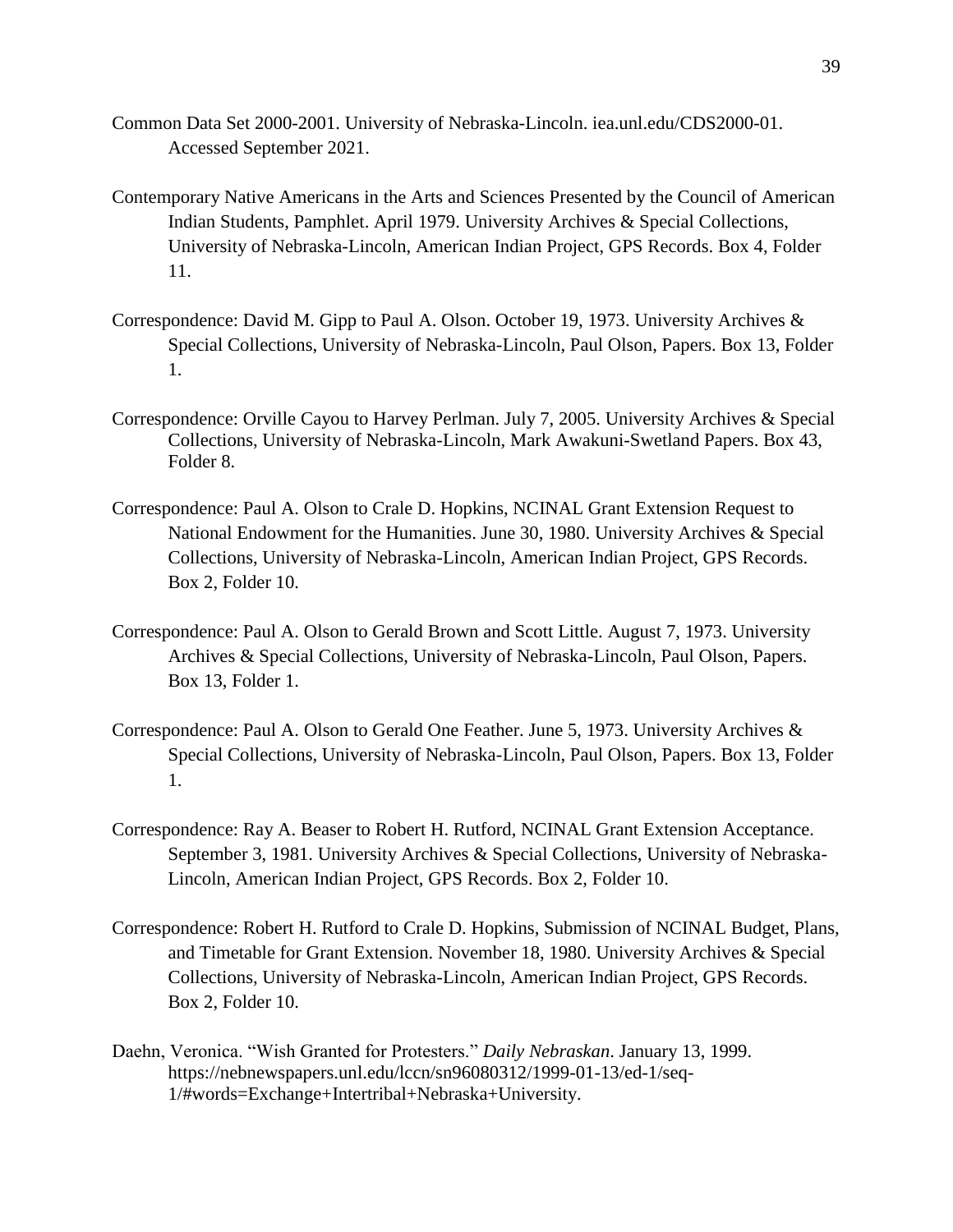- "Everyone Welcome at Native American Heritage Week." *Lincoln Journal Star*. April 20, 1980. University Archives & Special Collections, University of Nebraska-Lincoln, American Indian Project, GPS Records. Box 4, Folder 11.
- Executive Committee Minutes, *University of Nebraska-Lincoln*, October 12, 2021, 5, https://www.unl.edu/facultysenate/exec/21Oct12mins.pdf.
- Fact Book 2018-2019 Office of Institutional Effectiveness and Analytics. University of Nebraska-Lincoln. iea.unl.edu/publications/fb18-19. Accessed September 2021.
- Final Report: Letter of Agreement Between AIHEC and SCUEET. February 8, 1974. University Archives & Special Collections, University of Nebraska-Lincoln, Paul Olson, Papers. Box 13, Folder 8.
- Fitzpatrick, Rose. "Ware: 'Excellence II' Goals are Missed for Minorities." *Daily Nebraskan*. March 26, 1980. https://nebnewspapers.unl.edu/lccn/sn96080312/1980-03-26/ed-1/seq-1/#words=American+Council+Indian+Students.
- Henderson, Rex. "Indian Instructor Lives and Works in Two Worlds." *Daily Nebraskan*. June 13, 1977. nebnewspapers.unl.edu.
- Higgins N., Thorson J., Weiland M.. *TONIC Tutors of Nebraska Indian Children Orientation Handbook*. Introduction. 1973. University Archives & Special Collection, University of Nebraska-Lincoln. Office of the Chancellor Centralized Files of the Chancellor. Box 94, Folder 3.
- Hoffman, Mark. "Minority Counselor to Submit Complaint." *Daily Nebraskan*. August 26, 1974. https://nebnewspapers.unl.edu/lccn/sn96080312/1974-08-26/ed-1/seq-12/#words=American+Council+Indian+Students
- "Indian Adviser Emphasizes Academics." *Daily Nebraskan*. February 2, 1973. https://nebnewspapers.unl.edu/lccn/sn96080312/1973-02-02/ed-1/seq-1/#words=American+Council+Indian+students+Students
- "Indian Students Boycott Minority Affairs Office." *Daily Nebraskan*. August 26, 1974. https://nebnewspapers.unl.edu/lccn/sn96080312/1974-08-26/ed-1/seq-1/#words=American+Council+Indian+Students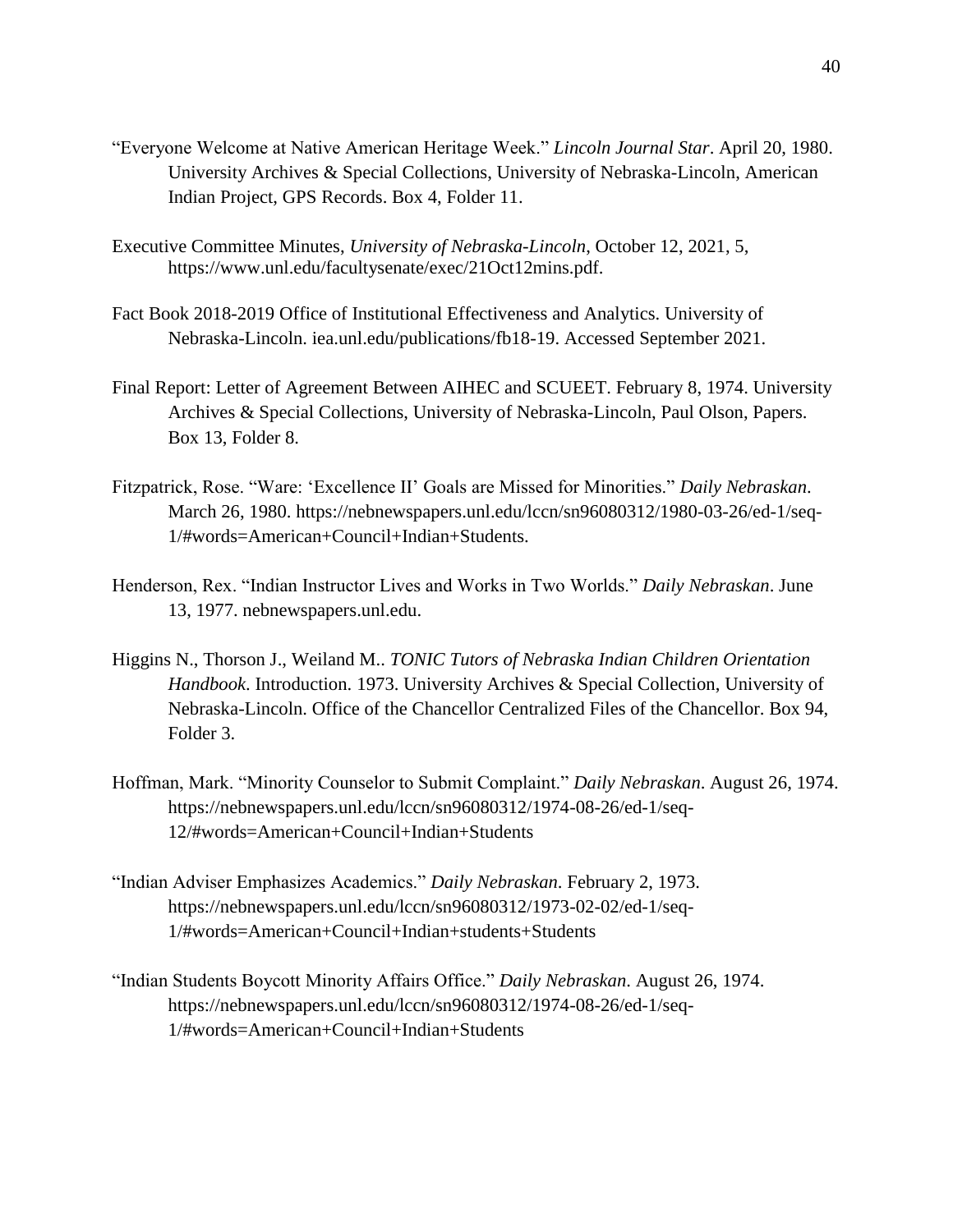- "Indian Students Secure Free Tuition." *Daily Nebraskan*. April 12, 1973. https://nebnewspapers.unl.edu/lccn/sn96080312/1973-04-12/ed-1/seq-1/#words=American+Council+Indian+Students
- "Indians From 5 States Will Powwow at Union." *Daily Nebraskan*. April 15, 1977. https://nebnewspapers.unl.edu/lccn/sn96080312/1977-04-15/ed-1/seq-8/#words=American+Council+Indian+Students
- "Indians Perceive Education as Goal of Awareness Week." *Daily Nebraskan*. April 6, 1973. https://nebnewspapers.unl.edu/lccn/sn96080312/1973-04-06/ed-1/seq-9/#words=American Indian Movement.
- Junior League Indian Culture Television Program, Nebraska Committee for the Humanities, Grant Application. November 1977. University Archives & Special Collections, University of Nebraska-Lincoln, American Indian Project, GPS Records. Box 4, Folder 7.
- Koenig, Barb. "Lincoln Indian Center Houses Many Aid Programs." *Lincoln Journal Star*. April 20, 1980.

"Lakota Teacher Keller Dies of Stroke Complications." *Rapid City Journal*. August 8, 2004.

- Memorandum: Paul A. Olson to Staff Members, Brown, One Feather, and Little. August 6, 1973. University Archives & Special Collections, University of Nebraska-Lincoln, Paul Olson, Papers. Box 13, Folder 1.
- "Minority Students Back AIM Action." *Daily Nebraskan*. March 8, 1973. https://nebnewspapers.unl.edu/lccn/sn96080312/1973-03-08/ed-1/seq-1/#words=American+Council+Indian+Students
- "Minority Students Schedule March, Back AIM Goals." *Daily Nebraskan*. March 9, 1973. https://nebnewspapers.unl.edu/lccn/sn96080312/1973-03-09/ed-1/seq-1/#words=American+Council+Indian+Students
- National Institute of Education Grant Proposal: "Archival Research Training Institute for the American Indian Scholars (1978-1979)." November 28, 1978. University Archives & Special Collections, University of Nebraska-Lincoln, American Indian Project, GPS Records. Box 4, Folder 10.
- Native American Coalition Home Page. University of Nebraska-Lincoln. nativecoalition.unl.edu/home. Accessed November 2021.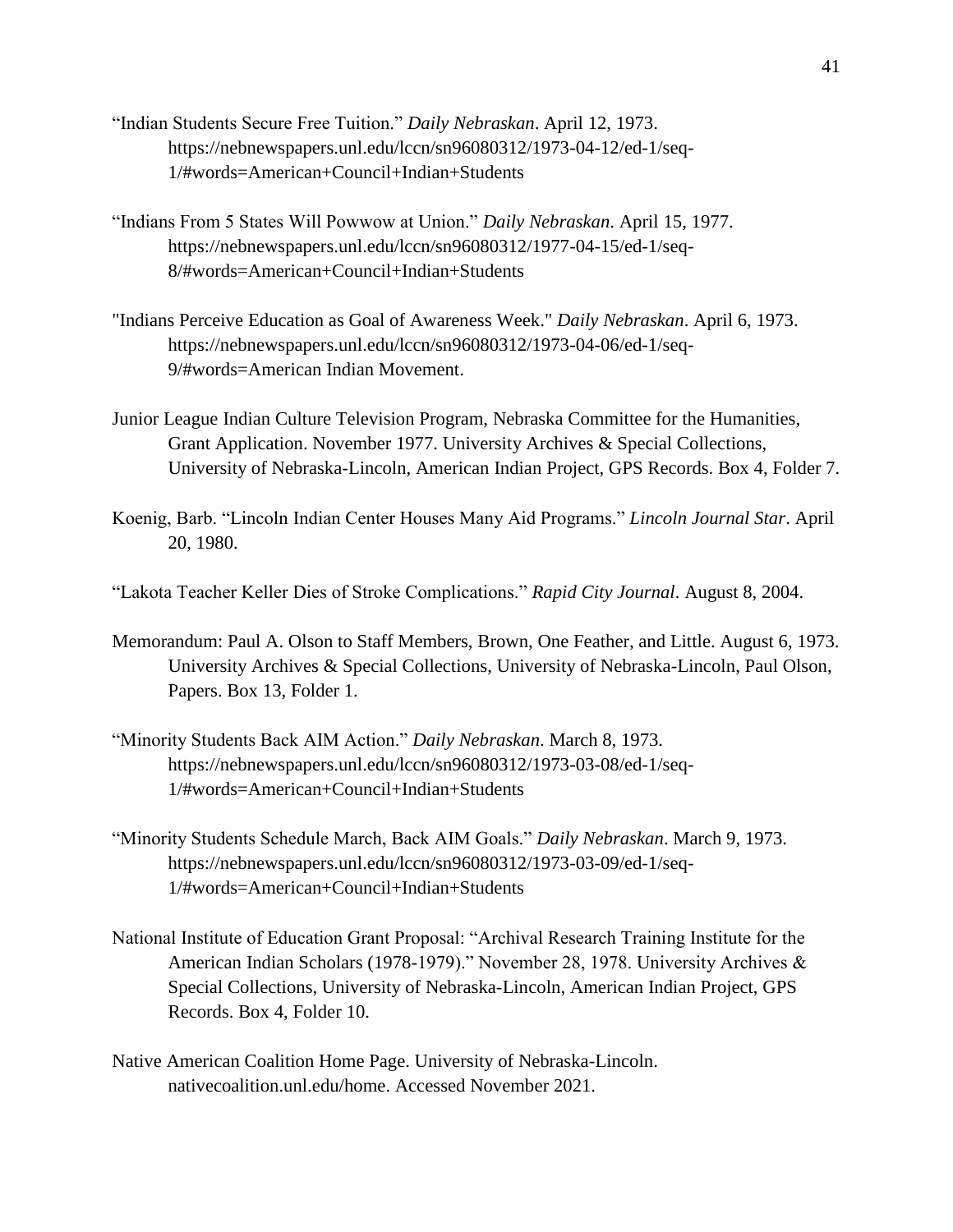- Native American Heritage Week Pamphlet. April 1980. University Archives & Special Collections, University of Nebraska-Lincoln, American Indian Project, GPS Records. Box 4, Folder 11.
- NCINAL Project Proposal. 1977. University Archives & Special Collections, University of Nebraska-Lincoln, American Indian Project, GPS Records. Box 1, Folder 1.
- "Obituary: Mark Awakuni-Swetland." *Nebraska Today*. February 27, 2015. news.unl/newsrooms/unltoday/obituary-mark-awakuni-swetland/.
- Perlman, Harvey. "Professor Would Welcome Correction". *Lincoln Journal Star*. July 1, 2010. University Archives & Special Collections, University of Nebraska-Lincoln, Diffendal Papers. Box 13, Folder 8.
- Pilot Proposal to ESAA-TV, "I Am Different From My Brother." 1980. University Archives & Special Collections, University of Nebraska-Lincoln, American Indian Project, GPS Records. Box 5, Folder 1.
- "Proposed Need for Program Consultants for the Program 'Traditional Native Americans in the Arts and Sciences'." Fall 1979. University Archives & Special Collections, University of Nebraska-Lincoln, American Indian Project, GPS Records. Box 4, Folder 11.
- "Pow-wow Highlights 'Native American Days'." *Daily Nebraskan*. March 31, 1976. https://nebnewspapers.unl.edu/lccn/sn96080312/1976-03-31/ed-1/seq-11/#words=American+Council+Indian+Students
- Schwieder, Sara. "Funding Cutback Threatens Indian Students." *Daily Nebraskan*. October 20, 1972. https://nebnewspapers.unl.edu/lccn/sn96080312/1972-10-20/ed-1/seq-1/#words=American+Council+Indian+Students
- "Student Group Hosts Pow-Wow this Weekend." *Daily Nebraskan*. November 22, 1996. https://nebnewspapers.unl.edu/lccn/sn96080312/1996-11-22/ed-1/seq-2/#words=Exchange+InterTribal+Nebraska+University.
- Undergraduate Bulletin 1997-98. University of Nebraska-Lincoln. University Archives & Special Collections, University of Nebraska-Lincoln, Catalogs and Bulletins 1994-1998, Box 26.
- University of Nebraska-Lincoln. "Common Data Set." 2000-2001. Accessed August 2021. iea.unl.edu/CDS2000-01.pdf.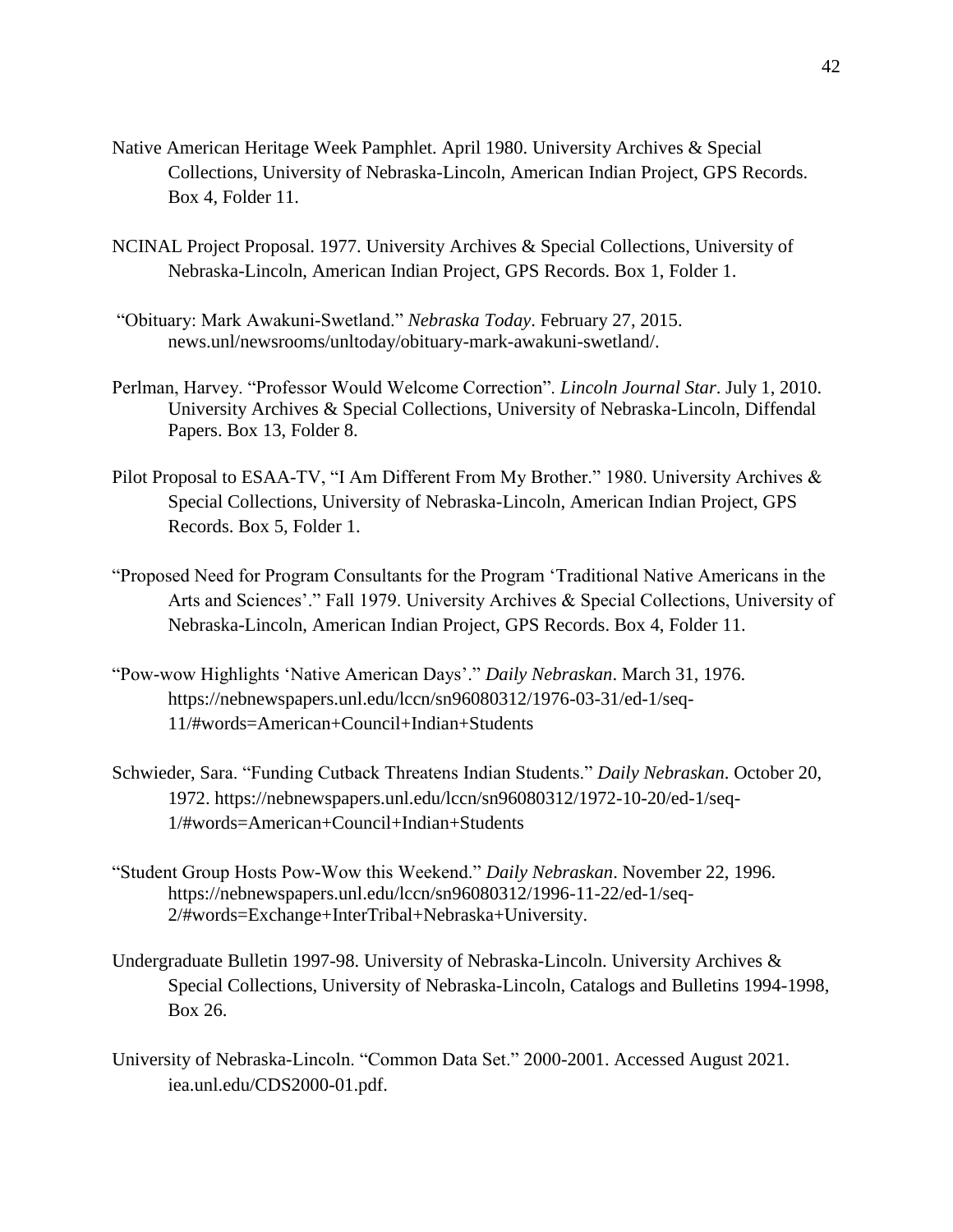- Weinstein, Natalie. "Solutions for Racial Problems Goal of Cultural Diversity Retreat." *Daily Nebraskan*. September 18, 1989. https://nebnewspapers.unl.edu/lccn/sn96080312/1989- 09-18/ed-1/seq-7/#words=Exchange+Intertribal+Nebraska+University.
- Zumberge, James H.. *Chancellor Correspondence*. Letter from Chancellor Zumberge to "Colleague" discussing TONIC. April 15, 1974. University Archives & Special Collections, University of Nebraska-Lincoln. Office of the Chancellor Centralized Files of the Chancellor. Box 94, Folder 3.

#### **Secondary Sources:**

- Blansett, Kent. *A Journey to Freedom: Richard Oakes, Alcatraz, and the Red Power Movement*. Yale University Press. 2018.
- Blansett, Kent. "The Occupation of Alcatraz was a Victory for Indigenous People." *Al Jazeera*. November 20, 2019. https://www.aljazeera.com/opinions/2019/11/20/the-occupation-ofalcatraz-was-a-victory-for-indigenous-people.
- Norrell, Brenda. "In Memory Carter Camp, Ponca." *Censored News*. December 27, 2013. https://bsnorrell.blogspot.com/2013/12/in-memory-carter-camp-ponca.html
- Carter, John E. "Encyclopedia of the Great Plains." Encyclopedia of the Great Plains | WOUNDED KNEE MASSACRE. 2011. Accessed April 10, 2019. http://plainshumanities.unl.edu/encyclopedia/doc/egp.war.056.
- Chertoff, Emily. "Occupy Wounded Knee: A 71-Day Siege and a Forgotten Civil Rights Movement." The Atlantic. October 23, 2012. Accessed April 10, 2019. https://www.theatlantic.com/national/archive/2012/10/occupy-wounded-knee-a-71-daysiege-and-a-forgotten-civil-rights-movement/263998/.
- Child, Brenda. *My Grandfather's Knocking Sticks: Ojibwe Family Life and Labor on the Reservation*. Minnesota Historical Society Press. 2014.
- Cobb, Daniel M. *Native Activism in Cold War America*. University Press of Kansas. 2008.
- Dunbar-Ortiz, Roxanne. *An Indigenous Peoples' History of the United States*. Beacon Press. 2014.
- Echo-Hawk, Walter R.. *In the Light of Justice: The Rise of Human Rights in Native America and the UN Declaration on the Rights of Indigenous Peoples*. Fulcrum Publishing. 2013.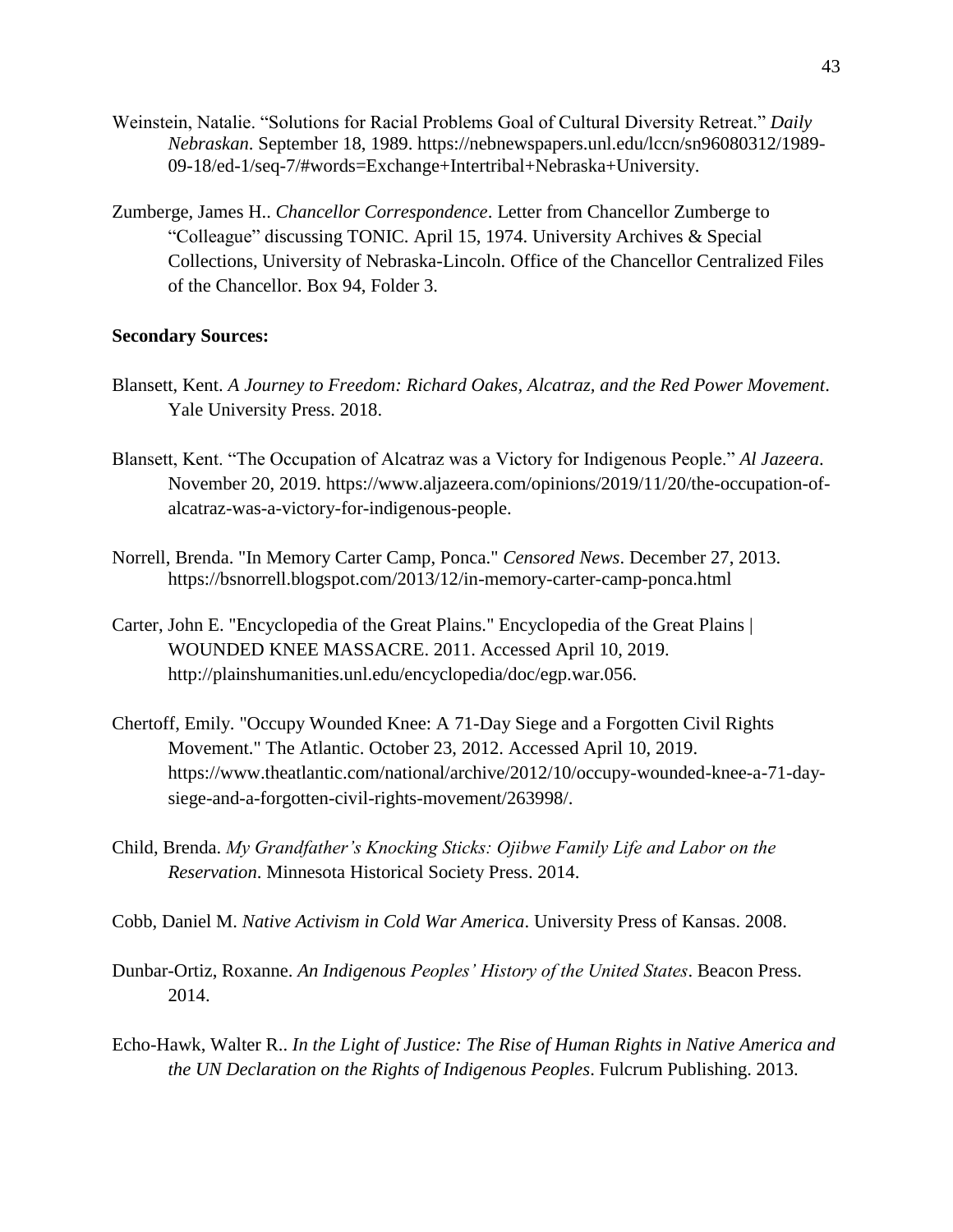- Edited by Duane Champagne and Jay Stauss. *Native American Studies in Higher Education: Models for Collaboration between Universities and Indigenous Nations*. Altamira Press. 2002.
- Edited by Heather J. Shotton, Shelly C. Lowe, and Stephanie J. Waterman. *Beyond the Asterisk: Understanding Native Students in Higher Education*. Stylus Publishing. 2013.
- Ehsanipour, Asal. "Ethnic Studies: Born in the Bay Area from History's Biggest Student Strike." *KQED*. July 30, 2020. https://www.kqed.org/news/11830384/how-the-longest-studentstrike-in-u-s-history-created-ethnic-studies.
- Estes, Nick. *Our History is the Future: Standing Rock Versus the Dakota Access Pipeline, and the Long Tradition of Indigenous Resistance*. Verso. 2019.
- Gavazzi, Stephen M.. "2 Steps Land Grants Should Take to Fight Racial Injustice." *Inside Higher Ed*. May 7, 2021. https://www.insidehighered.com/views/2021/05/07/land-grantinstitutions-should-do-more-deal-past-and-present-racism-opinion.
- Heppler, Jason A. "Framing Red Power: Newspaper Coverage and the Trail of Broken Treaties." *University of Nebraska-Lincoln*. 2009. https://www.framingredpower.org/narrative/tbt/.
- Higgins, Noelle and Gerard Maguire. "Language, Indigenous Peoples, and the Right to Self-Determination." *New England Journal of Public Policy*. Vol. 31: Iss. 2, Article 8. 2019. https://scholarworks.umb.edu/cgi/viewcontent.cgi?article=1758&context=nejpp#:~:text= Many%20Indigenous%20groups%2C%20however%2C%20use,their%20struggles%20fo r%20national%20recognition.
- Johnson, Troy. "We Hold the Rock: The Alcatraz Indian Occupation." *National Park Service*. November 26, 2019. https://www.nps.gov/alca/learn/historyculture/we-hold-therock.htm.
- Lee, Robert. "Morrill Act of 1862 Indigenous Land Parcels Database." *High Country News*. March 2020. https://github.com/HCN-Digital-Projects/landgrabu-data.
- Lee, Robert and Tristan Ahtone. "Land-Grab Universities." *High Country News*. March 30, 2020. hcn.org/issues/52.4/indigenous-affairs-education-land-grab-universities.
- Nagel, Joane. *American Indian Ethnic Renewal: Red Power and the Resurgence of Identity and Culture*. Oxford University Press. 1997.